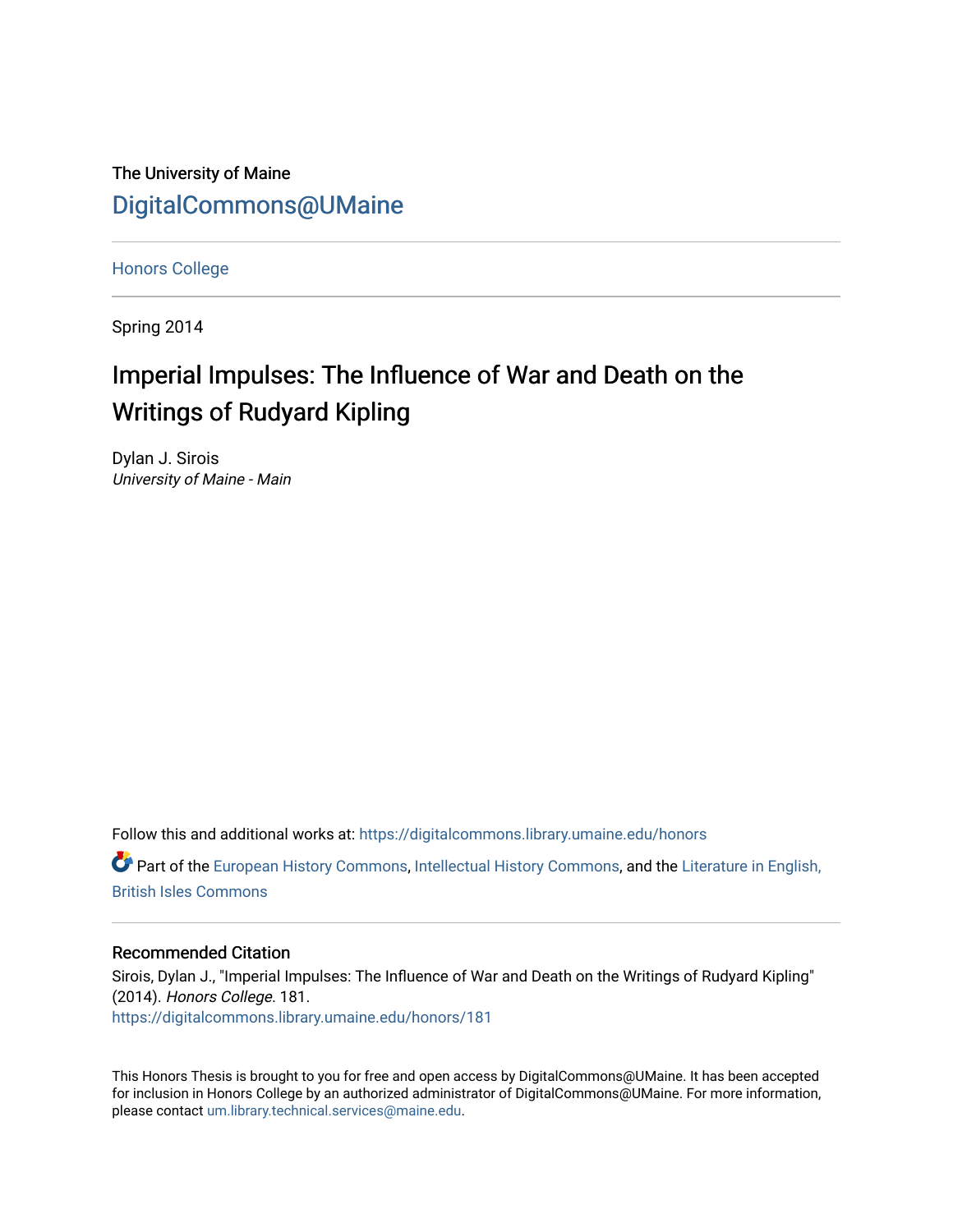## IMPERIAL IMPULSES: THE INFLUENCE OF WAR AND

## DEATH ON THE WRITINGS OF RUDYARD KIPLING

by

Dylan J. Sirois

A thesis submitted in Partial Fulfillment of the Requirements for a Degree with Honors (Secondary Education and History)

The Honors College

University of Maine

May 2013

Advisory Committee:

Jennie Woodard, Advisor Nathan Godfried, Adelaide & Alan Bird Professor and History Department Chair Samuel Hanes, Adjunct Assistant Professor in Honors (Geography) Edie Elwood, Adjunct Assistant Professor in Honors (Sociology) Gabriel Levesque, M.A.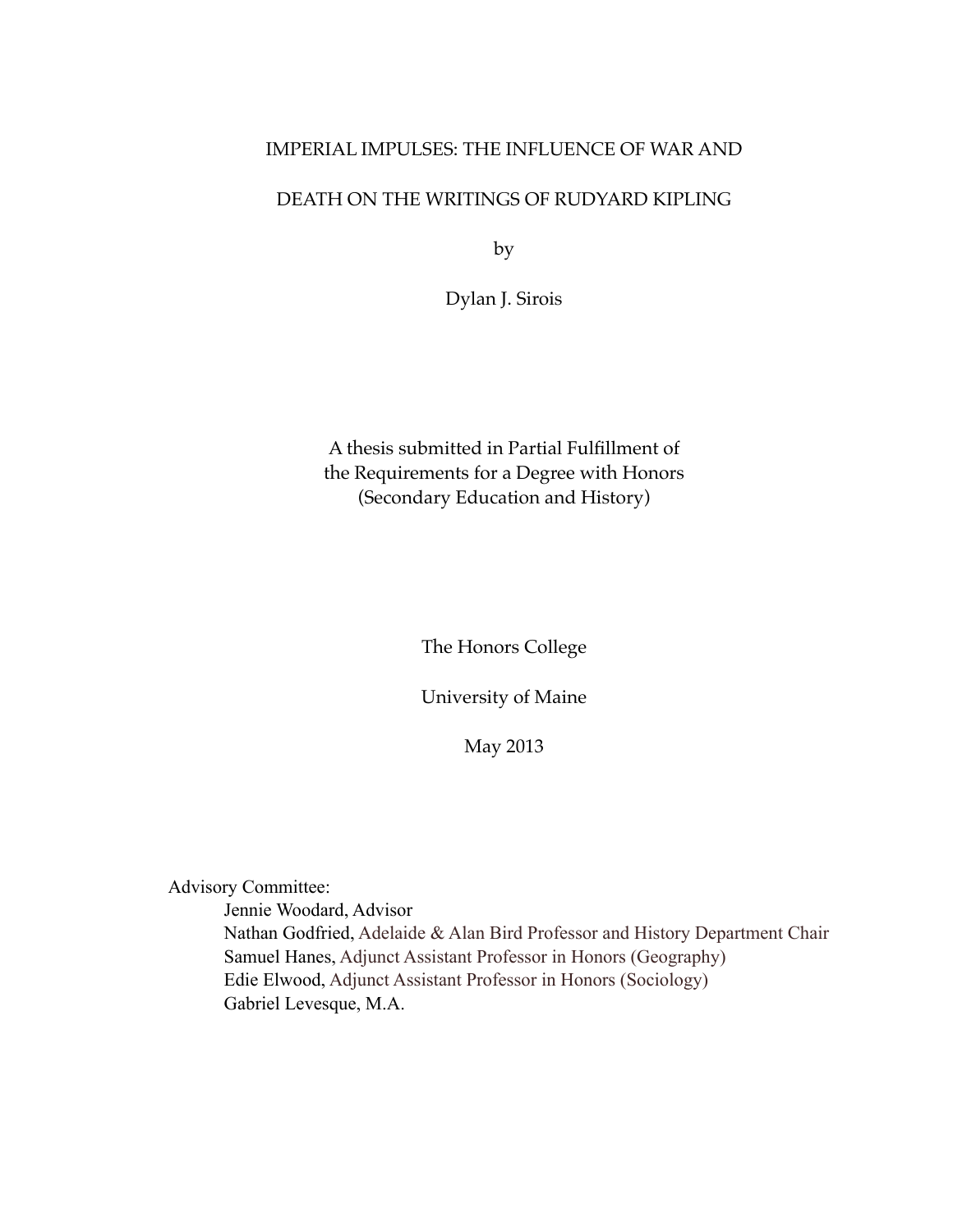Abstract

This historical inquiry will focus on Rudyard Kipling's life, his works, and their relationship to British Imperialism. More specifically it will demonstrate how Kipling's attitude changed after World War One through his works. To understand Kipling and his place in the British Empire it is essential to understand the framework of imperialism at the time. Once an understanding of imperialism is formed it is possible to get to know Kipling and the world he grew into. The circumstances of Kipling's upbringing were undoubtably what drove him into his passion for empire, while his later experiences were what drove him to reconsider. Kipling was known as the staunch imperialist, and he certainly was, even his children's literature had undertones of empire, and an establishment of superiority over the rest of the world.

After World War One and the death of his son however there was a difference in attitude, not a reversal, but a change. A newfound distrust of government permeated his works. It is important not to judge a book by its cover or a man by his dogma. Everyone has a life filled with significant events and to understand a person one must take time to look at the persons past. The same can be said for imperialism, to judge the ideology from a modern perspective does not allow the entire truth to be told.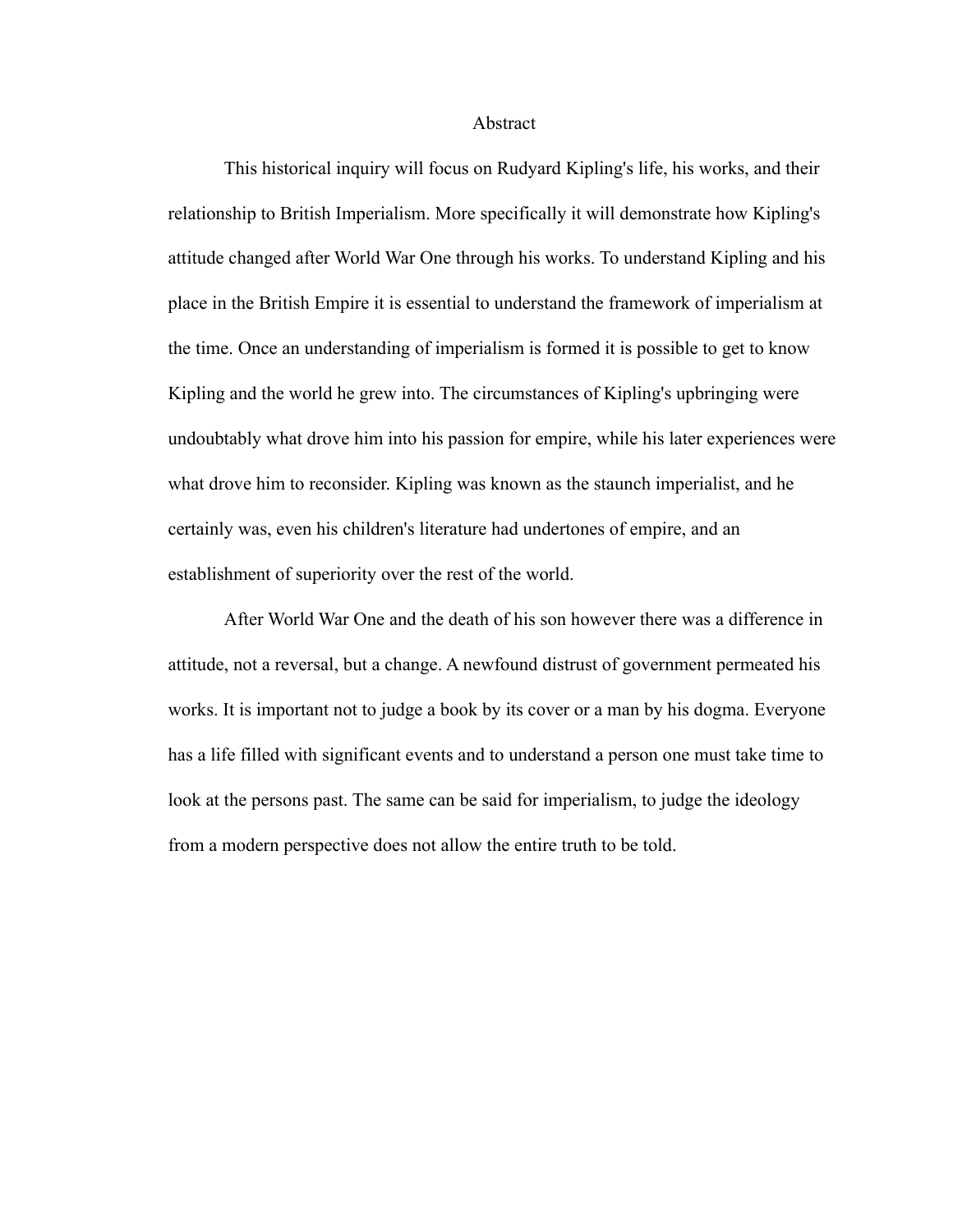## TABLE OF CONTENTS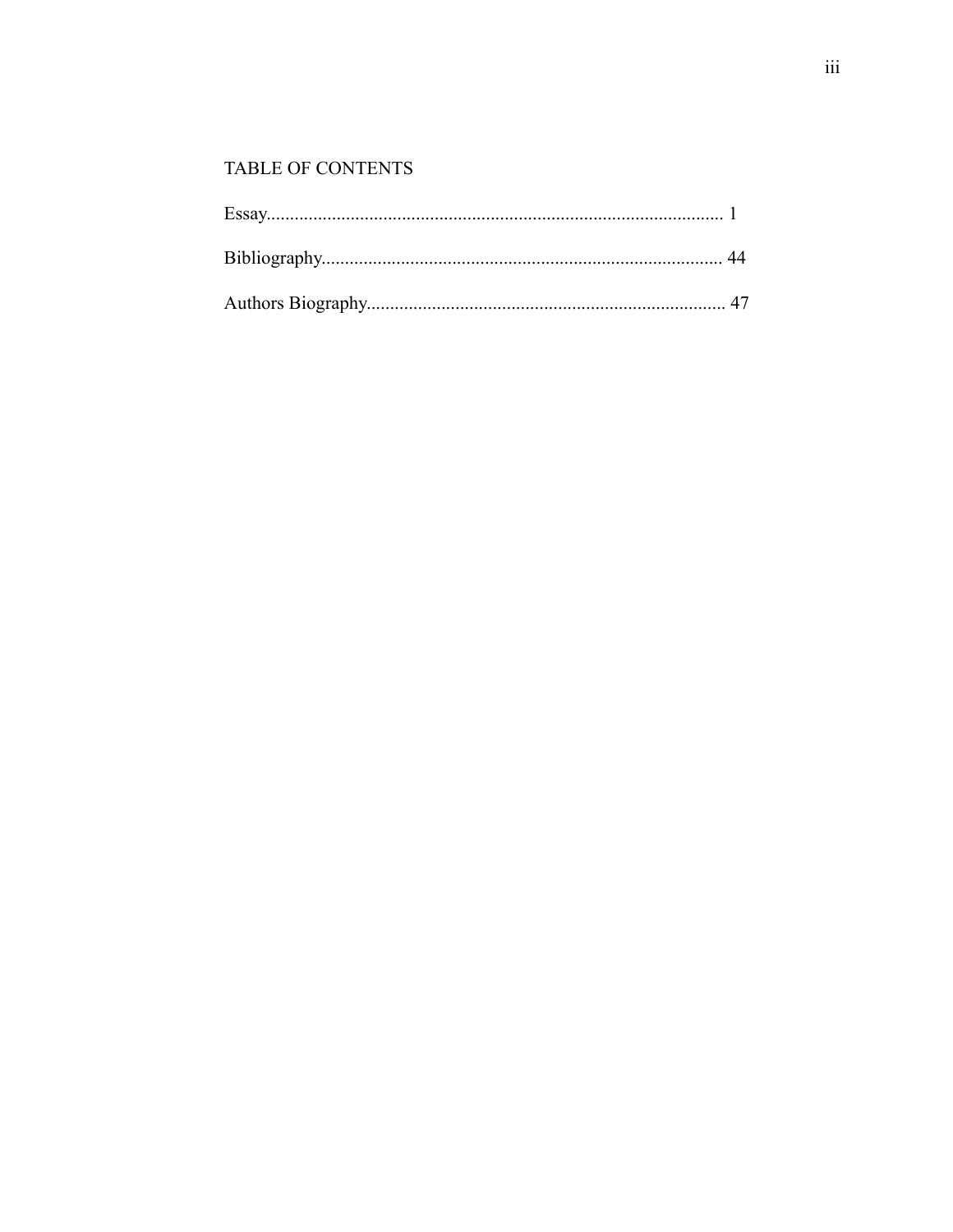#### Imperial Impulses: *The Influence of War and Death on the Writings of Rudyard Kipling*

"Take up the white man's burden - Send forth the best ye breed - Go bind your sons to exile To serve your captives' need."<sup>1</sup> This was the plea of the Indian-born British writer, Rudyard Kipling. He urged all countries of wealth and whiteness, though specifically the United States as a growing imperialist entity, to take up the white man's burden. This late nineteenth, and early twentieth century author believed it was the responsibility of all "civilized" people to bring indigenous people out of "darkness" and into the age of empire. Rudyard Kipling was renowned for his literature. Although for some, his imperialistic outlook was too brash. He used poems like "The White Man's Burden" to rationalize and justify colonialism not only in Britain, but also in the United States. His works spanned many different styles, including novels for both adults and children as well as a great number of poems. Kipling embodied his works, his essence lived within them, and a great part of his life was devoted to the British Empire.

As a nearly contemporaneous writer, George Orwell remarked in 1942, six years after Kipling's death;

He [Kipling] was the prophet of British Imperialism in its expansionist phase [...] and also the unofficial historian of the British Army, the old mercenary army which began to change its shape in 1914. All his confidence, his bouncing vulgar vitality, sprang out of limitations which no Fascist or near-Fascist shares[.2](#page-4-1)

<span id="page-4-0"></span><sup>&</sup>lt;sup>1</sup> Kipling, Rudyard . "The White Man's Burden: The United States and The Philippine Islands."."(*McClure's Magazine)*, 1889.

<span id="page-4-1"></span><sup>2</sup> Orwell, George. "Rudyard Kipling." (London: *Horizon)* February 1942.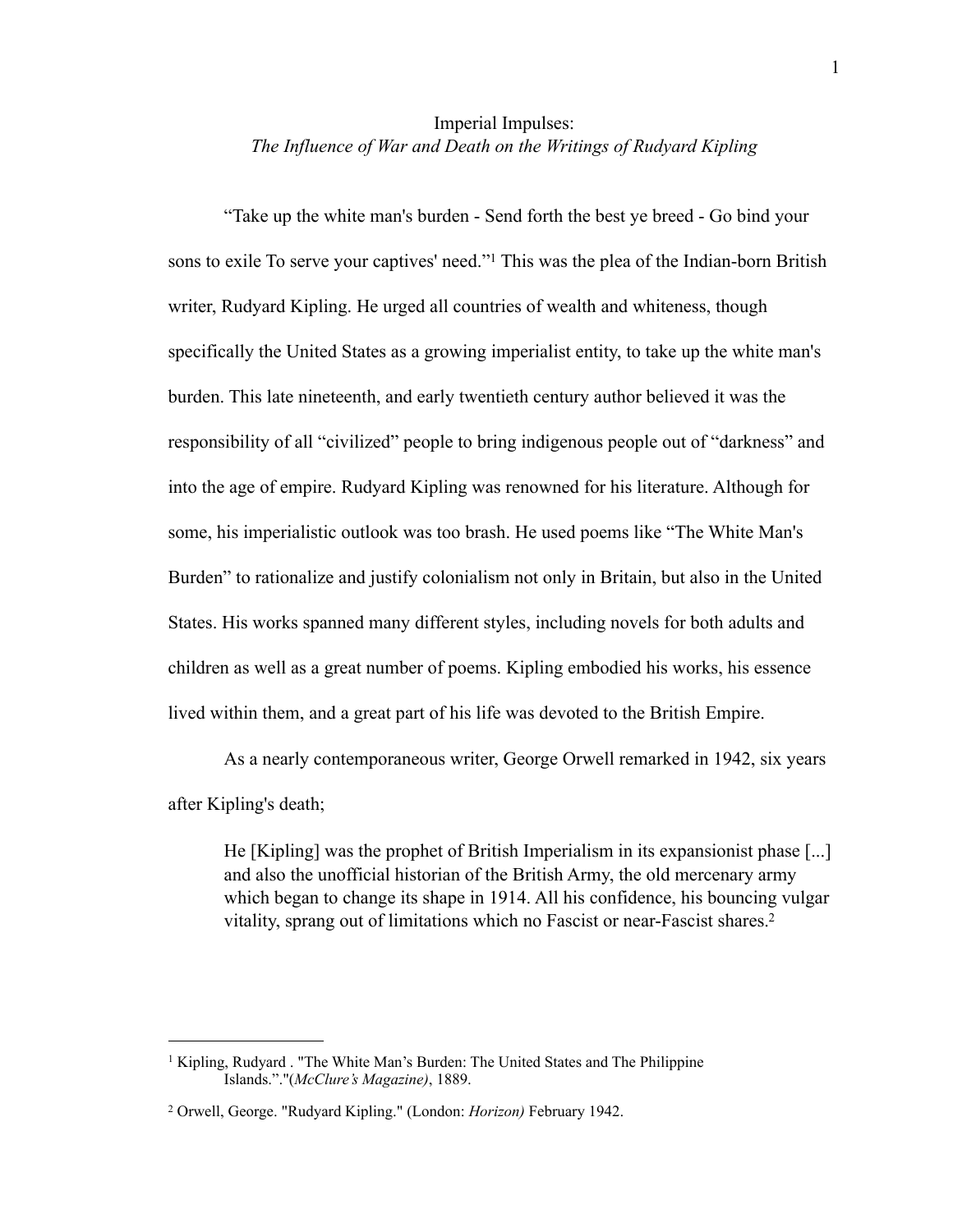These words were words of praise, with a foundation of honesty and a twist of censure, as a comparison to fascism at that point in time meant nothing but ill. Kipling wrote for the public servant both military men and civil administrators. He often did so quite bluntly. Dominant power hierarchy was a major part of nearly every work, and the words he invoked were less eloquent than contemporary writers. Although, his works were vulgar in the sense of language and sometimes content, they appealed to the common man. Kipling was known for his staunch support of Britain and British policy, especially in his early writings. He was a nationalist, full of pride and support for his country, and in favor of hierarchical power structure they exemplified, but his passion never went so far as fascism as Orwell pointed out. Even those who disagreed with Kipling's politics tended to still value the greatness of his works. His works were enormously popular and enjoyed by nearly all who read them, and even those who did not read them, but rather encountered them through quotes and verses. As historian C. E. Carrington described in her book *The British Overseas* :

His [Kipling's] career is a far more significant episode in the history of the British Commonwealth than in the history of English literature. To a whole generation, homesickness was reversed by inoculation with Kipling's magic. Englishmen felt the days of England "sick and cold, and the skies gray and old and the twicebreathed airs blowing damp" [sic]; heard the East a'calling; fawned on the younger nations, the men that could shoot and ride; were conscious of the weight of the White Man's Burden; learned to read and talk the jargon of the seven seas; while in the outposts of Empire, men who read no other books recognised and approved flashes of their own lives in phrases from Kipling's verse.[3](#page-5-0)

This historical inquiry will focus on Rudyard Kipling's life, his works, and

<span id="page-5-0"></span><sup>3</sup> [Quoted, the *Kipling Journal* 224, December 1982, pp.15,17] [The extract below from "The British Overseas," by C. E. Carrington, M.A.— Cambridge University Press, 42s. net-—is reproduced by permission. The passages are from Chapter XII : The New Imperialism : South Africa to 1912. Section (3) Rudyard Kipling.]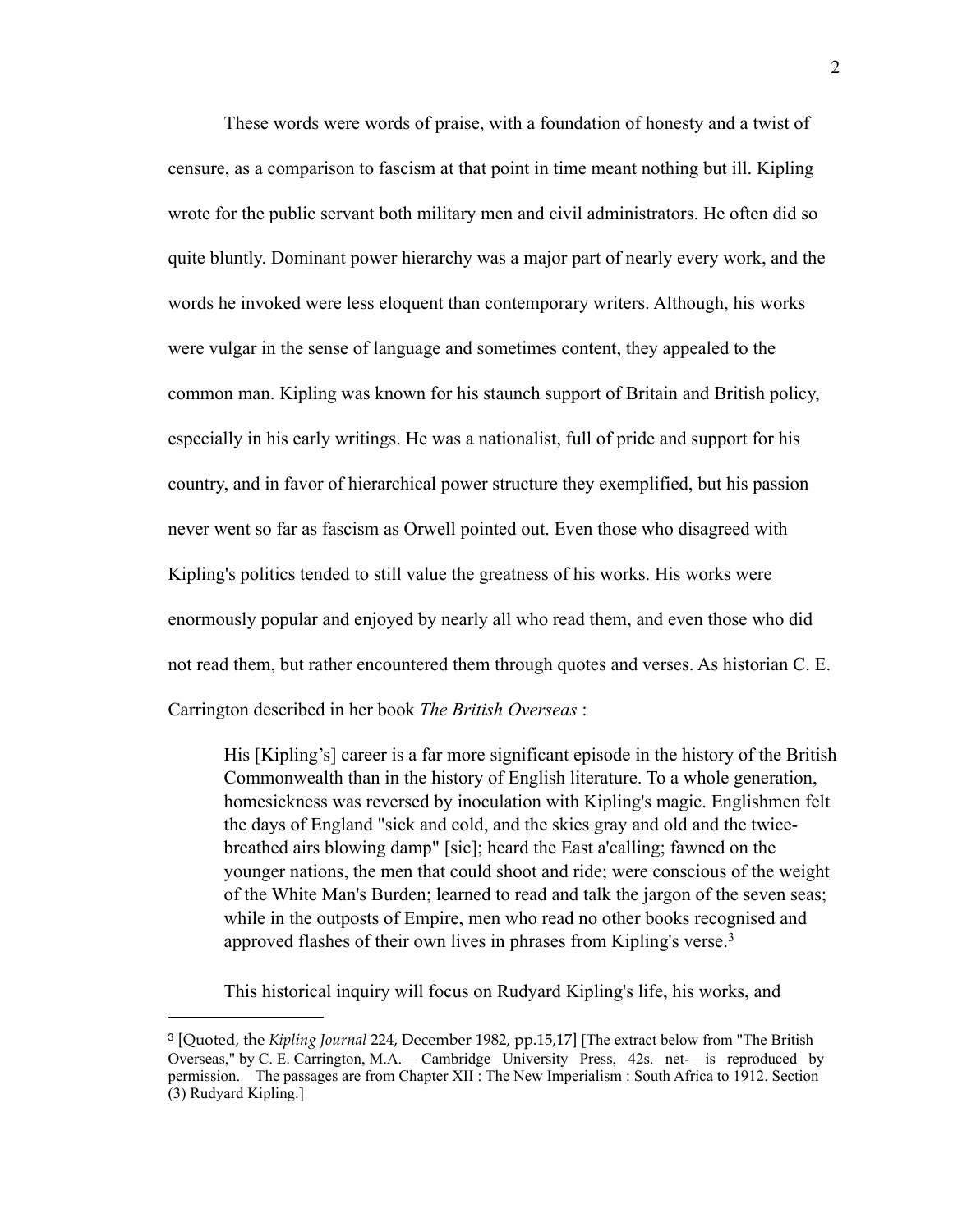relationship to British Imperialism. More specifically it will demonstrate how Kipling's attitude changed after World War One through his works. To understand Kipling and his place in the British Empire it is essential to understand the framework of Imperialism at the time. Once an understanding of Imperialism is formed, it is possible to get to know Kipling and the world he grew into. The circumstances of Kipling's upbringing were undoubtably what drove him into his passion for empire, and his later experiences were what drove him to reconsider his positions.

For the purpose of this thesis it is necessary to establish a working definition of imperialism, one that might match Rudyard Kipling's interpretations. Imperialism is among the most complex concepts in history. There have been countless books published on Imperialism, many of which were written by well learned scholars.<sup>[4](#page-6-0)</sup> Among them every definition is slightly different. As Barbra Bush pointed out,

when writing about imperialism it is impossible to be value-free; interpretations of imperialism and contemporary structures of global power depend on where individuals were/are positioned within empires, or the aftermath of empires, and in relation to vested political and economic interests and personal family histories<sup>[5](#page-6-1)</sup>

Each person experienced imperialism differently from the soldiers, public servants, and laborers to the shop keeper, merchant marine, and Governor Generals. Those who may not have experience it directly experienced it indirectly through their cultural backgrounds that colored their point of view.

<span id="page-6-0"></span><sup>4</sup> Some such scholars who are utilized in this essay include John Sealey, Bernard Porter, Barbara Bush, J. A. Hobson and many others.

<span id="page-6-1"></span><sup>5</sup> Bush, Barbara. *Imperialism and Postcolonialism. (Lo*ndon: Pearson Longman) 2006. pg. 7.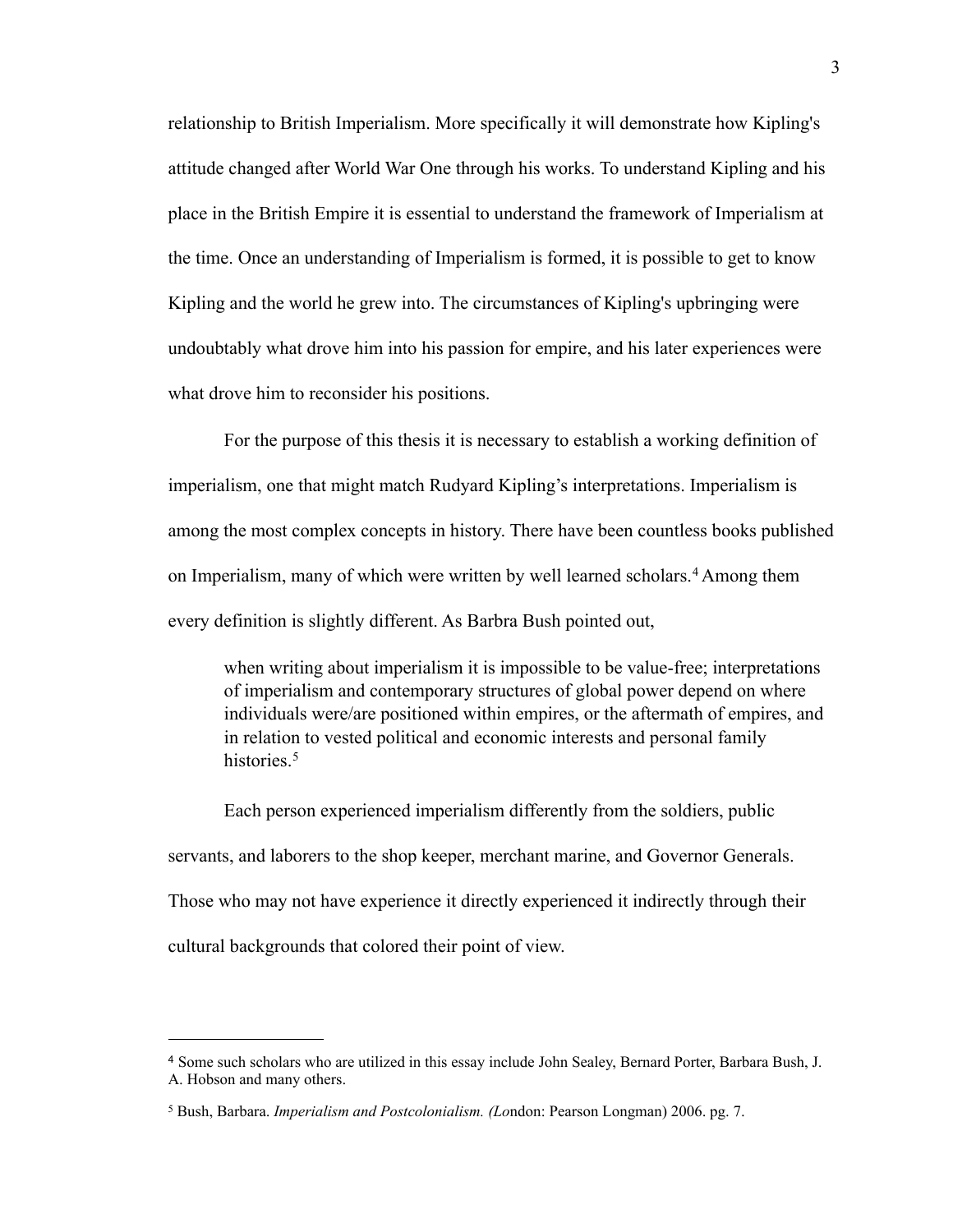Britain has a history of expanding militarily and commercially. Systems of trade were used to exploit India through the East India Trading Company for many years before the empire officially ruled the subcontinent. An empire over-seas was the most apt description of Britain's Imperialism, but there were many other types of empires.<sup>6</sup> China ruled over bordering territories for hundreds of years, yet by some definitions, China may not have had a policy of Imperialism. China did not expand quite like European countries did in the Age of Exploration, or perhaps more accurately, the Age of *Exploitation*[7](#page-7-1). The concept of Economic Imperialism, the practice of infiltrating a countries economy, also defined the nature of Imperialism. In the past, the case was made that any nation which bought or sold goods in a foreign market took part in imperialism. A trade policy that extended a country's power through cultural means rather than military or colonial ways conducted an imperialist agenda. Catholic missionaries could reasonably be classified as imperial agents; just as a peddler traveling from sea-port to sea-port as there work is to spread their own culture.<sup>8</sup> However, generally only trade on an "unfair" point is considered imperialism.

The above scenarios describe various styles of imperialism but there are historians and political theorists who would argue for a stricter definition, thus limiting it to the act of politically governing a place through military force. Examples included Britain's relationship to India, North America, and other locations around the world where Britain

<span id="page-7-0"></span><sup>6</sup> ibid.

<span id="page-7-1"></span><sup>7</sup> This time period was characterized by the expansive policies most European countries held, there was massive *Exploitation* of places like Africa and South East Asia, in the form of forced labor, and a harvesting of natural resources.

<span id="page-7-2"></span><sup>8</sup> Wright, Harrison M., editor, *The "New" Imperialism: Analysis of Late Nineteenth-Century Expansion.*  (D. C. : Heath and Company), 1961.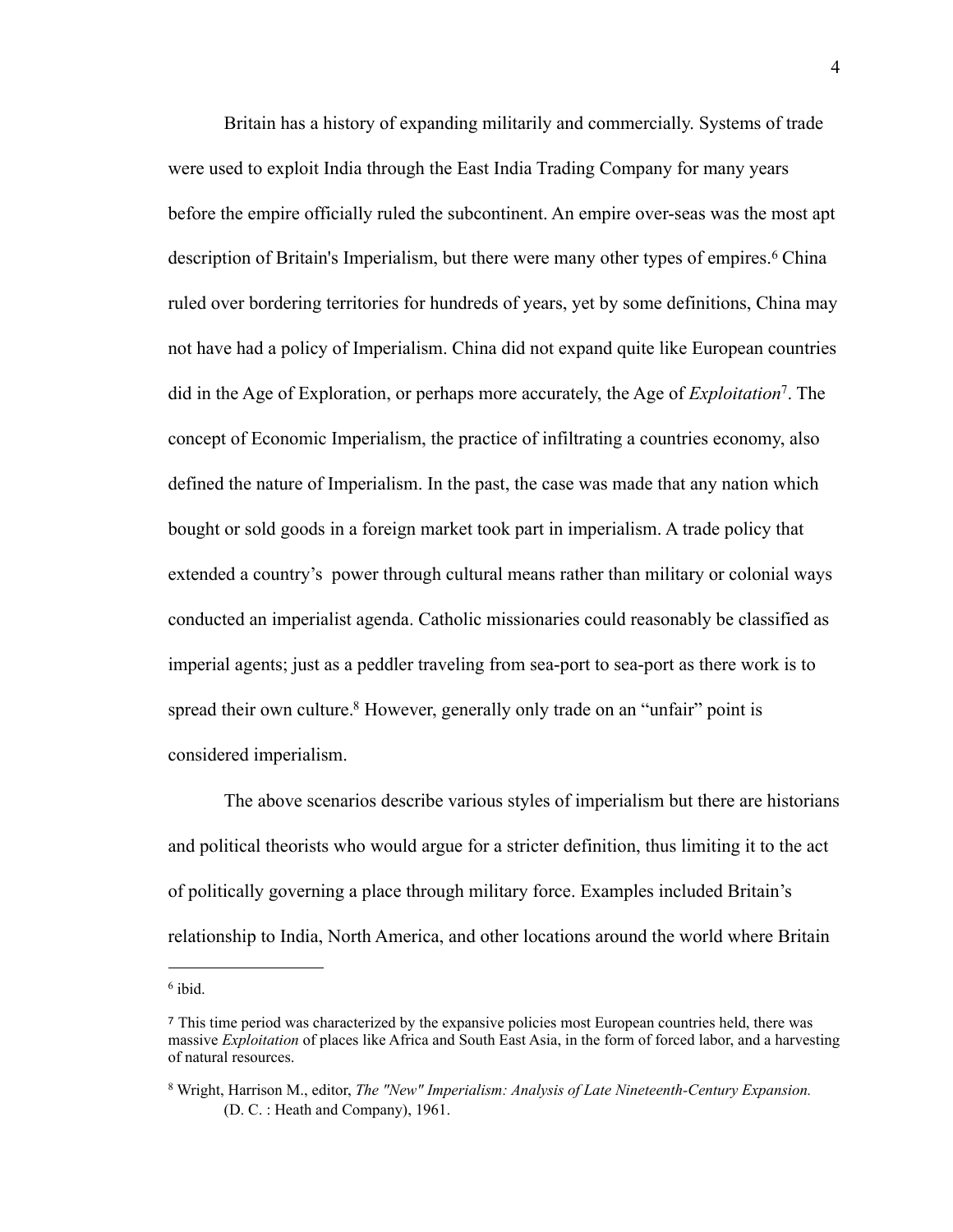created colonies.[9](#page-8-0) Colonies held dominion over the land and native populations, not purely through economic relationships but with political and military might. With a limited definition, it was possible to examine the historical beginning and decline of widespread, overt, imperialism. The point of mentioning these different scenarios, definitions, and ideas is to emphasize the complexity of imperialism.

One of the most influential imperial historians was Sir John Robert Seeley. In his work *The Expansion of England* published in 1883 he professed that imperialism was not really a political drive, but more so a higher form of patriotism. Remarking on the tendencies of the British people he said "in short, we think of Great Britain too much and of Greater Britain too little."[10](#page-8-1) As far as Seeley was concerned, the British colonies were not so different from the motherland Great Britain. His urgings shifted the views of many politicians at the time, the question of how much self government a colony should be allowed, or who defends them in a time of war, or even whether they are "useful" should never be addressed in any way that separates them from the motherland. Great Britain was as responsible to its colonies as it was to itself, it was not a matter or politics, economics or efficiency the colonies should be awarded equal treatment Seeley thought. His writings formed a basis of imperial theory that influence all future imperial historians including the more contemporary Bernard Porter.

For the last hundred years historians, anthropologists, political scientists, and sociologists have debated, discussed, and wrote about the nature of imperialism. Bernard Porter, in several works examined imperialism. In his book, *The Absent Minded* 

<span id="page-8-0"></span><sup>9</sup> Hobson, J.A., *Imperialism: A Study.* (New York: James Pott and Co.) 1902

<span id="page-8-1"></span><sup>10</sup> Seeley, Robert *The Expansion of England* 1883 pg.61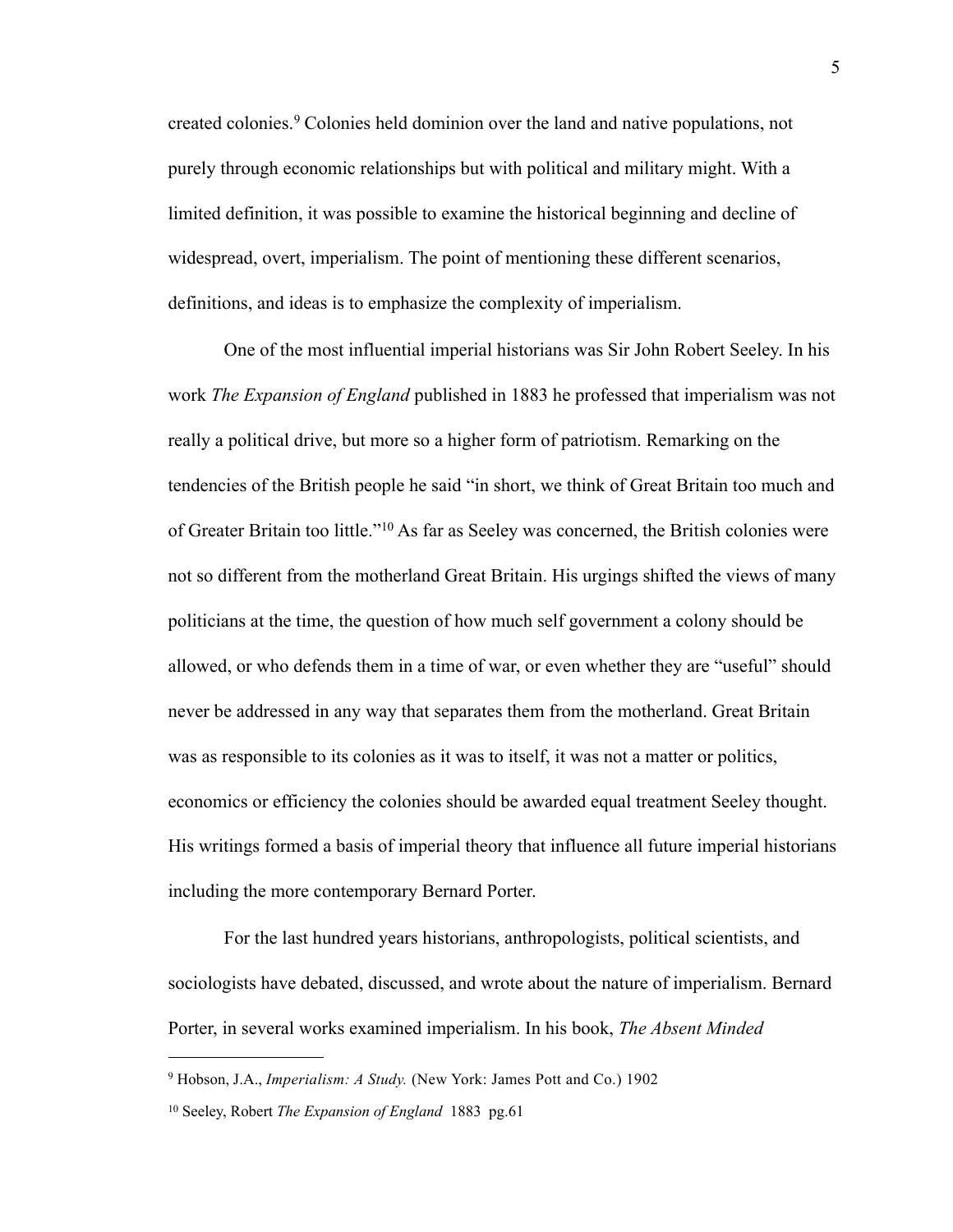*Imperialist,* published in 1994, he demonstrated that imperialism affected everyone connected with Britain both overseas and at home. There was a culture experienced not only by the so called "imperialists" but also the shop keepers in northern London. they experienced imperialism every time they obtained a shipment of clothing. In Britain's early imperial relationship with India the clothing produced in India utilizing cheap labor and inexpensive cotton. Later, India's textile industries were shut down almost completely and cotton was sent to Britain for refinement domestically. The patrons of the shop took part in the system because they benefited from the cheap products. This chain of events would not be considered by the average person at the time, they would utilize the system of cheap goods without understanding that they were taking part in the imperial system. These examples illustrate the far reaches of imperialism, and play into the book's title, *The Absent Minded Imperialist*.<sup>11</sup>

As Porter stated in his introduction, "Britain was made up of imperialists and subjects, just like the colonies were. Her culture must have reflected this."<sup>12</sup> Although Porter applied imperialism to both foreign and domestic affairs, his definition as explained throughout his book was more restrictive than others. Racism and other cultural repercussions of imperialism were not considered part of imperialism. Porter believed imperialism was not a phenomenon; it had no cause and no specific effects. Instead, he suggested that imperialism was a convenient label. A label that could be

<span id="page-9-0"></span><sup>11</sup> Porter, Bernard. *The Absent-Minded Imperialists: Empire, Society, and Culture in Britain.* (New York: Oxford University Press Inc.) 2004.

<span id="page-9-1"></span><sup>12</sup> ibid, pg. xiii.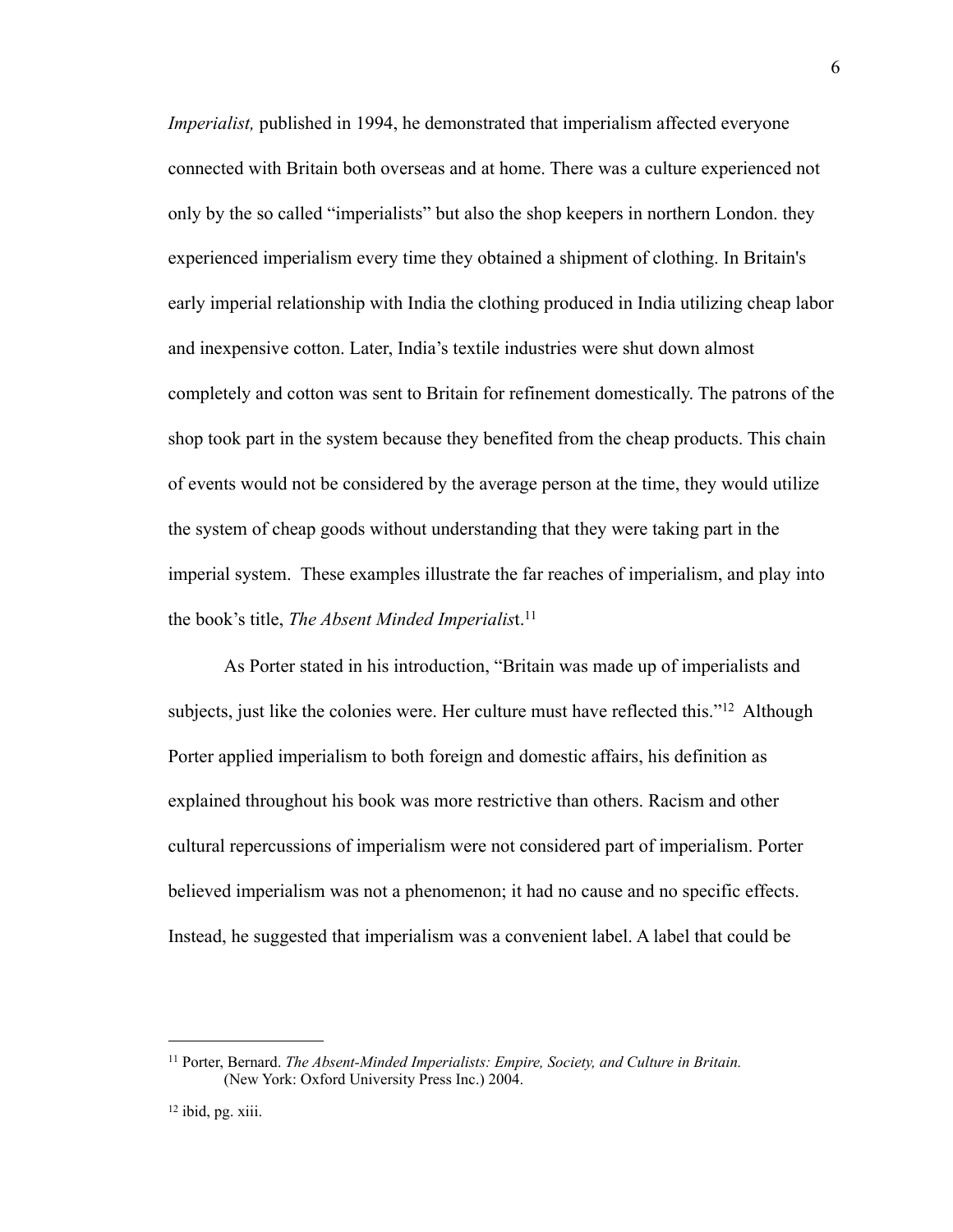applied to many diverse circumstances. It was not a "reality" as other historians suggested. $13$ 

The concept of imperialism received its name in the late nineteenth century primarily by its opponents. However, its supporters started using it soon after. The earliest studies of imperialism were done primarily by political theorists, economists, and sociologists. One notable theorist was English economist John Atkinson Hobson. Hobson authored *Imperialism: A Study* in 1902, a book that examined "modern" British imperialism. Like many other scholars who wrote on imperialism his definition and understanding was restrictive. He ignored "loose" imperialism, such as the cultural dissemination caused by trade in foreign markets and instead focused on the direct economic and political impact of domestic imperial policies. The first portion of his book was dedicated to a careful analysis of statistics. The second part looked at political impacts on conquered races, and the impact of direct British control, particularly the notion that imperialism was part of a civilizing mission. Hobson's emphasis on industrial imperialism, that being imperialism purely for the sake of profit and pushed by capitalists, opposed Seeley's theory, and has been criticized for its failure to explain early British expansion. While Seeley explained imperialism as greater patriotism for "Greater Britain" Hobson saw the colonies as separate entities brought into existence for exploitative reasonings. Hobson, like many liberals at the time, was opposed to imperialism both on economic and moral grounds[.14](#page-10-1) The moral grounds likely being the treatment of natives in foreign lands.

<span id="page-10-0"></span> $13$  ibid.

<span id="page-10-1"></span><sup>14</sup> Hobson.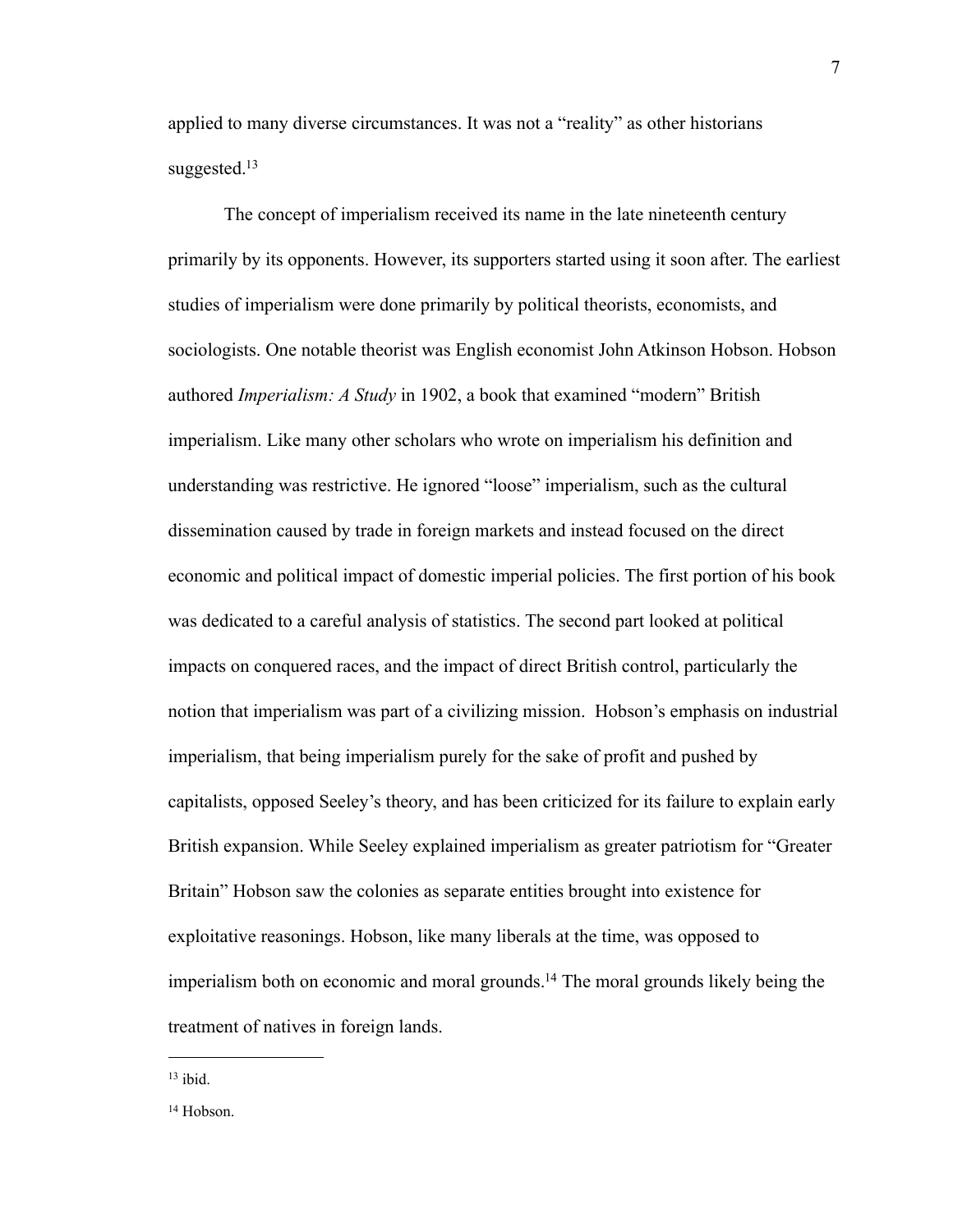The term "liberal", "liberalism" or "left" has been in politics for a very long time, but the way the term was used in the nineteenth century was not identical to the way the term is used today. In Kipling's case it is an even more challenging term because it was in a process of transition throughout Kipling's life. In the late eighteenth and nineteenth century it was a term to define those who supported a free market and limited government regulation. Beginning in the early twentieth century, liberalism supported basic social welfare programs, unionization and more "socialist" tendencies. This was due in part to infighting among the Liberal Party and the election and reelections of William Gladstone as British Prime Minister in the 1870's and 1880's. To gain popular support Gladstone broke away from traditional liberal values like laissez-faire capitalism, in exchange for welfare oriented values. As Prime Minister, he reached out to the lower classes of Britain. He also took actions to reduce the power of the aristocracy and church. Through Gladstone the Liberal party and liberalism in Britain shifted dramatically. Not all liberals were anti-imperialist. For the later part of the nineteenth century, the vast majority of Britain's government was of the Liberal Party and understood perceived benefits of imperial policy. That being said, those against imperialism were almost exclusively liberals. <sup>15</sup> Kipling's writings responded primarily to the "modern liberalism" that came to be in the late nineteenth century. Being a true child of imperialism, he believed liberalism was folly and undermined the British Empire.

As Porter pointed out, British historians of the mid-twentieth century often separated imperial history from British History. Scholars were seemingly ashamed of that

<span id="page-11-0"></span> $15$  Rich.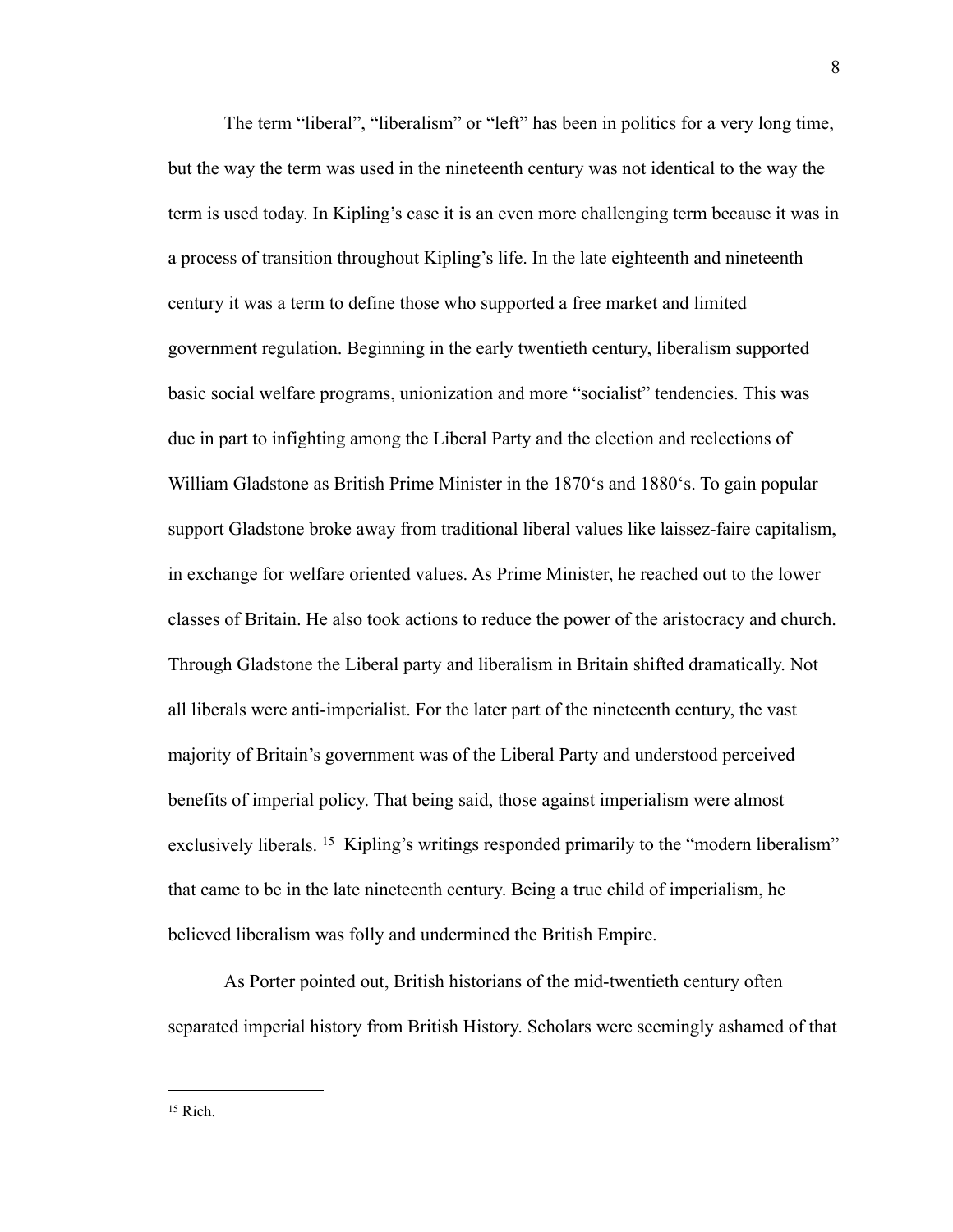part of Britain's history. As a form of exploitation, many non-imperial countries (at least not overtly imperialistic) used imperialism as a way to guilt Britain for its terrible past. This argument sets the stage on which Kipling is judged, the backdrop for his writings, and his legacy.[16](#page-12-0)

In subtle ways, the study of imperialism shifted, from a rigid narrow perspective to a more inclusive, broad perspective. Since Rudyard Kipling was born in India, he experienced the British side of imperialism and its effects on the local populations. This upbringing influenced him considerably. While he was writing his early works, before 1900, the British Empire was a strong ideal. An achievement held dear by many British citizens. However, in the years after World War One people stopped believing in empire, and no longer held it as a source of pride. The rise of modern warfare shocked populations and the great loss of life stirred the hearts of many, even staunch expansionists. This was when Kipling's reputation began to decline.<sup>17</sup>

Kipling was a child of the British Empire, his identity was tied to Imperialism. He dedicated his life to his country, writing for the soldiers and the civil servants who maintained the system and served their country. He was known as a champion of imperialism, but this title did not come without great cost. Due to the tragic loss of his son in The Great War, Kipling's writing changed. He questioned his former assertions and no longer acted as a prophet of the British Empire. The war marked a turning point not only for Rudyard Kipling, but also imperialism as a whole. The institution's decline

<span id="page-12-0"></span><sup>16</sup> Porter.

<span id="page-12-1"></span><sup>17</sup> Sullivan, Zohreh. *Narratives of Empire : the fictions of Rudyard Kipling*. (New York:Cambridge University Press), 1993.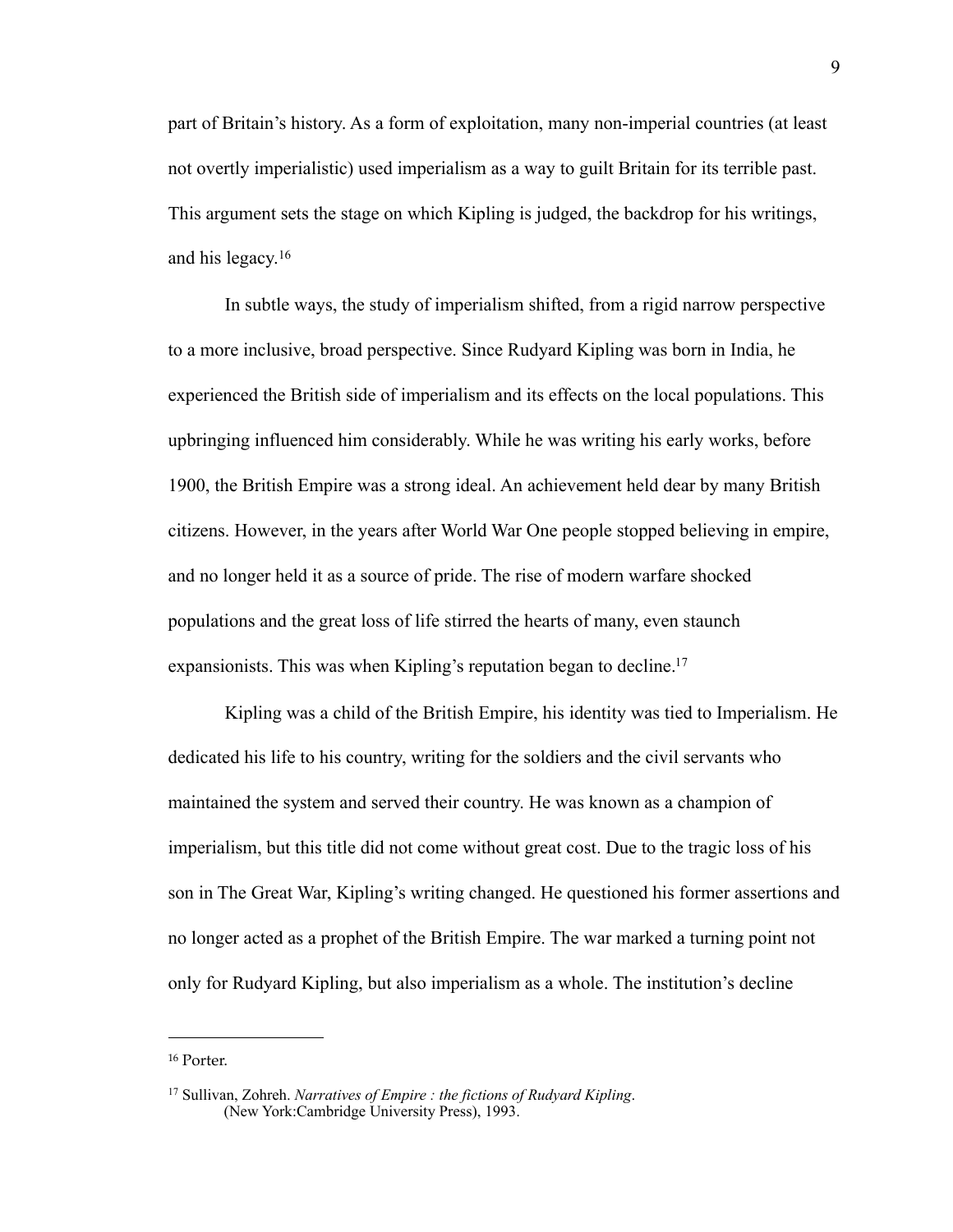mirrored Kipling, and the original fervor for imperial progress held by the common man all but died along with the great author in the decades following the The Great War.

There are several strong themes that appeared in Kipling's early writings that will be described in greater detail throughout this essay. They include racial superiority, order through obedience, mutual benefit, and civility (a "taming of the wild", so to speak). These ideas shaped his view of the British Empire, as he believed it was a global force for good. Imperialism, as Kipling viewed it, was a national policy of expanding a country's power to less developed places around the world through economic, political and military means in order to gain natural resources and labor in exchange for order and civility. This definition is slanted in such a way as to make it a desirable occurrence or phenomenon for both the imperial power and the indigenous people. Without ever writing those words, Kipling portrayed this patriotic and racist definition throughout his many early works. To discover Kipling's motives it is necessary to look at his own history.

Rudyard Kipling was born December 30, 1865 in the coastal city of Bombay, India. Bombay was acquired by the British as a dowry from Catherine of Portugal to Charles II of England two hundred years prior. The territory was primarily controlled by the British East India Trading Company, and although originally seven islands, by Kipling's birth it was geographically one island held together by extensive land-filling. During the American Civil War in 1865, Bombay became the world's primary cotton producer, which dramatically increased its wealth. Kipling spent his first five years of his life with his parents, John Lockwood Kipling and Alice Kipling (MacDonald) in this booming city. His parents were of fairly modest means. John Lockwood Kipling was an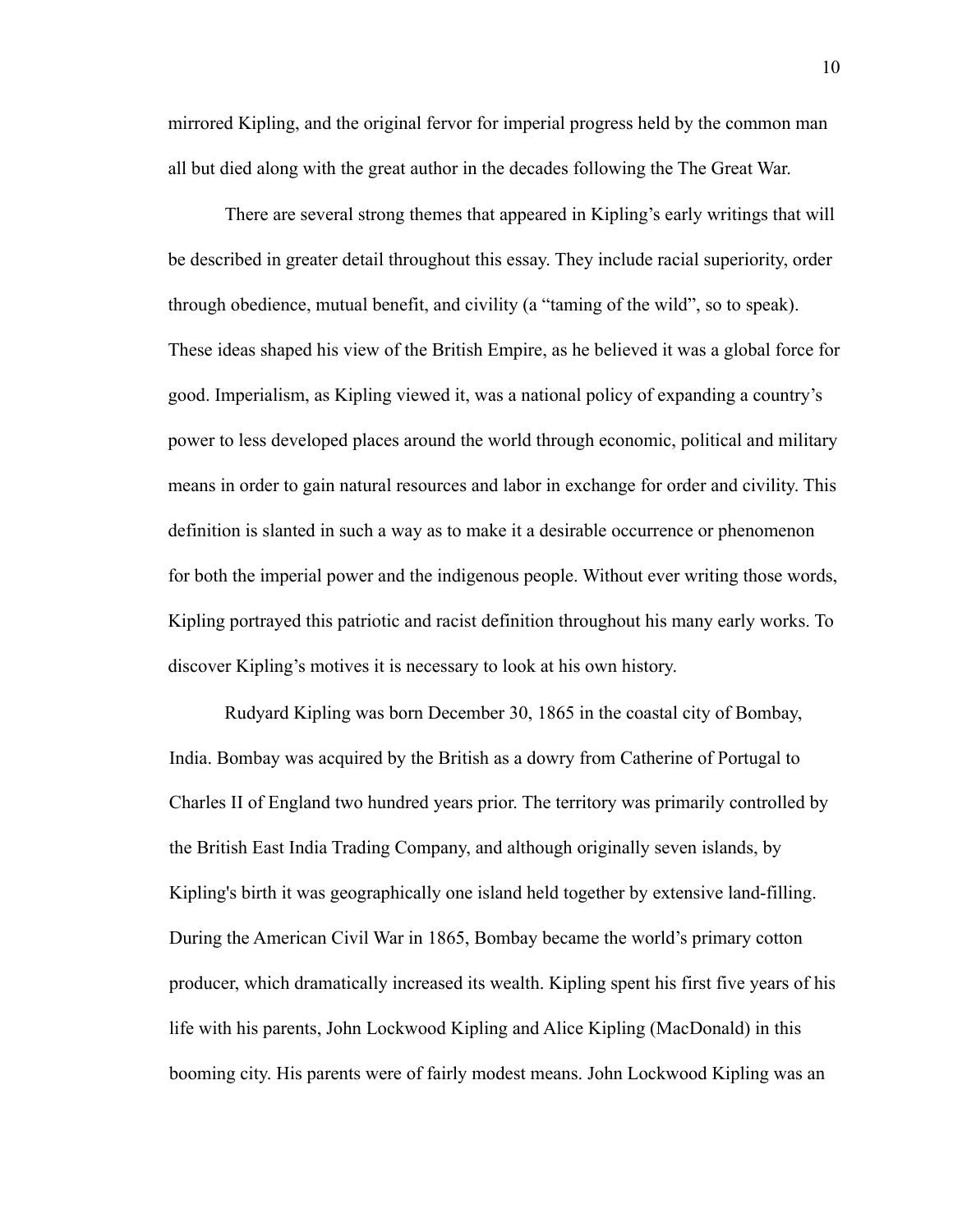instructor of art at the Jeejeebhoy School of Art. It was a job that paid very little, but due to his and his wife's unique family connections (both children of Wesleyan ministers) they were able to furnish a very nice home, with several servants. The Kiplings owed their livelihood and well-being to British Imperialism, and this fact steered Rudyard Kipling's life.[18](#page-14-0)

As Robert Moss points out in his book *Rudyard Kipling and the Fiction of Adolescence*, "Kipling's personality was shaped from its earliest years by the knowledge that he belonged to the ruling class, that he was born to command and that the darker skinned people around him, however affectionately he might feel toward them, were social and political inferiorities."<sup>19</sup> He was treated like a king in India, in some cases a tyrant that even his parents could not control. Young Rudy was known for his tantrums and no one dared to cross the child when he was throwing a fit. Evidently, his parents were not skilled in discipline, this may have had some weight in their next decision. In India, Kipling was exposed to all colors of life, and this experience set the backdrop for many of his works. But, nothing lasts forever.

At age five Rudyard Kipling was sent back to England to live with a foster family. The Kiplings were too poor to send him to public school in India, as they possessed more status than material wealth. Rather than asking relatives for help they made arrangements with a retired sea captain, Captain Holloway. The Captain was kind to Rudyard Kipling,

<span id="page-14-0"></span><sup>18</sup> In 1962 Fidel Castro remarked in "The Second Declaration of Havana"; "if imperialism provides sources of aid to the professions, arts, and publications, it is always well understood that their products must reflect its interests, aims and "nothingness". [Sullivan]

<span id="page-14-1"></span><sup>19</sup> Moss, Robert. *Rudyard Kipling and the Fiction of Adolescence.*  (New York: St. Martin's Press), 1982. pg. 2.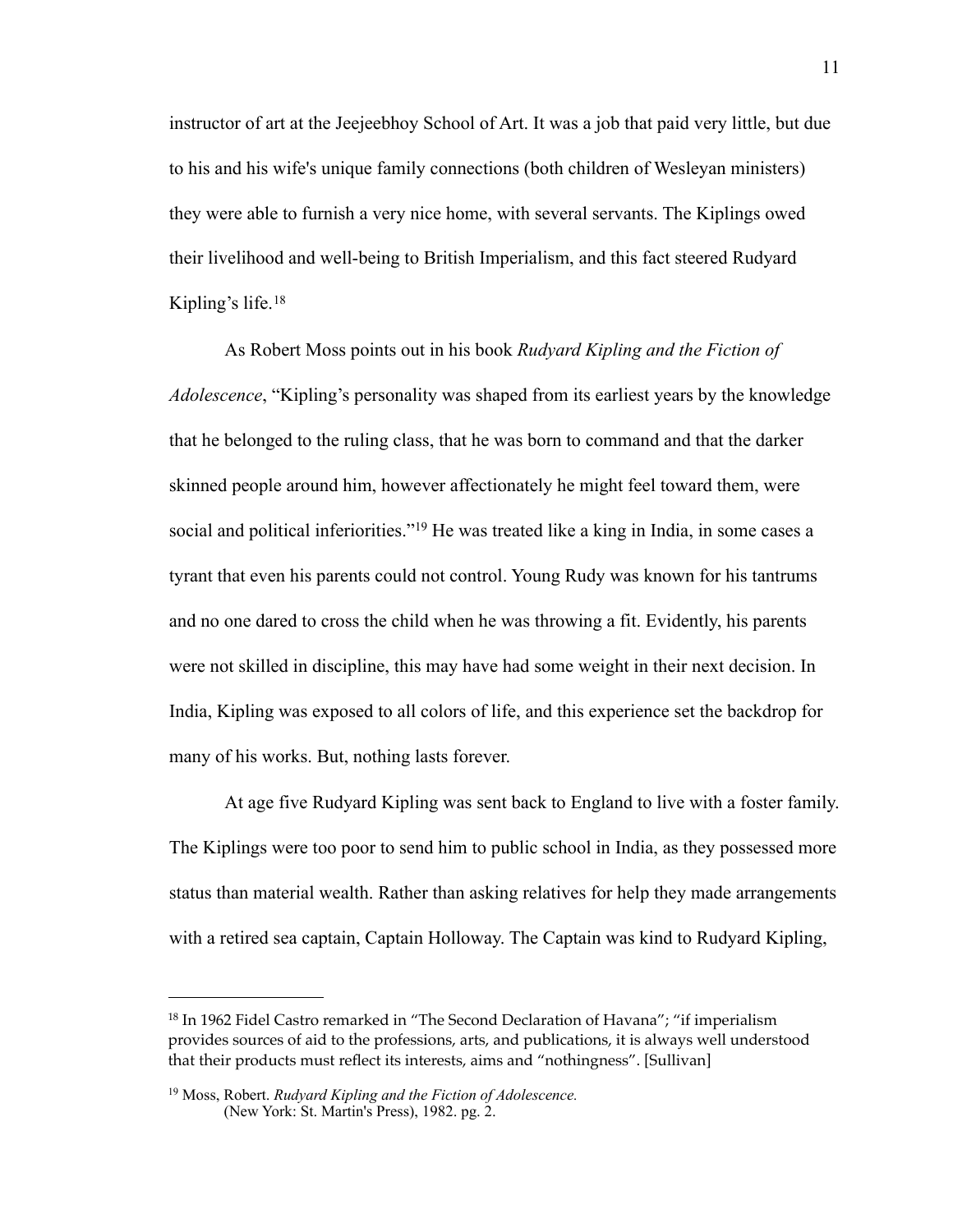but he died shortly after his arrival and left his wife to look after the young boy. The years with the foster family were some of the most difficult ones of Kipling's life.<sup>[20](#page-15-0)</sup> He remarked in is autobiography, *Something of Myself*; "I had never heard of Hell, so I was introduced to it in all its terrors―I and whatever luckless little slavey might be in the house, whom severe rationing had led to steal food.[...] Myself I was regularly beaten."<sup>[21](#page-15-1)</sup> This experience gave Kipling a harsh sense of reality but the darkness of this time did not come out again until his later years.

Took us from our mothers-- Flung us on a naked shore (Twelve bleak houses by the shore. Seven summers by the shore! ) 'Mid two hundred brothers.<sup>[22](#page-15-2)</sup>

 At age twelve Kipling escaped his prison and attended the United Services College at Westward Ho! It was a private boarding school for sons of military officers. Kipling was not the son of a military officer, but the headmaster happened to be a very close family friend, Cormell Price. Throughout Kipling's time at the school, Price was a valued mentor. It was a school generally meant to prepare boys for military academies, though not all those who graduated would join the service. Kipling had a different calling, while at the school he demonstrated exceptional skill with the pen. Price recognized this gift and encouraged it.[23](#page-15-3) Kipling later portrayed his experience in a collection of short stories published in 1899 with the title *Stalky and Co.* Characters in

<span id="page-15-0"></span><sup>20</sup> Moss. *pg.3.*

<span id="page-15-1"></span><sup>21</sup> Kipling, *Something of Myself. 1936*

<span id="page-15-2"></span><sup>22</sup> Kipling, Rudyard. *Stalky and Co*. (Gutenberg Project), 1899.

<span id="page-15-3"></span><sup>23</sup> Moss. *pg.5.*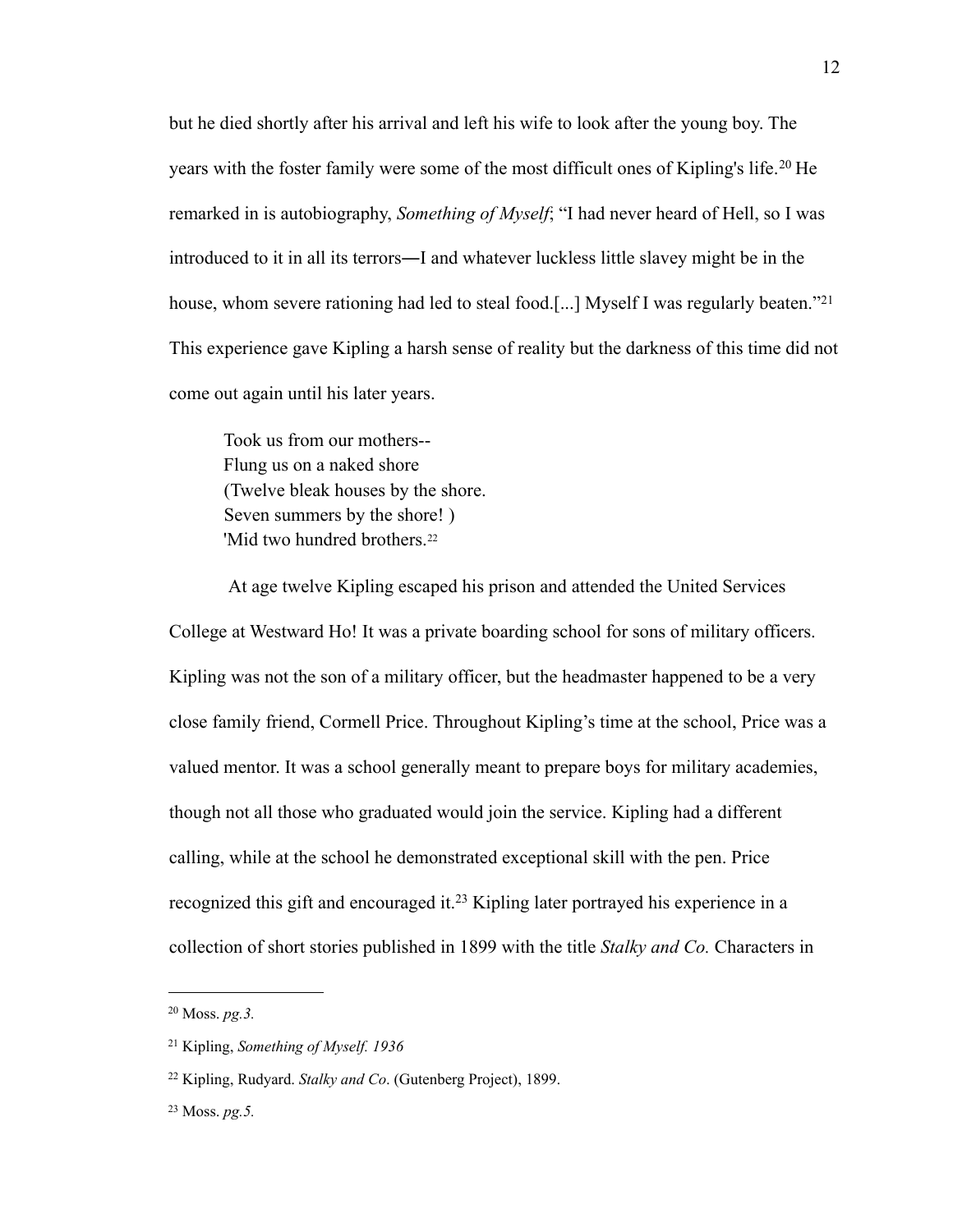these stories represented Kipling and people Kipling had met at his time there. The main character, Stalky, was constantly getting in trouble with the head masters and the keepers of the houses. Such misdemeanors generally warranted punishment, but Stalky and his friends were able to get off with a slap on the wrist. Since Kipling did not receive adequate grades to go to Oxford on his own merit, and his family could not afford the tuition, he decided to return to India to begin his life again.

Remarking on his return to India Kipling wrote, "there were yet three or four days' rail to Lahore, where my people lived. After these, my English years fell away, nor ever, I think, came back in full strength.["24](#page-16-0) When Kipling moved inland on a train from Bombay to Lahore he placed his English years in the past. He was a child of India and it was his true home. Through his parent's influence he was granted a job as the assistant editor to a local newspaper called the *Civil and Military Gazette*. While working for this paper he was given some freedom to write short stories and published many poems.

He was known in the office for being a very uninhibited writer, thinking faster than he could write and spraying ink all over himself with his pen without restraint. After he demonstrated his talent he was transferred to the newspaper's much larger sister paper, *The Pioneer*. In 1889, Rudyard Kipling worked as a kind of traveling corespondent for *The Pioneer;* his goal was to work his way back to the heart of the British Empire, but first he wanted to see America. He described this opportunity as "a sort of waking dream when [he] took, as a matter of course, the fantastic cards that Fate was pleased to deal [him]."<sup>25</sup> It was the perfect start to his career and his life. While he traveled throughout

<span id="page-16-0"></span><sup>24</sup> Kipling, *Something.*

<span id="page-16-1"></span> $25$  ibid.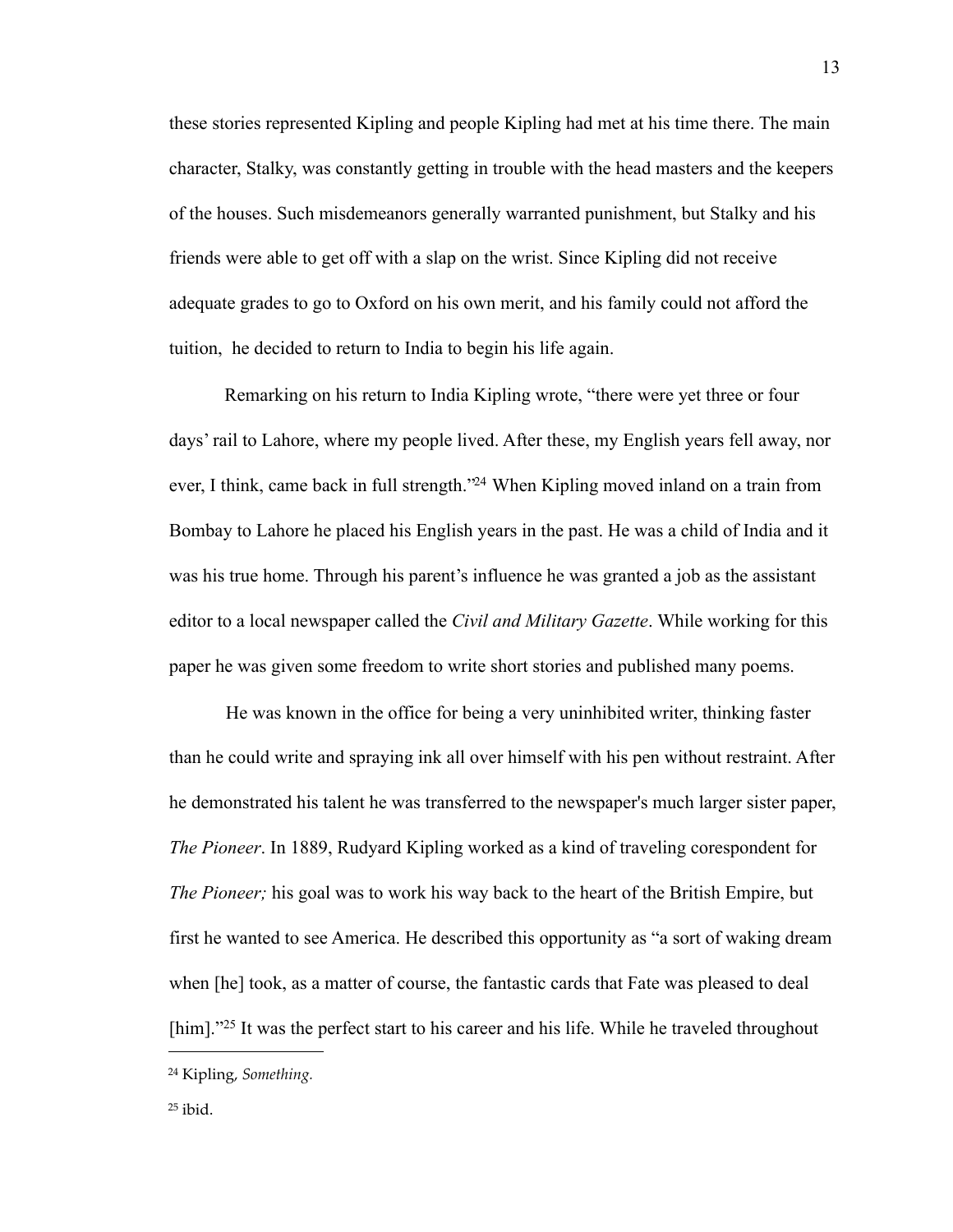America he visited many places including Elmira, New York where he had the pleasure to meet Mark Twain, one of his idols at the time.<sup>[26](#page-17-0)</sup> He was thoroughly impressed by the literary genius, even though they disagreed considerably on the matter of imperialism. Twain was a leading member of the American Anti Imperialist League, and spoke against imperialism as much as Kipling spoke for it. Unlike Kipling, Twain's views on imperialism did not exclusively reside within the pages of his works. Twain gave many speeches and lectures on the subject of Imperialism.

Over the course of his life Kipling published hundreds of works, works which also included his posthumously published autobiography which he died during the writing of in 1936 at age seventy. On the sheer quantity of his writing he remarked "mercifully, the mere act of writing was, and always has been, a physical pleasure to me."[27](#page-17-1) Due to his skill at the art of writing he was awarded the Nobel Prize for literature in 1907. In the presentation speech he was chosen by the committee to receive the award "in consideration of the power of observation, originality of imagination, virility of ideas and remarkable talent for narration which characterize the [his] creations...["28](#page-17-2) He also received several other honors including the Gold Medal of the Royal Society of Literature in 1926. He was one of the most famous writers in England at the time, and today.

Kipling, and his wife, Caroline Starr Balestier, never stayed in the same place for too long. In 1892, they were married in England, then they moved to America and had

<span id="page-17-0"></span><sup>26</sup> Kipling, Rudyard. *An Interview with Mark Twain*. Literary Classics of the US , 2010

<span id="page-17-1"></span><sup>27</sup> Kipling, *Something.*

<span id="page-17-2"></span><sup>28 &</sup>quot;The Nobel Prize in Literature 1907" Nobelprize.org. 24 Mar 2013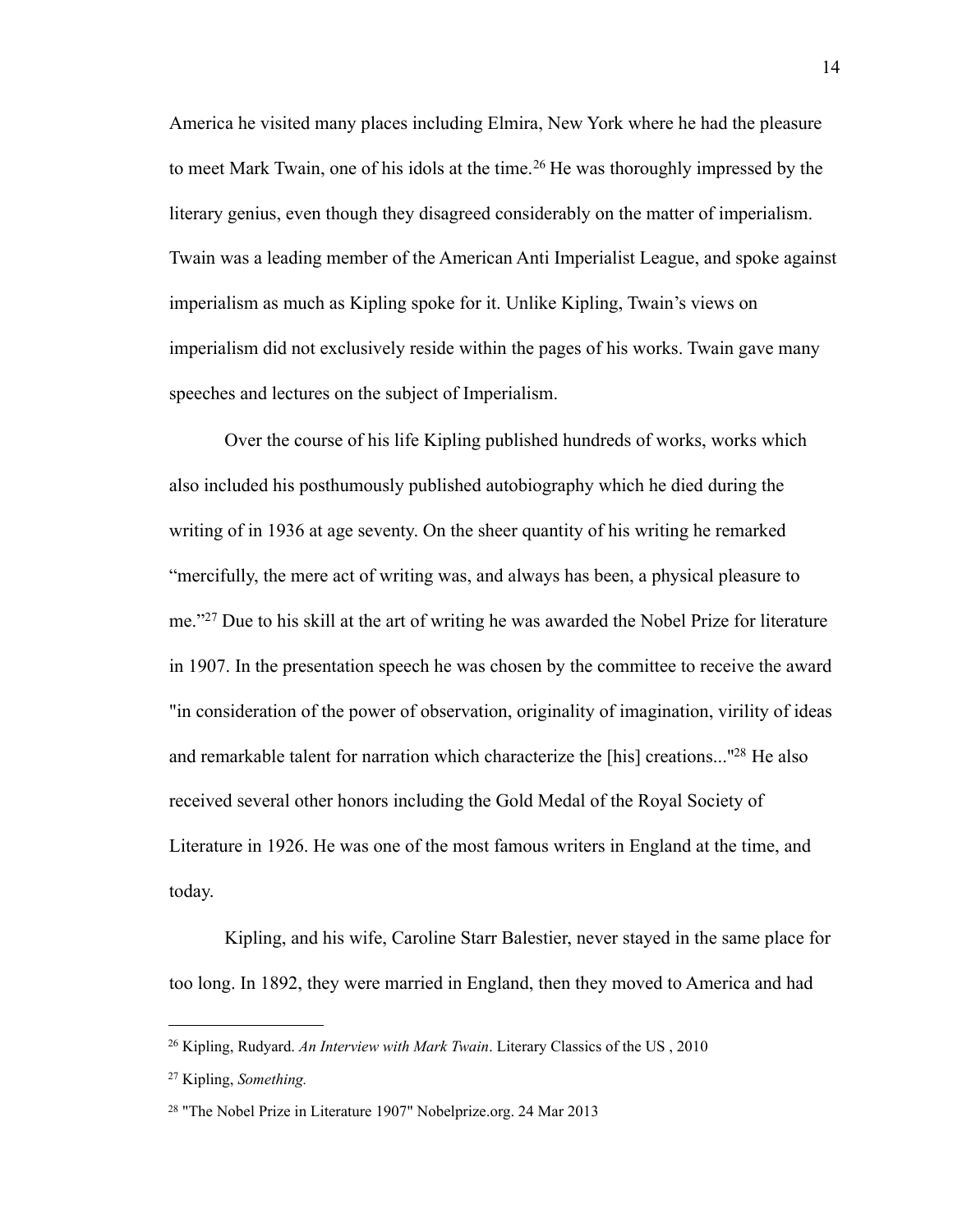two children. Josephine was born in 1892 and her sister Elsie was born in 1894. During the British-American crisis in 1895 the family decided to move back to England and have their third child John Kipling (named after his great grandfather) in 1899. Tragically Josephine, the first born, succumbed to pneumonia before the age of ten in the same year her brother, John, was born.<sup>[29](#page-18-0)</sup>

All the while the couple tended to take their winter holidays in South Africa. Kipling did not write about these holidays in his autobiography, but he did explain his relationship to South Africa. He spent a great deal of time with the soldiers there as a journalist working for The Pioneer. On several occasions, when supplies ran low and funding was short he sold subscriptions of his works to civilians and used the profits (over a quarter of a million pounds) to purchase luxury items for the men serving in South Africa. Remarking on this in his autobiography he said, "some of this was spent in tobacco. Men smoked pipes more than cigarettes at that epoch, and the popular brand was a cake—chewable also."[30](#page-18-1) The places he lived and visited played a unique role in Kipling's works. Although he often wrote fiction, his fiction lived in places that he knew. *The Jungle Book* and other children stories were set in the jungles of India, while *Stalky & Co*. took place at a boarding school similar to the one he attended in England.

It is not difficult to draw comparisons between Kipling's early life and his most famous work, *The Jungle Book*. *The Jungle Book* (a collection of stories and poetry) was published in 1894 while Kipling was living with his wife in Vermont. The first part of the book chronicled the life of a young Indian boy named Mowgli. At a very young age

<span id="page-18-1"></span><span id="page-18-0"></span><sup>29</sup> Ricketts, Harry. *Rudyard Kipling, a Life.* (New York: Carroll & Graf Publishers, Inc,) 1999 pg. 249. 30 Kipling, *Something.*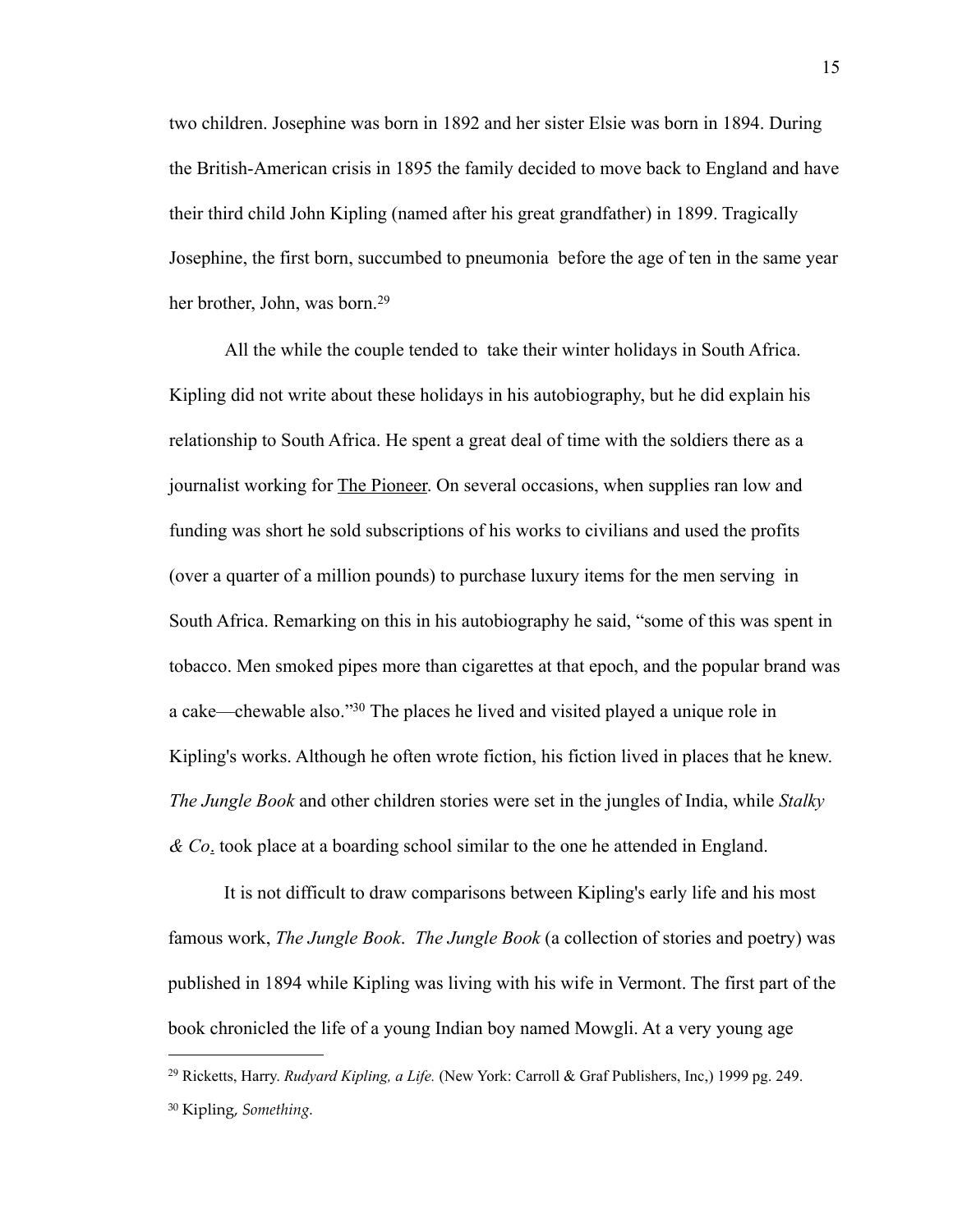Mowgli, was separated from his human family and became a feral child of the jungle. Taken in by wolves he was called "man cub" and treated as if he were a wolf. Many treated him kindly but some did not want him there. Nevertheless, he was taught the jaws of the jungle like the other jungle animals, by Baloo the aging bear. Because he was a man he had to learn far more than the average beast. It was not enough for him to learn only the laws pertaining to wolves. He learned the ways of the snake, panthers, and other animals. The laws were complex, but Mowgli was a very fast learner, although, on occasion, he made mistakes and was beaten lightly by his teacher. To a small bear cub the blows may have been light, but to a small boy they were quite painful. But it was the way of the jungle. Punishments were short and carried out immediately, but afterwords there were no lingering conflicts, no persistent feelings of guilt or unfriendliness.

The Laws of the Jungle provided Mowgli with a sense of order and structure, and were the building blocks of his formal education, an education that allowed him to live safely within the "society." This time in Mowgli's life represented Kipling's time spent with his foster family in England. Kipling was taken away from his parents in order to learn and be raised at the center of the British Empire. Although Mowgli's experience was colored in a more positive light, he never felt as though he belonged. When the jungle boy was brave enough he stole a bit of fire from a nearby encampment of native humans. The jungle beasts were terrified and sent him away.

 Mowgli's demonstration of power meant that he was truly a man, and had no place in the jungle society. He went back to where he had come from, and began to learn the ways of man. Mowgli found the ways of men confusing and confining, but still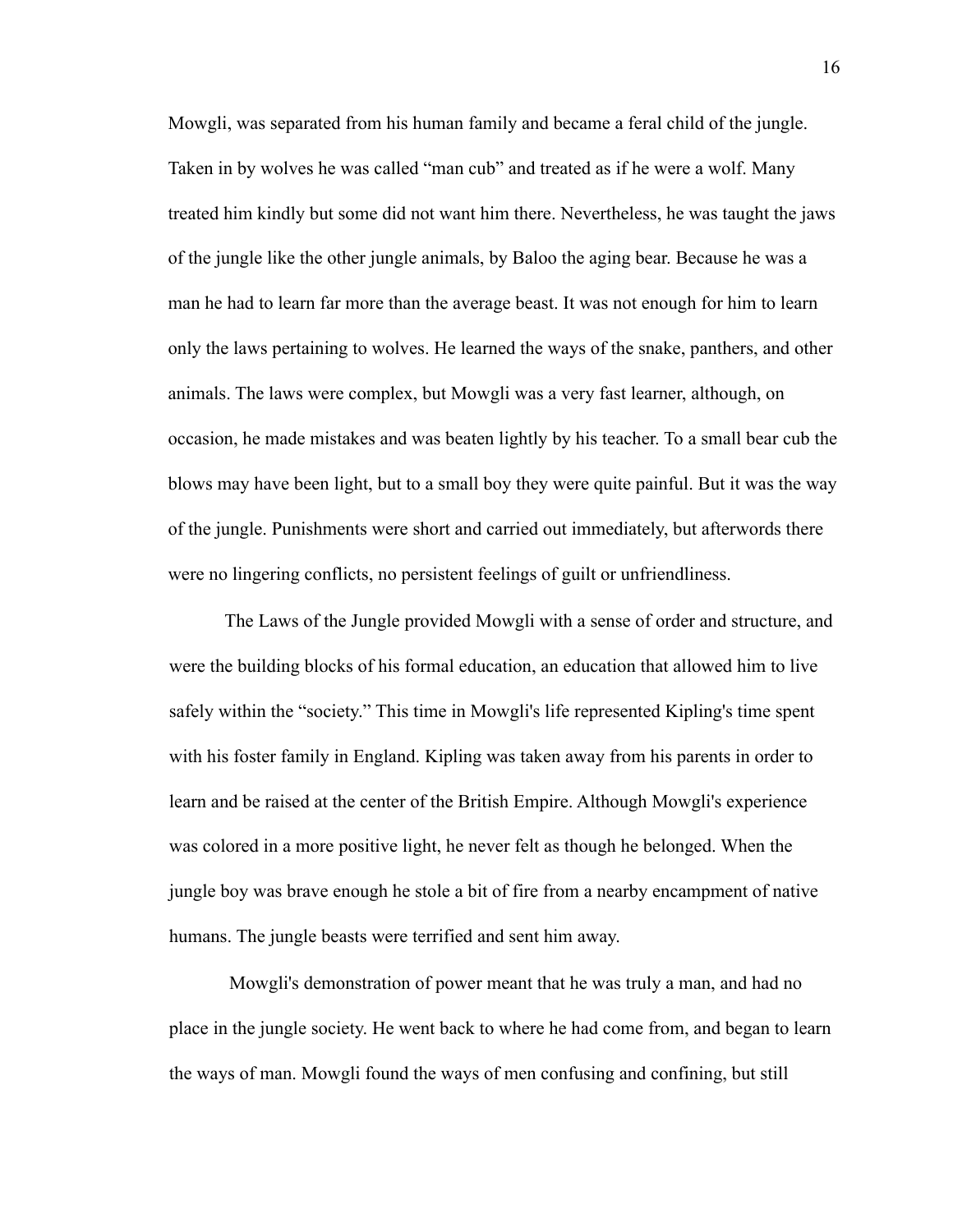managed to adapt and learn. He was seen as a jungle child by the other humans. Even after he slew his long-time rival, Shere Kahn, the great tiger and man hunter, and proved his merit, he was not seen as one of the animals, but only feared more intensely. Like Kipling, Mowgli was destined to be homeless and live a nomadic life. Rudyard Kipling traveled the world as a writer and news corespondent, just as Mowgli hunted alone, until the day that they would both marry.

The story of Mowgli's future was written within *The Jungle Book II*, in 1895 a year after the first book was published.[31](#page-20-0)

Waters of the Waingunga, the Man-Pack have cast me out. I did them no harm, but they were afraid of me. Why? Wolf Pack, ye have cast me out too. The jungle is shut to me and the village gates are shut. Why? As Mang flies between the beasts and birds, so fly I between the village and the jungle. Why[?32](#page-20-1)

This short poem within *The Jungle Book* portrayed Kipling's own feelings of confusion, perhaps brought about when he was nearly forced to move out of Vermont due to political pressure and upheaval between Britain and the United States. In the early 1890s there was a border dispute between Britain and Venezuela. Under the Monroe Doctrine the United States claimed the right to arbitrate. This led to a great deal of tension between America and Britain. Although the situation was resolved, the press in America was unbearable for Kipling. The political tension, in addition to issues with his wife's family, led Kipling to pack his bags. He was destined to be a man without a home.

<span id="page-20-0"></span><sup>31</sup> McBratney, John. *Imperial Subjects, Imperial Space: Rudyard Kipling's Fiction of the Native-Born.* (Columbus: The Ohio State University Press)*, 2002*

<span id="page-20-1"></span><sup>32</sup> Kipling, Rudyard. *The Jungle Book*. (Gutenberg Project.) 1894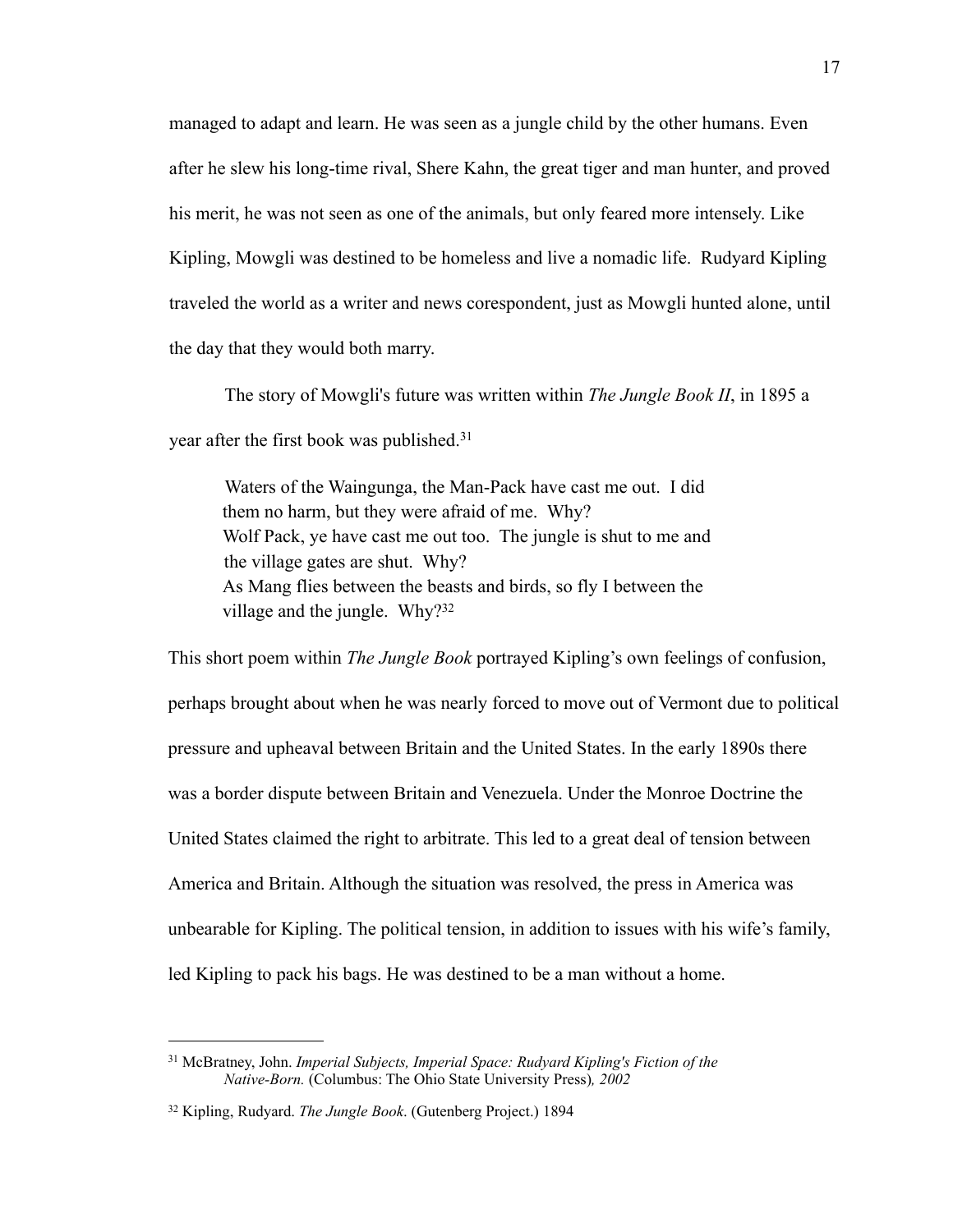This early biographical look into Kipling's life sets up his adult writing career, giving him a frame of reference in regard to empire. Imperialism was, to an extent, a spirit or pride held by those within the ruling class of an empire. It was a drive for expansion that was often colored by greed and racism. It was believed by the British that the greatest societies in history formed empires, from Athens and Rome to The United Kingdom. The British Empire was one of the largest. It was once said that the sun never sets on the British empire, as it stretched across the entire world. Although empire had its place in ancient history, the modern concept of imperialism can only be seen in much more recent times. Britain used it to become very wealthy and spread its ideals and customs around the world. The British Empire was an empire of commerce and law. Government stemmed from the island of Britain. Rudyard Kipling championed British and Anglocentric imperialism through his works of fiction, both those directed towards children and those for adults.

Looking back into *The Jungle Book* an interesting comparison could be drawn between this notion of forced progress and the story of "The White Seal"*.* The story of "The White Seal" was completely divergent from the Mowgli plot line and focused on a unique white seal cub named Kotick and his adventures. Kotick was born on the beach as were thousands of other seals that year. His father fought for months to protect his spot on the beach; as was customary each year, although he was quite bruised and battered, he remained proud. Kotick was the first and only seal to be born with a fleece as white as the sand. As a young pup he witnessed a group of men killing and skinning many of his companions. It was as traumatic as one would expect, but the older seals were not very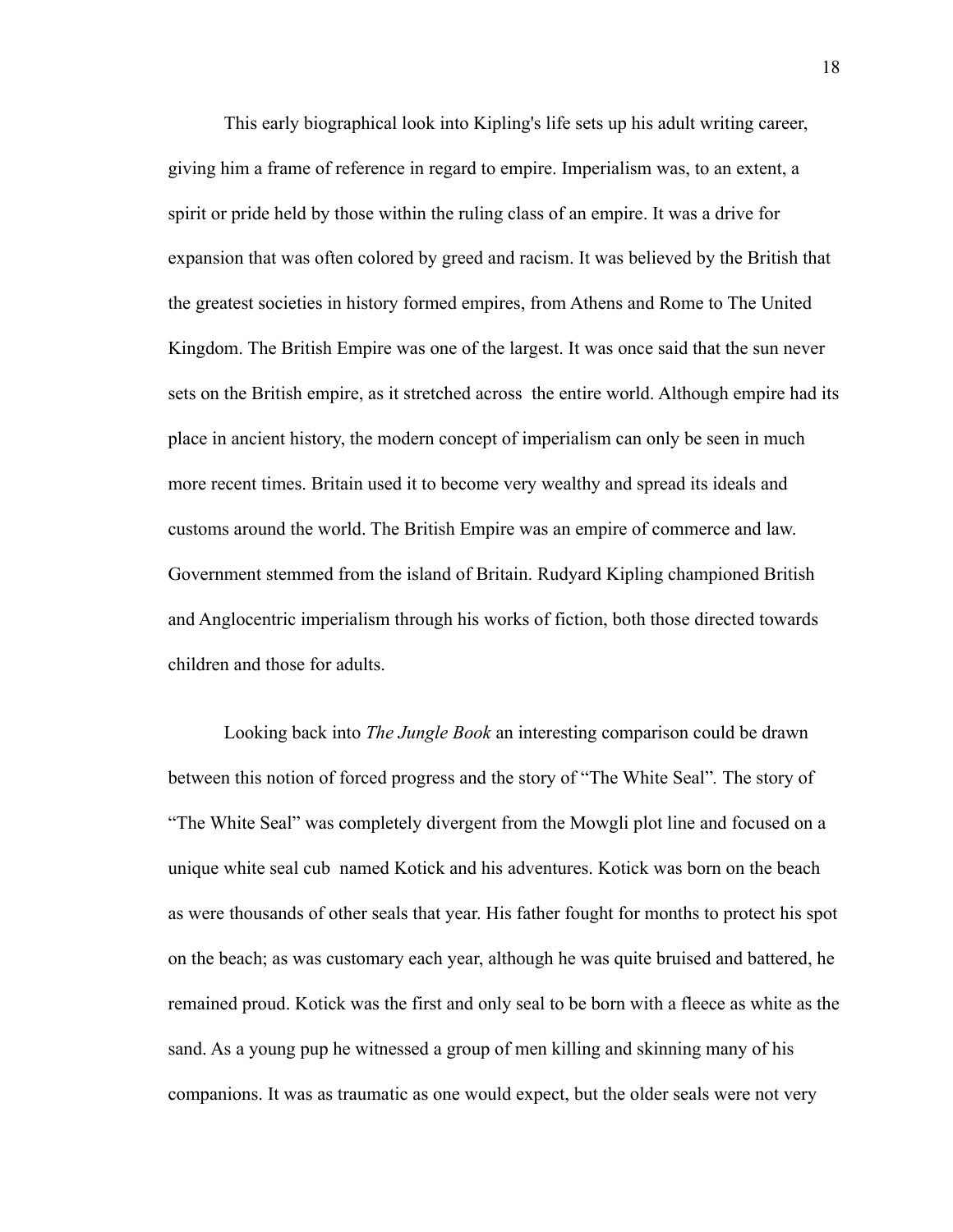concerned, as they were jaded by experience. When Kotick told them what he had seen they explained that it had always been that way. Each year the men came and collected all the fur they needed. It did not matter where the seals went; the men followed.

 At this point in the story, Kotick became determined to find a new place. A secret place for all the seals to live. He spent many seasons swimming the ocean and refused to take a mate. His parents supported him, but they were not pleased by his choice. In the seventh season of his search he came upon an inlet, protected from sight and untouched by man. It was a place where all the seals could be safe. However, when he approached the many thousands of seals on the beach and tried to explain to them what he had found, they refused to believe him. Kotick would not accept defeat, especially not after he had spent so long in search of this place. He challenged each seal to a fight, with the terms being, should he win, they would follow him. His father remarked,

never in all his little life did he see anything like Kotick's charge into the nurseries. He flung himself at the biggest sea catch he could find, caught him by the throat, choked him and bumped him and banged him till he grunted for mercy, and then threw him aside and attacked the next.<sup>33</sup> By the end of the day Kotick's white fur was drenched with blood and the other seals were ready to follow. The following week, ten-thousand seals went with him to the safe haven. Since that point, Kotick, "The White Seal", was remembered for his tremendous

deed.

 This children's story taught the lesson that it was okay to use force where force was necessary in order to do the right thing. Imperialism in Kipling's mind was good, not only for Britain and Englishmen, but also for the natives. Although, like the thousands of

<span id="page-22-0"></span><sup>33</sup> Kipling, *Jungle Book, "*White Seal".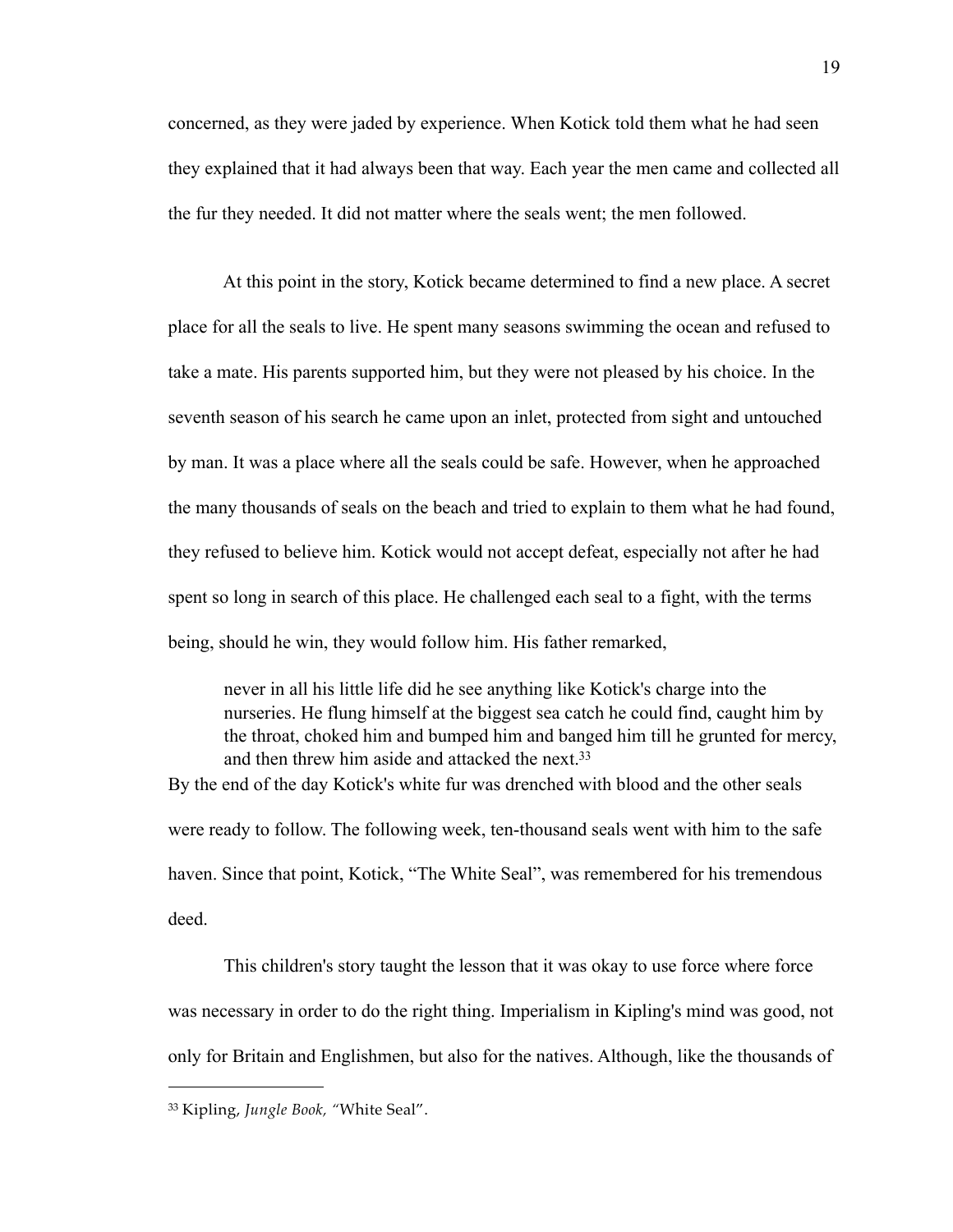seals that refused to listen to Kotick, natives resisted "progress". They did not understand it and were often not thankful for it. The undertone of the story was racist, a characteristic that made Rudyard Kipling less and less popular over the years. It was the white seal, whose pure intentions and determination freed the other seals from abuse. Kotick was the smartest among the darker colored ones and led them all to safety, just as it had been the white man who led the natives out of the dark and offered them safety and protection under the flag and crown.

Looking further into *The Jungle Book,* the story of "Rikki-Tikki-Tavi" spoke to the virtue of trust between the master and servant. Rikki-Tikki-Tavi was the name of a small mongoose who was the main character of the story. After a sizable flood the mongoose nearly drowned. Before death could seize him he was rescued by an English family that had recently moved into the house within the jungle. The family nursed the small creature back to health and offered it a comfortable place to live. Rikki-Tikki-Tavi's mother always told him that a house mongoose was a happy mongoose, but to stay in the house one had to protect the family. Once Rikki-Tikki-Tavi was well enough to scurry around he traveled into the garden. Snakes represented an incredible threat within the jungle, even the smaller ones carried enough venom to kill a man. A mongoose, however, was the snake's natural enemy and is capable of killing with a single bite. Two snakes were notorious among the other creatures of the garden, but both of them were fearful when they saw Rikki-Tikki-Tavi.

Throughout the story the bitter rivalry continued as the snakes tried to kill the family in hopes that Rikki-Tikki-Tavi would leave if the house was abandoned. The small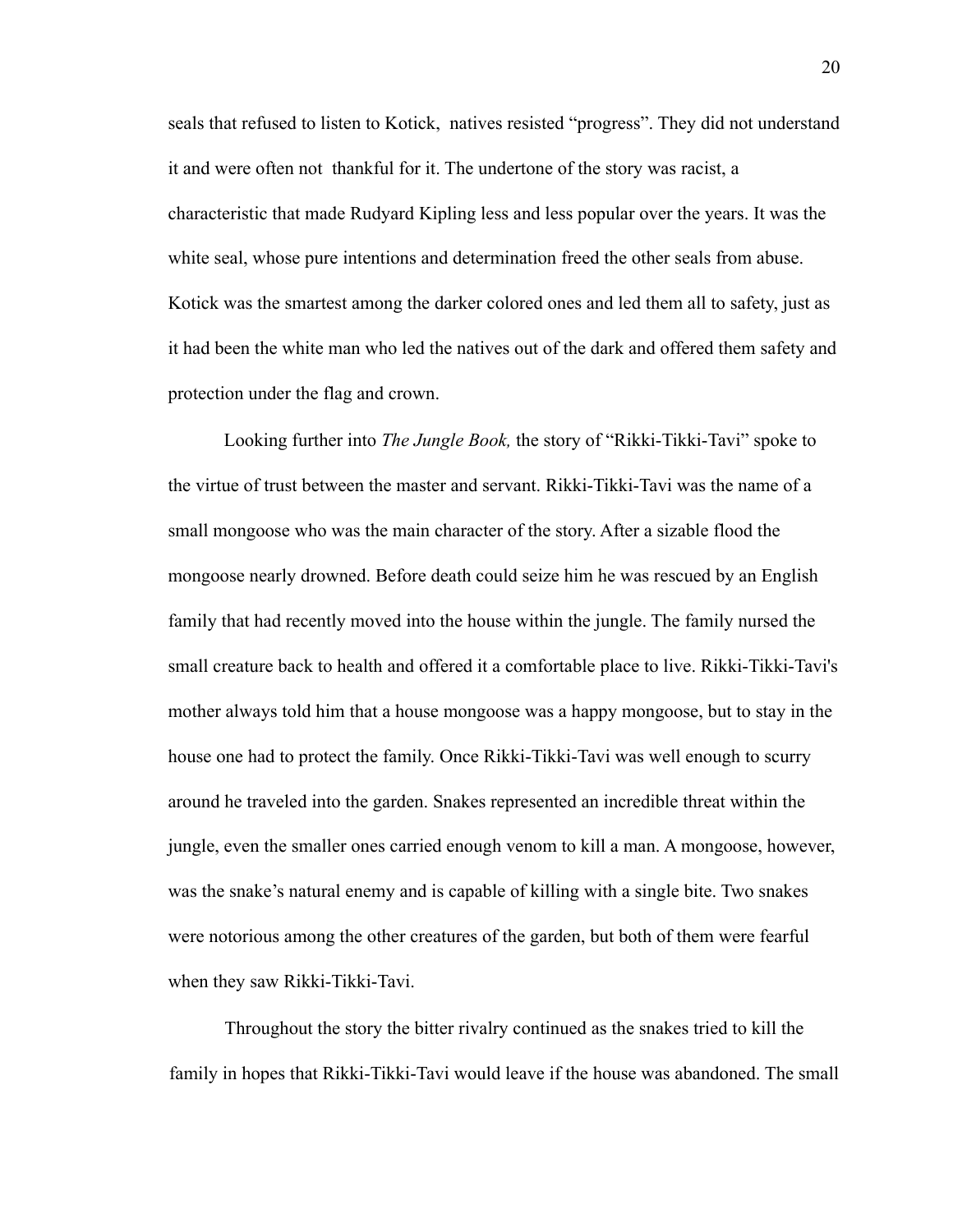child was the first target, but the mongoose defended the child with help from the father who used a wooden bat to drive the snakes off. Later, the snakes attacked again with even greater cunning, but the mongoose continued to serve his English family. In the end, all the snakes were gone and the family was able to live in peace with their protector and pet Rikki-Tikki-Tavi.

 This moral of this story was, at heart, the relationship between the mongoose and the family. The family saved Rikki-Tikki-Tavi from the dangerous elements and in return he protected them from the jungle. This sort of relationship was the idealized imperial relationship that Britain shared with many native peoples. It was one of mutual benefit. Both sides had things they could offer, for instance the British offered society and civility while natives offered resources and goods that strengthened the empire's economy and protected the interests of investors. Natives were treated well if they helped the empire, just as Rikki-Tikki-Tavi was treated well for his continued diligence in keeping the family safe.

"You can work it out by Fractions or by simple Rule of Three, But the way of Tweedle-dum is not the way of Tweedle-dee."[34](#page-24-0) The final chapter of *The Jungle Book* taught that everyone had their own role to play in the success of the British Empire. The story, titled "Her Majesty's Servants," centered on a discussion between the various camp animals that served their human masters who were soldiers of the British Empire. There was a troop horse, a mule, two bullocks, an elephant, and a camel. Each had their own way of fighting and supporting a battle. The troop horse charged in with a rider on his

<span id="page-24-0"></span><sup>34</sup> Kipling, "Jungle Book", *Her Majesties Servants*. Npg.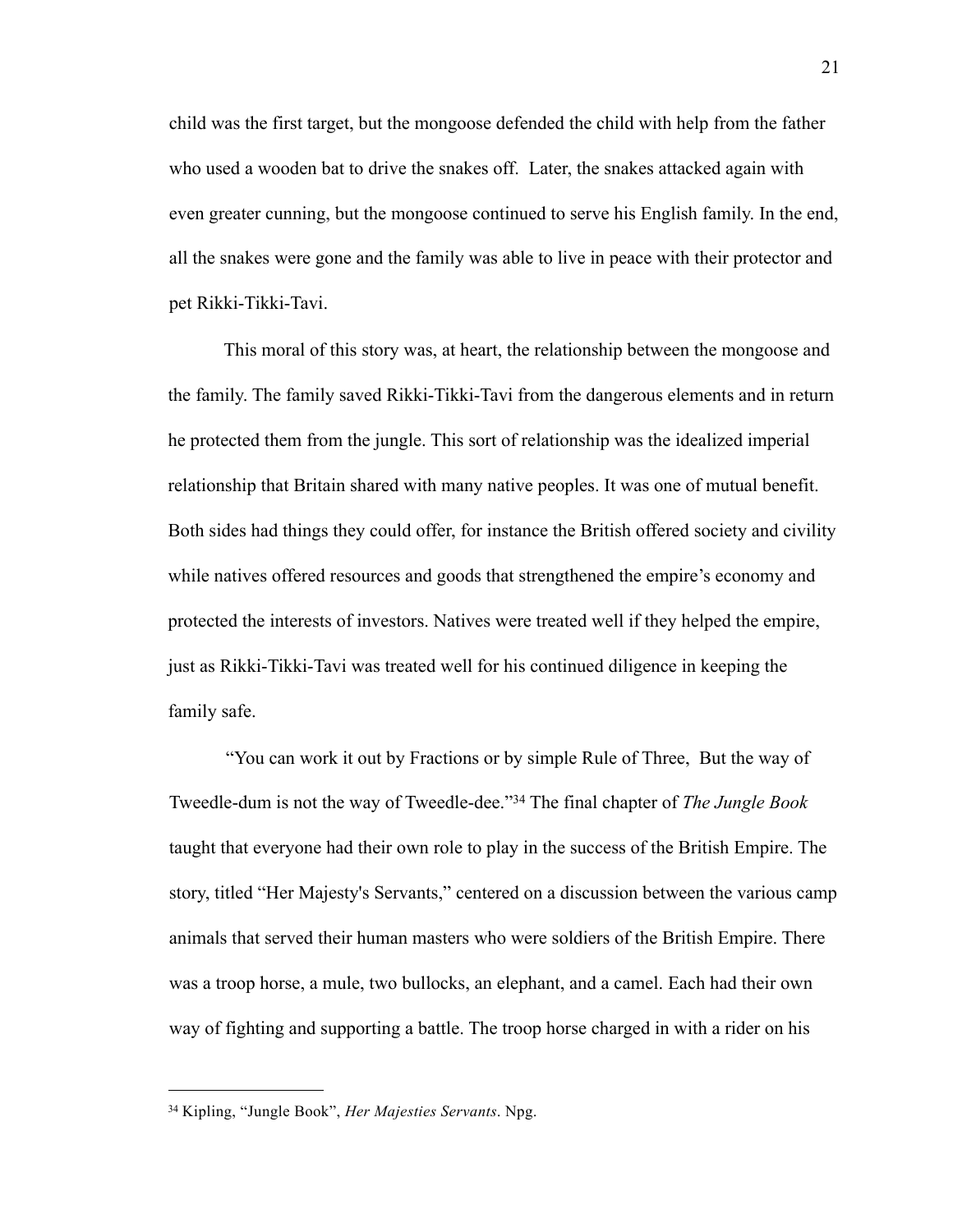back, while the mule would not come close to the combat. Rather, the mule climbed up steep hills and cliffs while carrying a small cannon to a strategic encampment position. The horse saw it as cowardly for an animal to stay on the back line, but when the elephant explained his job with the artillery encampments the horse did not envy him.

To some extent there were hierarchies of intelligence among the animals. The gun towing bullocks were stupid, for they did not understand violence of battle. Their brains were too small;

"Oh, I'm not talking to you. You can't see inside your heads." [said the horse] "No. We see out of our four eyes," said the bullocks. "We see straight in front of us."<sup>35</sup>

In order for the imperial system to function there had to be those who were servile and those who were leaders. Everyone had a part to play. This was an important lesson in patriotism for young children. It helped to teach that no matter what a person was skilled at, no matter how dull or gifted, service to the empire was possible. The clerk and the bureaucrat played a role just like the captain and the engineer. All different, diverse and unique, but valued nevertheless. This lesson connected with Bernard Porter's concept that everyone, even people living in Britain played an important role in the empire, whether they were aware of it or not. From the shop keeper who sold Indian textiles in his/her shop to the person that purchased them.

Then I heard an old grizzled, long-haired Central Asian chief, who had come down with the Amir, asking questions of a native officer. "Now," said he, "in what manner was this wonderful thing done?" And the officer answered, "An order was given, and they obeyed." "But are the beasts as wise as the men?" said the chief.

<sup>22</sup>

<span id="page-25-0"></span> $35$  ibid.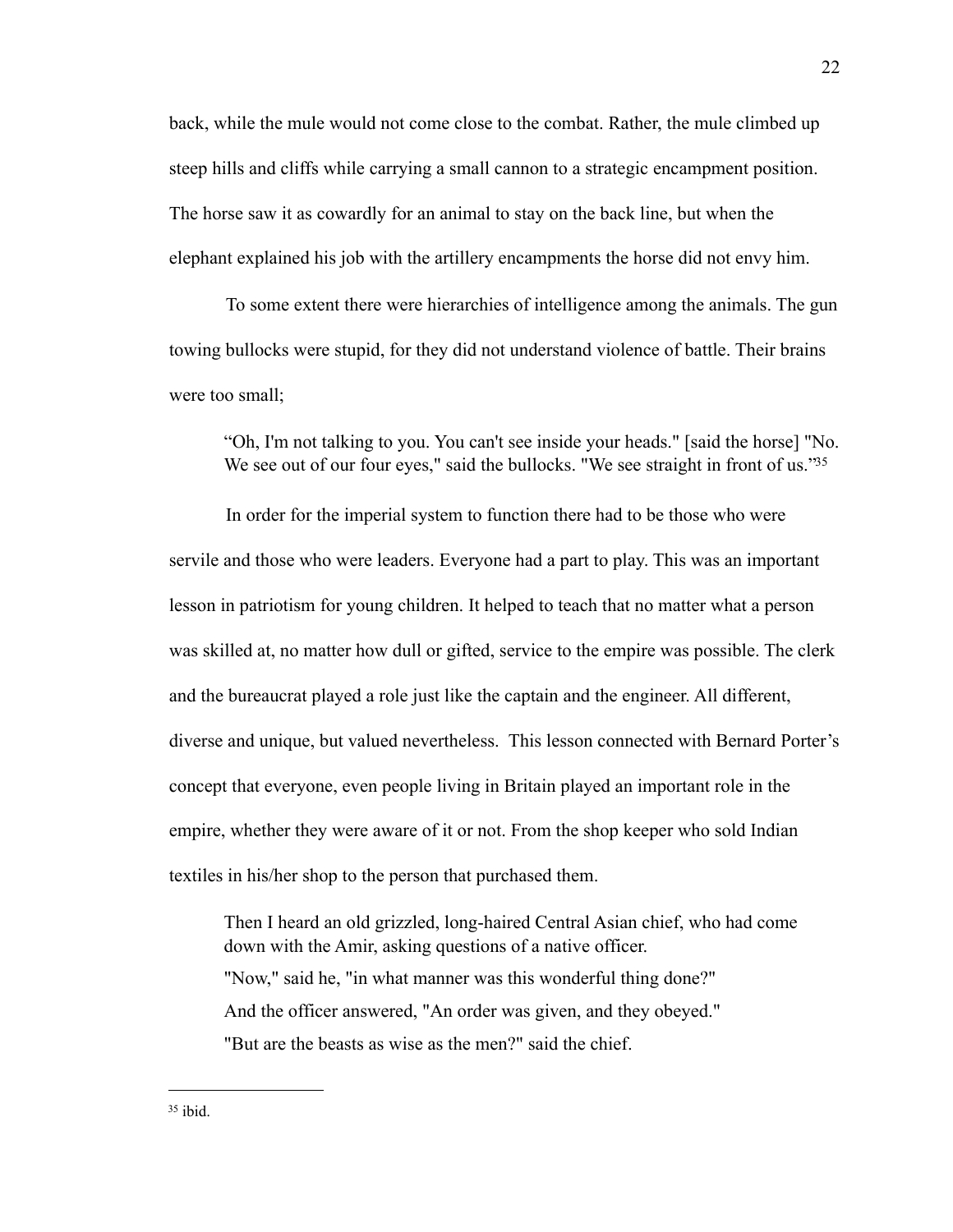"They obey, as the men do. Mule, horse, elephant, or bullock, he obeys his driver, and the driver his sergeant, and the sergeant his lieutenant, and the lieutenant his captain, and the captain his major, and the major his colonel, and the colonel his brigadier commanding three regiments, and the brigadier the general, who obeys the Viceroy, who is the servant of the Empress. Thus it is done."

"Would it were so in Afghanistan!" said the chief, "for there we obey only our own wills."

"And for that reason," said the native officer, twirling his mustache, "your Amir whom you do not obey must come here and take orders from our Viceroy."<sup>36</sup>

The excerpt above was taken from the last few lines of "Her Majesty's Servants" and took place directly after a parade of thirty-thousand men and camp animals. It was a marvelous sight, and the Afghan man questioned how such a feat could be choreographed and executed so perfectly. The key statement in the quote was "an order was given, and they obeyed.["37](#page-26-1) This was one of Kipling's most imperial messages in *The Jungle Book*. It emphasized that through order, law, and a sense of duty great things could be done. However, it relied on each part to work properly. Every rank and level had its own responsibilities, even the camp animals played a role in the success of the empire.

 Returning to the story, the old elephant told the other animals of its upbringing and struggles. The elephant learned that by displaying courage and a willingness to do what was asked of it by its masters it would be treated well. The elephant did not cower or startle at the blasting of the gun, never gave the soldiers a reason to beat him, and was rewarded with food, lodging and respect. Obedience, was the lesson of the elephant. Any child reading or listening to this story would be inspired to behave and obey, with the idea that a reward would come. Through this system the British Empire became strong as

<span id="page-26-0"></span><sup>36</sup> ibid. Npg

<span id="page-26-1"></span><sup>37</sup> ibid. Npg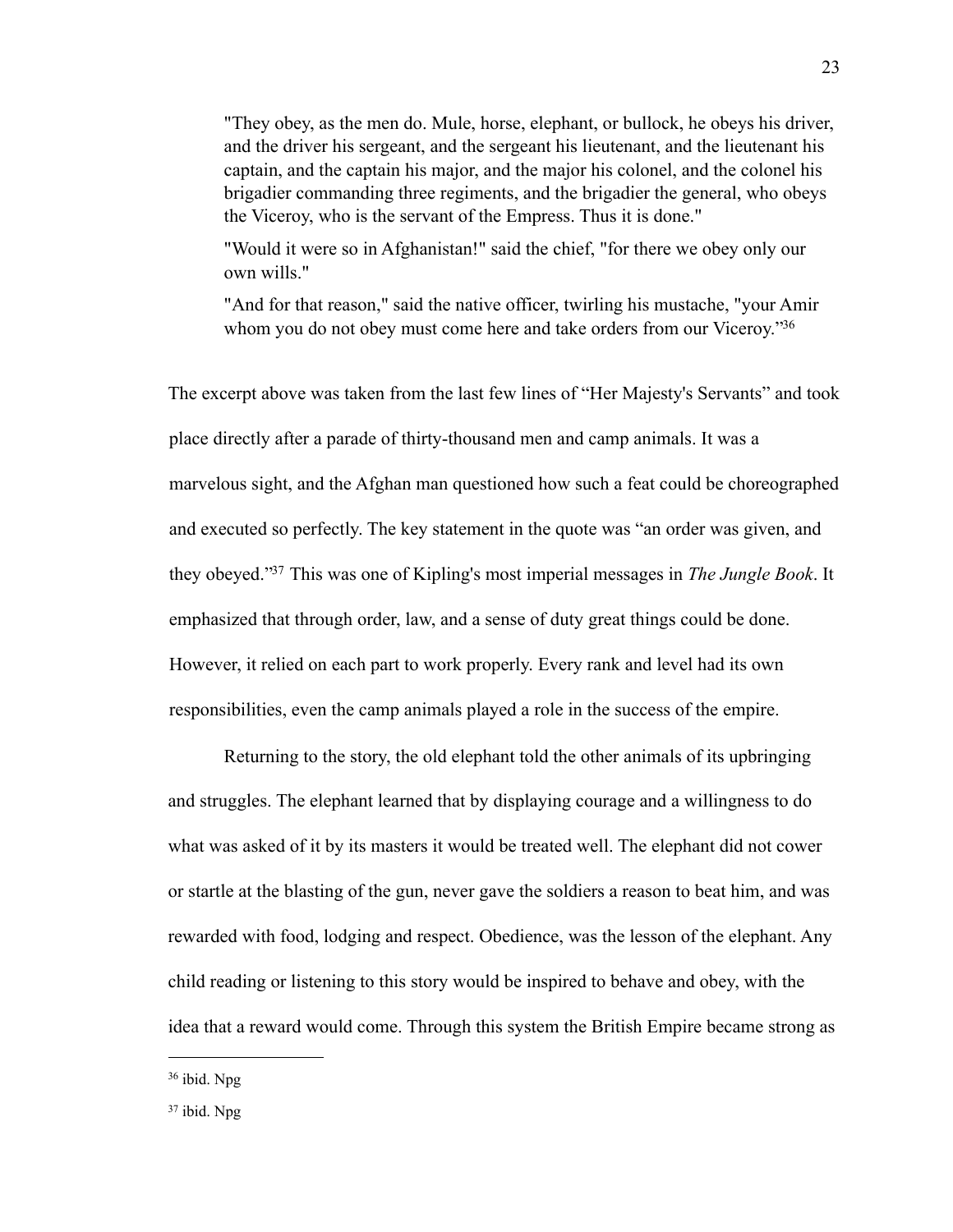each citizen sought to display the values of imperialism. Those values were, patriotism, pride, obedience, duty, and entrepreneurial drive.

 Other nations, countries, and peoples were forced to submit to British rule because they lacked those values. Without obedience there cannot be order, and without patriotism there could be no unity. This was described in the final lines of *The Jungle Book* as the Afghanistan Amir (or chieftain) was forced to take orders from the British viceroy. Although, on the surface, Rudyard Kipling's *The Jungle Book* seemed like a simple children's book full of talking animals it had very strong tones of imperialism. In reference to this Kipling noted in his autobiographical work *Something of Myself* how some of his works were misinterpreted and mentioned his imperialistic nature;

Yet, since the tales had to be read by children, before people realized that they were 'meant for grown-ups; and since they had to be a sort of balance to, as well as a seal upon, some aspects of my 'Imperialistic' output in the past, I worked the material in three or four overlaid tints and textures, which might or might not reveal themselves according to the shifting light of sex, youth, and experience.<sup>38</sup>

This demonstrated an awareness of his works and of his bias. It supported the notion that there is a wealth of underlying messages within his works, for both children and adults.

Based on Orwell's interpretation and defense that Kipling was not a fascist, the liberals (primarily anti-imperialists) despised Rudyard Kipling because he saw the hypocrisy of the "left." Most enlightened people thought coolies (slang for Asian laborers) should be set free and that forced labor at the barrel of a gun was wrong. Yet, without the cheap labor British industry suffered and the quality of living enjoyed by the left middle class would deteriorate. Although Kipling did not see the massive labor

<span id="page-27-0"></span><sup>38</sup> Kipling, *Something.*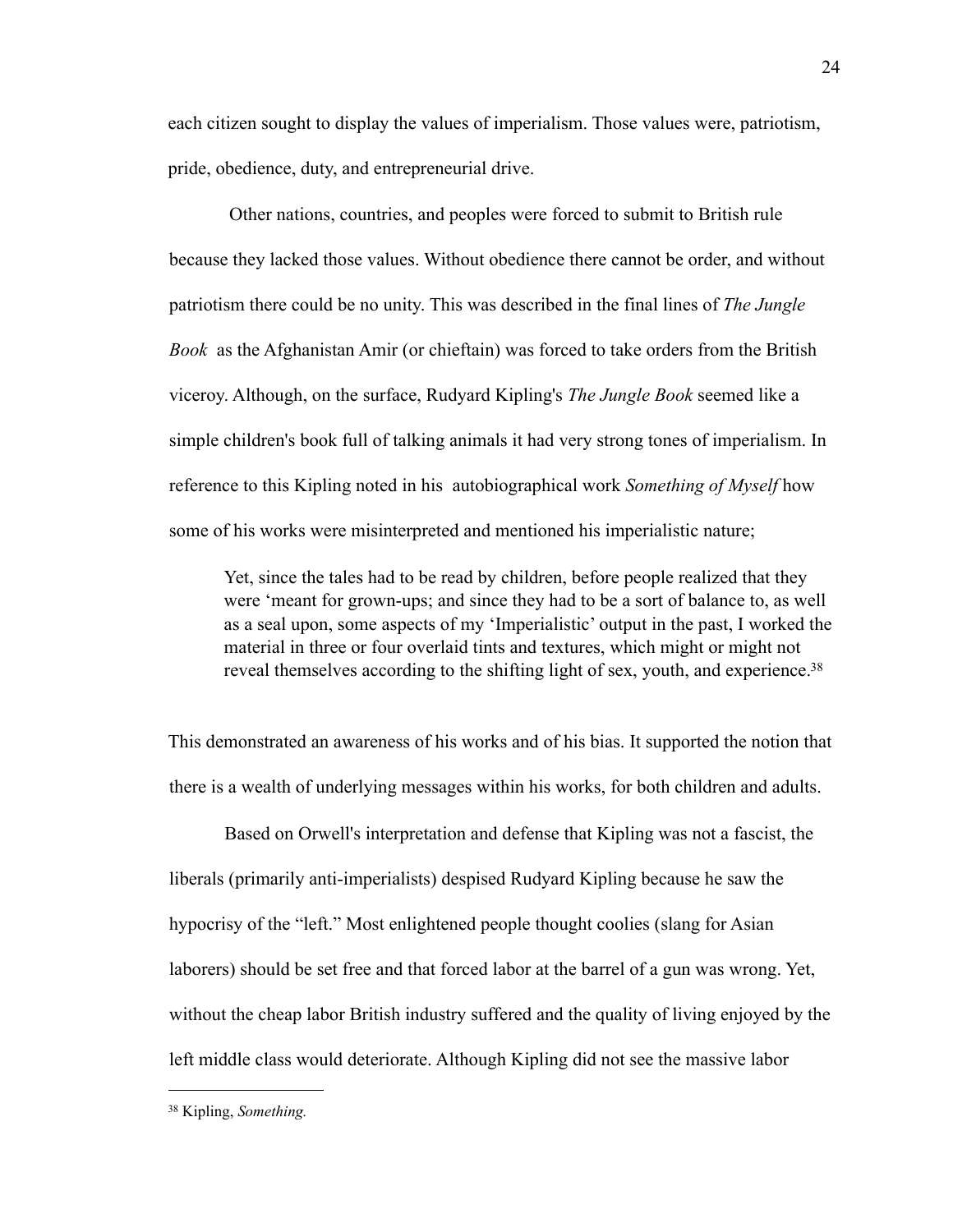exploitations he was familiar with the Indian civil servants who manned the less glamorous jobs. He recognized that any man who was highly civilized needed less civilized men under him to feed him and keep him safe in function. This understanding allowed Kipling to coin the most poignant and controversial phrases that made his work profound. One such example can be found in a short poem called "Tommy" where he wrote, "making mock of uniforms that guard you while you sleep."<sup>39</sup> The metaphor was meant to show the folly of the left for thinking they would ever dismantle a system that kept them well fed, wealthy, and safe. Kipling was an imperialist because he believed it was the best system for all parties, even the enslaved, and those who condemned it were hypocrites.

Rudyard Kipling was a very worldly man, an Englishman of proud blood born in India, who lived part of his life in America. He had a great deal of faith in Britain, but he realized that one country alone could not civilize the entire world. America became a new super power with a very large sphere of influence, particularly after its war with Spain where it gained territories such as the Philippines, Puerto Rico and parts of Cuba. However, the Spanish American War was not the end of America's imperial journey. The Filipinos who had supported America in the fight against the Spanish wanted full independence and raised an insurrection against the United States in 1899. The three year Philippine-American War sparked one of Rudyard Kipling's most imperialistic poems called The White Man's Burden: The United States and The Philippine Islands. The war took the lives of over a million Filipino civilians. Although the official war ended with

<span id="page-28-0"></span><sup>39</sup> Kipling, Rudyard. "The Queens Uniform" aka "Tommy".(*Scots Observer*), 1890.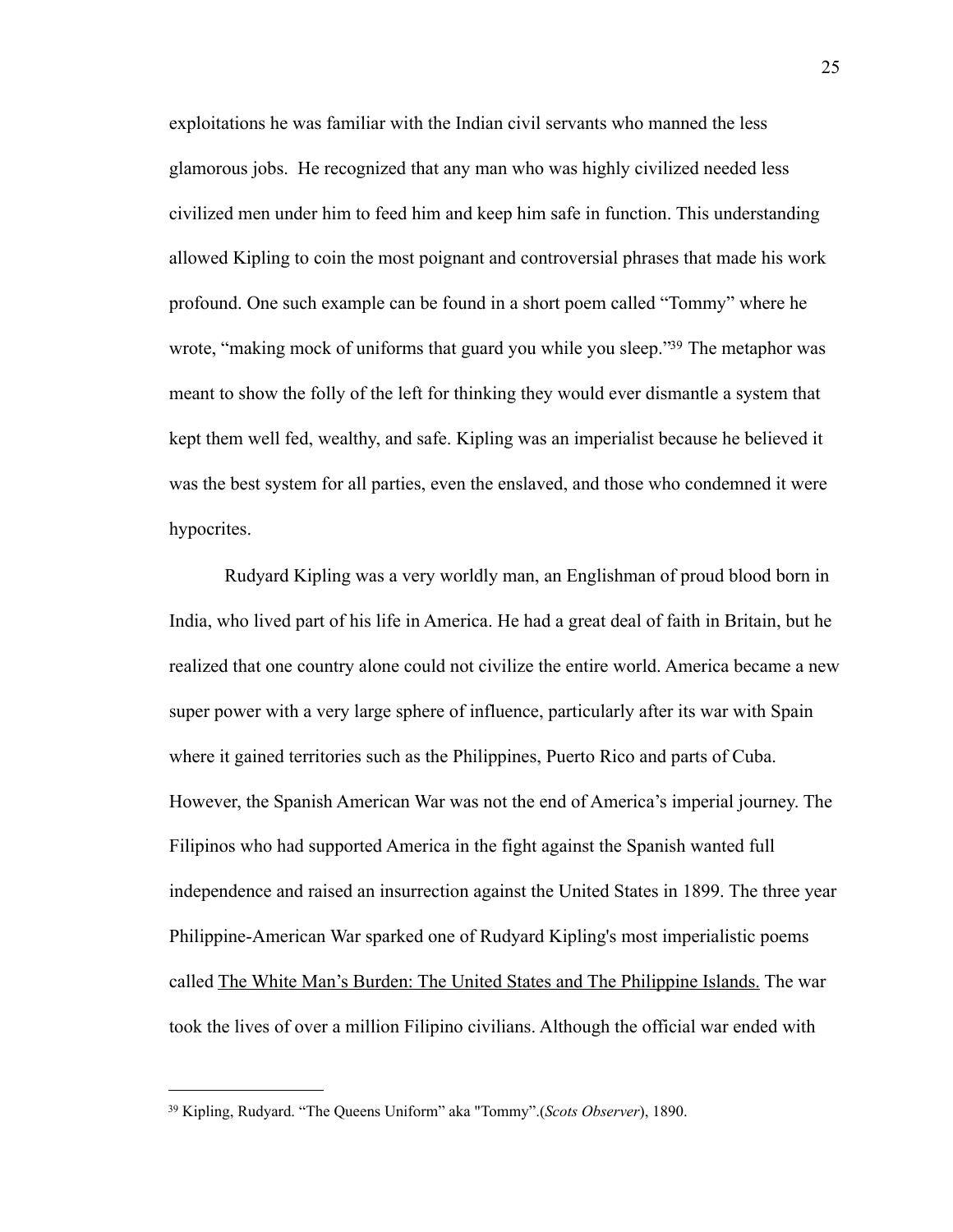American victory after three years, it was not until 1913 that all fighting stopped.<sup>[40](#page-29-0)</sup> In the

very beginning of the conflict in 1899, Kipling published his poem as shown below:

- 1 Take up the White Man's burden
- 2 Send forth the best ye breed―
- 3 Go send your sons to exile
- 4 To serve your captives' need
- 5 To wait in heavy harness
- 6 On fluttered folk and wild―
- 7 Your new-caught, sullen peoples,
- 8 Half devil and half child
- 9 Take up the White Man's burden
- 10 In patience to abide
- 11 To veil the threat of terror
- 12 And check the show of pride;
- 13 By open speech and simple
- 14 An hundred times made plain
- 15 To seek another's profit
- 16 And work another's gain
- 17 Take up the White Man's burden―
- 18 And reap his old reward:
- 19 The blame of those ye better
- 20 The hate of those ye guard―
- 21 The cry of hosts ye humour
- 22 (Ah slowly) to the light:
- 23 "Why brought ye us from bondage,
- 24 "Our loved Egyptian night?"
- 25 Take up the White Man's burden-
- 26 Have done with childish days-
- 27 The lightly proffered laurel,
- 28 The easy, ungrudged praise.
- 29 Comes now, to search your manhood
- 30 Through all the thankless years,
- 31 Cold-edged with dear-bought wisdom,
- 32 The judgment of your peers! [41](#page-29-1)

26

<span id="page-29-0"></span><sup>40</sup> Painter, Nell Irvin. *Standing at Armageddon, A Grassroots History of the Progressive Era*. (*New York: W.W. Norton & Company), 1987.*

<span id="page-29-1"></span><sup>41</sup> Kipling, The White.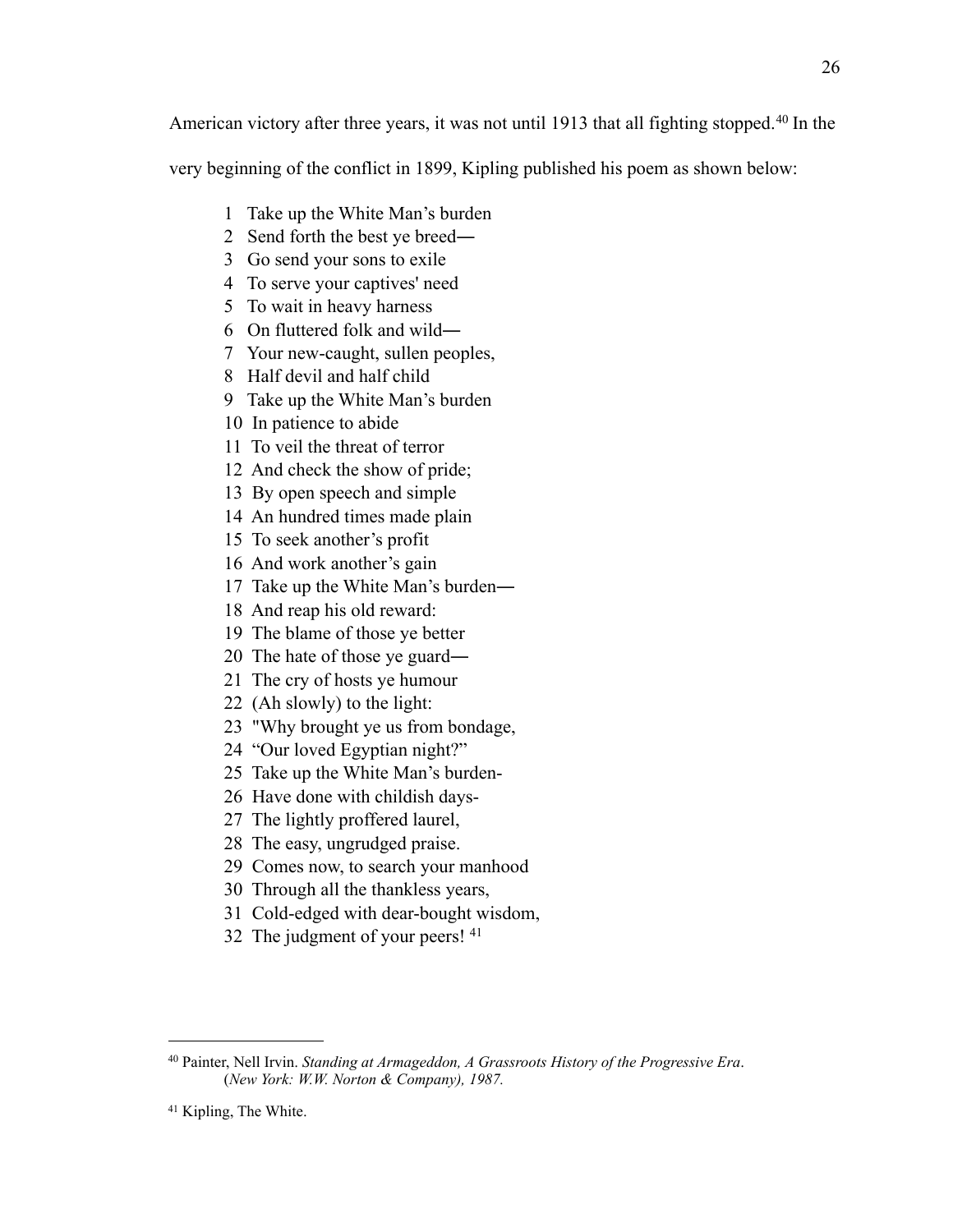The poem quickly made it around the United States capitol and strengthened the imperialists' resolve. The title of the poem itself aimed to inspire a sense of responsibility. It was the burden of the white man to look out for fellow nations and to protect the weaker, "less civilized" ones. Often protection came in the form of order and law. Protecting the barbarians from themselves. It required the best of the best, as a mediocre man would break under such strain. The poem called upon Americans to serve their captive's need: creating infrastructure, roads, postal systems, government, and commerce. Kipling pointed out that it was thankless work as those who were saved would not understand. Only a true man, or strong country was able to do what was "right" in the face of great struggle. Near the end of the poem he challenged the United States, how would other countries see the situation if America backed down, what judgment would they make?

A personal friend, and soon to be vice president, Theodore Roosevelt, commented on "The White Man's Burden" saying that it was "rather poor poetry, but good sense from the expansion point of view." Kipling and Roosevelt met in 1895 and got along rather well. Kipling remarked in his autobiography "My own idea of him was that he was a much bigger man than his people understood or, at that time, knew how to use..."<sup>42</sup> Roosevelt was a new breed of leader in America orchestrating more reforms than most American Presidents. However, he came at a time before the United States realized its power. America was only in its early stages of global interactions. Kipling believed in Roosevelt and on several occasions he utilized his literary talent to aid the future

<span id="page-30-0"></span><sup>42</sup> Kipling, *Something.*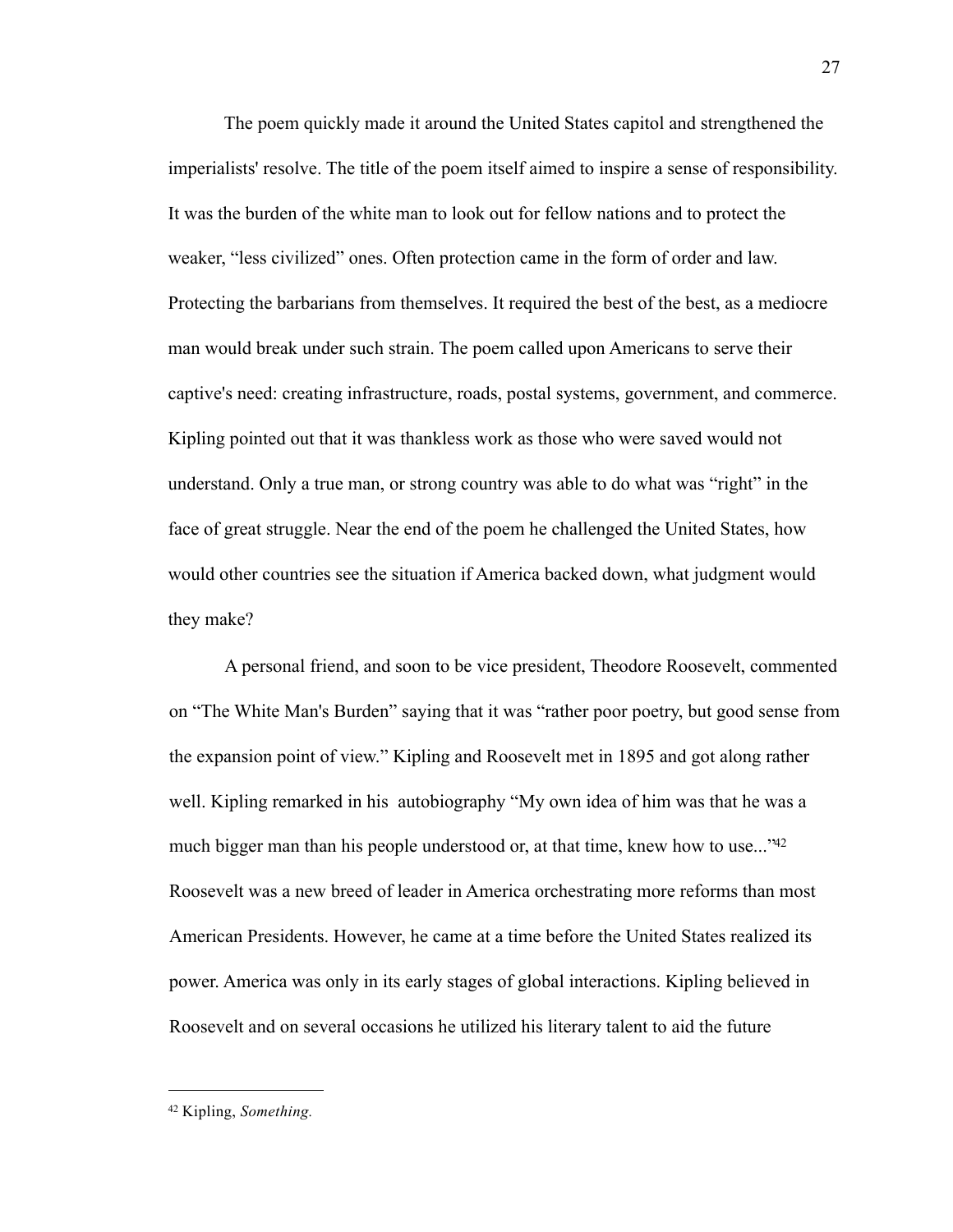president. This connection and willingness to use his craft for political purposes demonstrated Kipling's "patriotism" and unique outlook.

"The White Man's Burden" it was immediately confronted with rivals and parodies. Some of the most notable works were "The Poor Man's Burden" by labor editor George McNeill, and "The Black Man's Burden" written by the African-American clergyman and editor H. T. Johnson, both of which were published in 1899. In addition, "The Real White Man's Burden" was published in 1902 by poet Ernest Crosby, along with several other satirical anti-imperialist works loosely based on Kipling's early writings. These poems contradicted Kipling's version of the world and enlighten readers as to the true nature of imperialism. A few lines from "The Poor Man's Burden" correspond to lines three through six of Kipling's poem. "Go bind his sons in exile, To serve your pride and greed; To wait in heavy harness, Upon your rich and grand."<sup>43</sup> Imperialism was bred out of greed, useful as a means of cheap labor and natural resources. "In a world of canting hypocrites, This kind of business pays.["44](#page-31-1) This was quoted from the last few lines of "The Real White Man's Burden." Attacks were fierce and widespread. In the end America continued down the path of empire and Imperialism.

This poem fortified the minds of the more expansionist oriented politicians, but, it, and the American Philippine war also strengthened opposition to imperialism. The American Anti-Imperialist League was formed near the very end of the nineteenth century led by liberals. It was notably supported by the American author Mark Twain, and personal friend of Rudyard Kipling. On any occasion they were in the same country,

<span id="page-31-0"></span><sup>43</sup> McNeill, "The Poor Man's Burden". [in Painter]

<span id="page-31-1"></span><sup>44</sup> Crosby, "The Real White Man's Burden". [in Painter]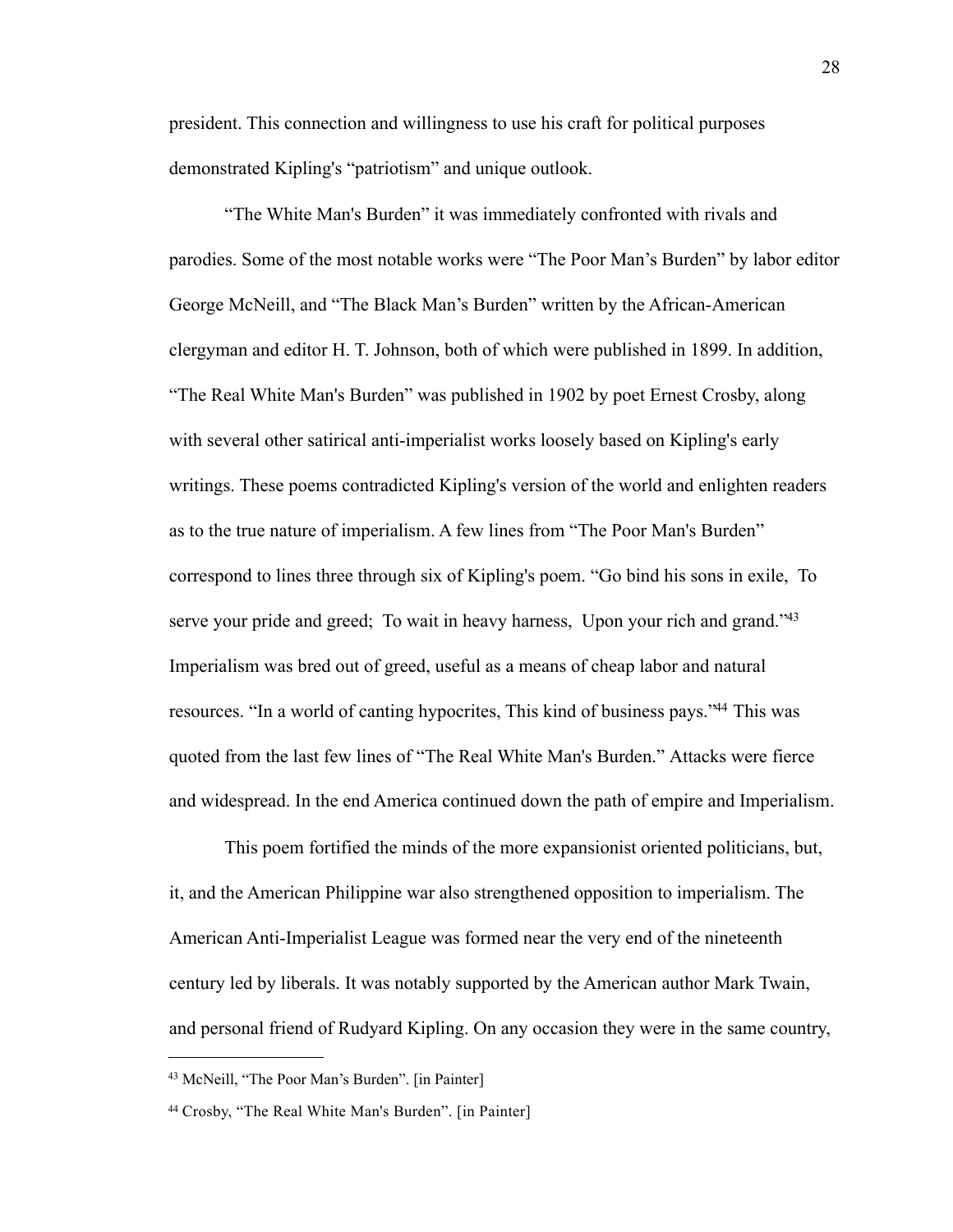they would make a point to drink with one another. Despite their friendship, Twain strongly opposed imperialism and gave countless speeches against it. The league believed that imperialism contradicted republicanism and basic American ideals, like self government and consent of the governed. Interestingly, The American Anti-Imperialist League limited its opposition to this key philosophy. They were not opposed to imperialism on religious, economic or humanitarian grounds. They opposed it because it was un-American.[45](#page-32-0) America was founded on the basis of self government. The colonists broke away from the mother country of Britain in order to form their own country where the government would not be across the ocean but rather at the heart of the country itself. Imperialism relied on controlling foreign territories much the same way as Britain controlled America. Members may have felt that economic exploitation was wrong, and military actions against non military targets was inhumane, but the emphasis of the league was on self government. The league was of the opinion that no reasonable American could favor keeping dominion over a territory that wanted the freedom to govern itself. But, the United States was a country of progress and continued to expand its dominion into the mid twentieth century.

The racism of Kipling's "The White Man's Burden" colored imperialism from its publishing till the present. Imperialism became recognized as a racist institution by many mid-twentieth century historians because of its dependence on the enslavement of those with darker skin. Kipling was known for his many dichotomies, black and white, east and

<span id="page-32-0"></span><sup>45</sup> Harrington, Fred. *Literary Aspects of American Anti-Imperialism*. (New England Quarterly, inc.) 1937. 650.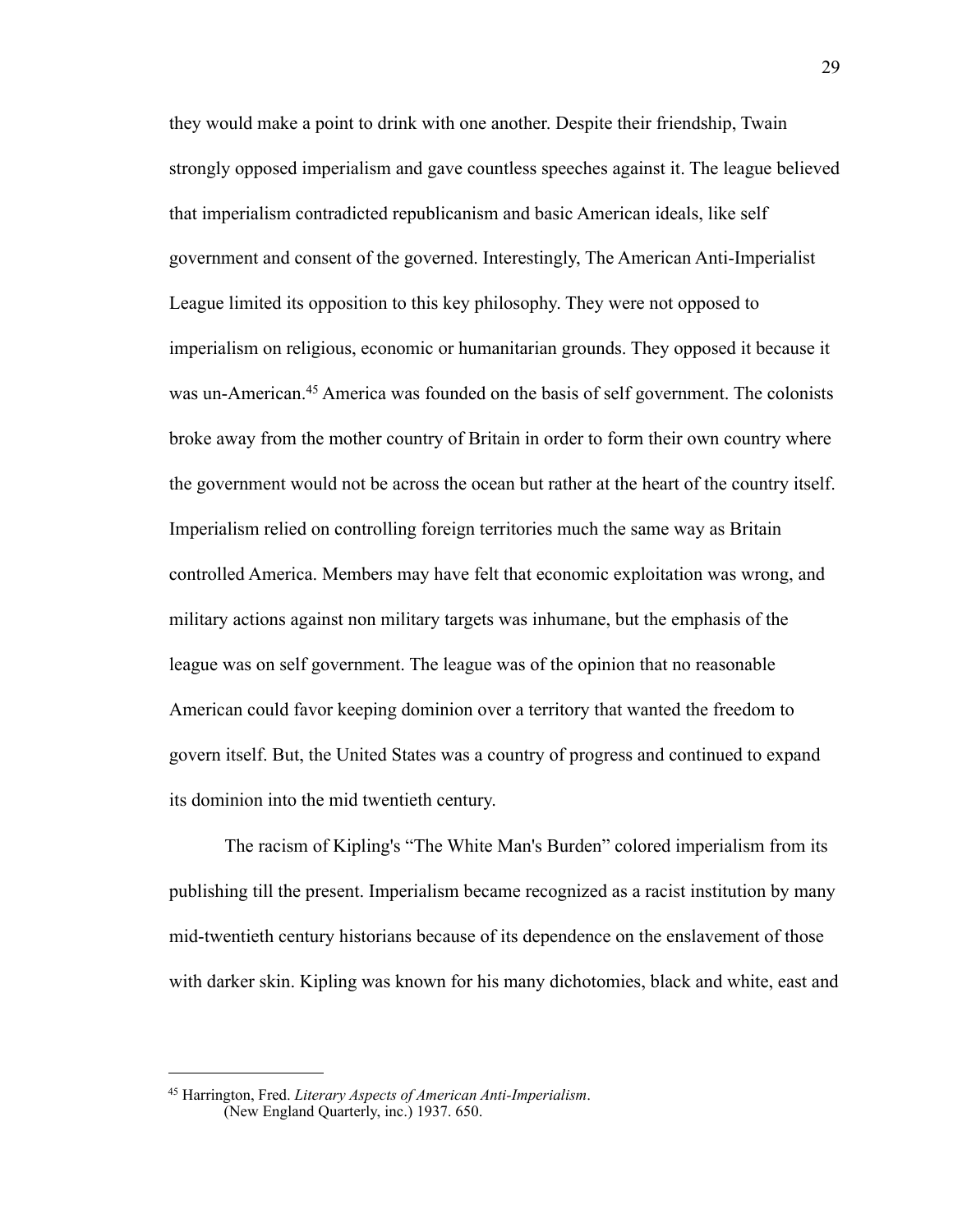west, primitive and civilized. These views were expressed in many of his works.

Everything was based on contrast and an imbalance of power.

As one might expect, Rudyard Kipling was one of Britain's most fervent patriots leading up to World War One. He used his skill with a pen to create propaganda for the war, including *The New Army in Training* published in 1915. The piece was originally five articles, and a commentary on the British military. A more modern army formed, training with the latest technologies and tactics. As Orwell mentioned, Kipling acted as unofficial historian for the British Army. He sought to honor those who served, risking their lives to protect the motherland.

They stand at the very beginning of things; creating out of chaos, meeting emergencies as they arise; handicapped in every direction, and overcoming every handicap by simple goodwill, humour, self-sacrifice, common-sense, and such trumpery virtues.[46](#page-33-0)

This quote speaks to the sacrifices soldiers make and the obstacles they overcome, often through sheer force of character.

Although Kipling never served in the military he was no stranger to it. The school he attended in his early years was a prep school for boys going into the army, and when he worked for the newspaper in India, he ate most meals with soldiers of the empire. He knew what battle was like and how camps operated from the stories he heard, he thus experienced them vicariously. Rudyard Kipling generally associated himself with the administrators, civil servants and soldiers, particularly the officers. However, he was often too high brow for the working class. Kipling admired the working class but in his

<span id="page-33-0"></span><sup>46</sup> Kipling, Rudyard. *The New Army in Training.* (London: Macmillan and Co., Limited) 1915.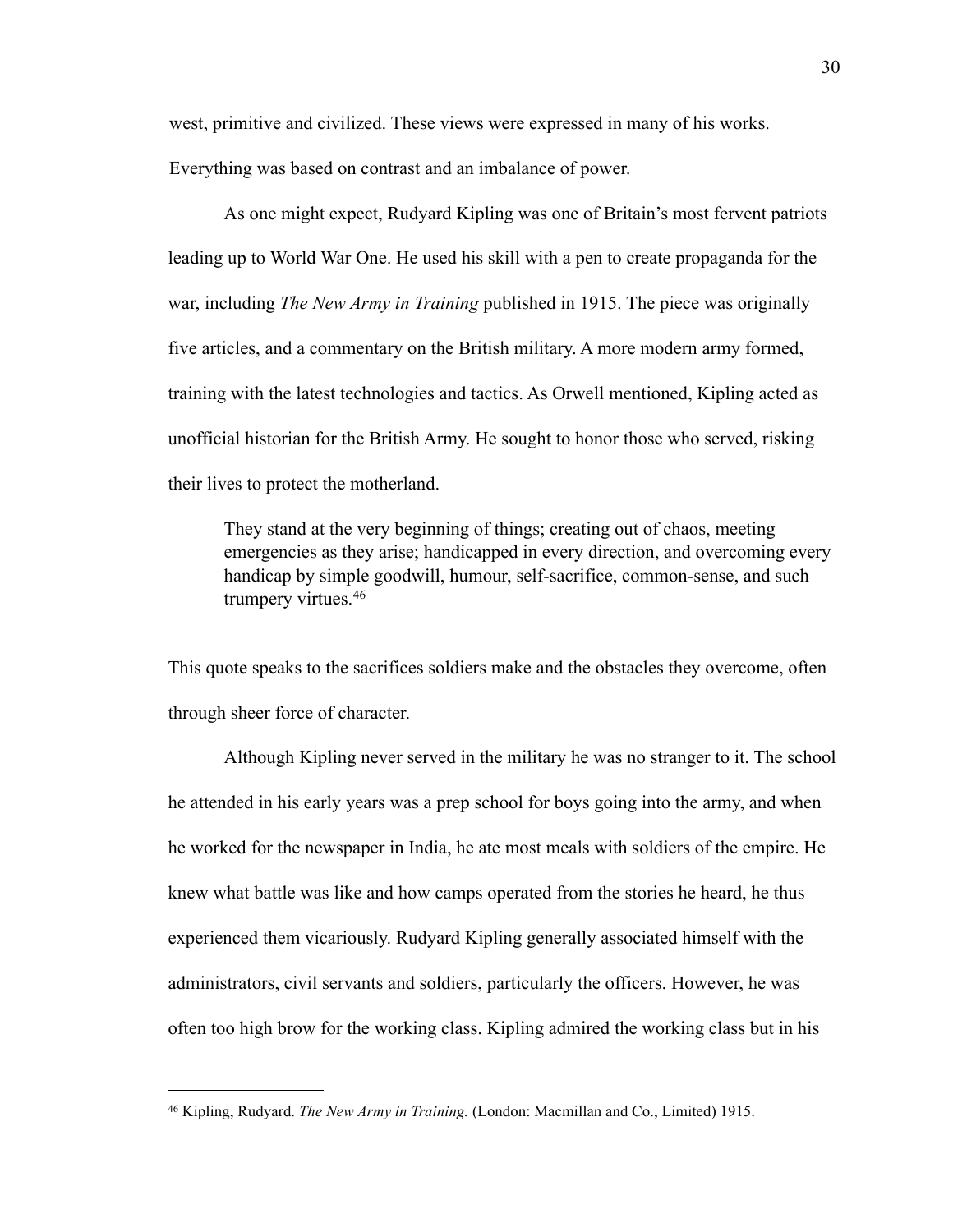day to day life he did not encounter them. In the late 1800s the common British person was growing tired of imperialism, its popularity was waning particularly among the lower classes. "The mass of the people, in the nineties as now, were anti-militarist, bored by the Empire, and only unconsciously patriotic."<sup>47</sup> Kipling's real audience was the "service" middle class, they put him on a pedestal because he was one of their few supporters. He did not villainize the British soldier. He celebrated him for being brave, courageous and for doing his duty. His portrayals of British officers tended to be rather comedic, but nevertheless he made them look like the ideal Englishmen.

World War One, however, was a more brutal conflict than the world had ever seen. Referencing one of Kipling's many visits to army camps he said:

I watched their faces in the camp, and at lunch looked down a line of some twenty men in the mess-tent, wondering how many would survive to see the full splendour and significance of the work here so nobly begun. But they were not interested in the future beyond their next immediate job.<sup>48</sup>

The soldier's bravery stemmed from their purpose, and the duties they performed. He knew there would be casualties; everyone did; but the splendor of their accomplishments, and prolonged wellbeing of the empire justified the burden and sacrifice.

Kipling sought to encourage civilians to take up arms and join the army, as well as giving military men a place of honor in literature. His words scorned the coward, and those who shirked their duty. Not everyone joined the military in its moment of need. As Kipling pointed out, "They (the new army) think it vile that so many unmarried young

31

<span id="page-34-0"></span><sup>47</sup> Raskin, Jonah. *The Mythology of Imperialism: Rudyard Kipling, Joseph Conrad, E. M. Forster, D. H. Lawrence, and Joyce Cary. New York: Random House , 1971.*

<span id="page-34-1"></span><sup>48</sup> Kipling, *New Army.*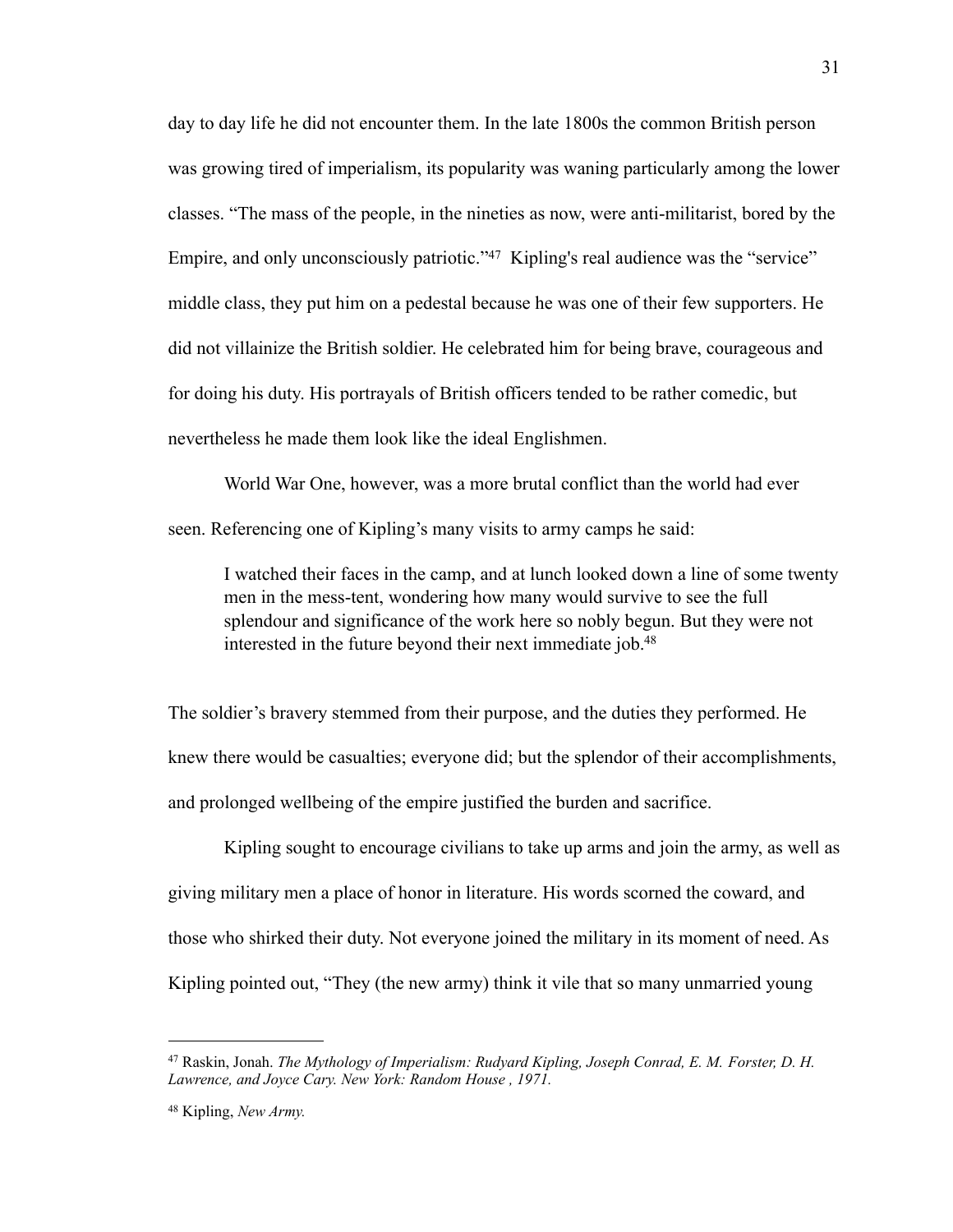men who are not likely to be effected by Government allowances should be so shy about sharing their life.<sup>249</sup> These men were often talked about by name in military camps. Safe from harm in one way, but also the targets of extreme criticism and mockery.

Kipling's attitude towards war changed dramatically after World War One. Due to the death of his son, his writings changed tone, as he was much less in favor of the imperialism he had preached in his earlier years. Leading up to WWI, Rudyard Kipling's son, John Kipling, named after his grandfather, wanted to join the service and fight for his country. John had a deep connection with his father, generally referring to Rudyard Kipling as "Daddo", and he had always tried to make his father proud. John was at just the right age, turning seventeen in 1914, to join the first year of World War One. After two attempts, however, he was not accepted into the British army due to his poor eyesight. Had the story ended there Rudyard Kipling's viewpoint may not have shifted so dramatically. Because his son so desperately wanted to fight, as any good Englishman ought to when his country needed him, Kipling utilized some of his old contacts. Lord Roberts, commander and chief of the British army and colonel of the Irish Guard, was an old family friend. After Kipling begged him, Roberts made it possible for John to join an Irish Guard regiment, and he was commissioned as a lieutenant.[50](#page-35-1)

At first soldiers were wary of fighting along side Lieutenant John Kipling, as everyone knew his father and assumed he had lived a rather spoiled life. This wariness did not last long though, and soon he made a name for himself. He was known for his

<span id="page-35-0"></span><sup>49</sup> ibid.

<span id="page-35-1"></span><sup>50</sup> Pinney, Thomas. *The Letters of Rudyard Kipling volume 4: 1911-19.*  Iowa City: University of Iowa Press, 1999 pg.245.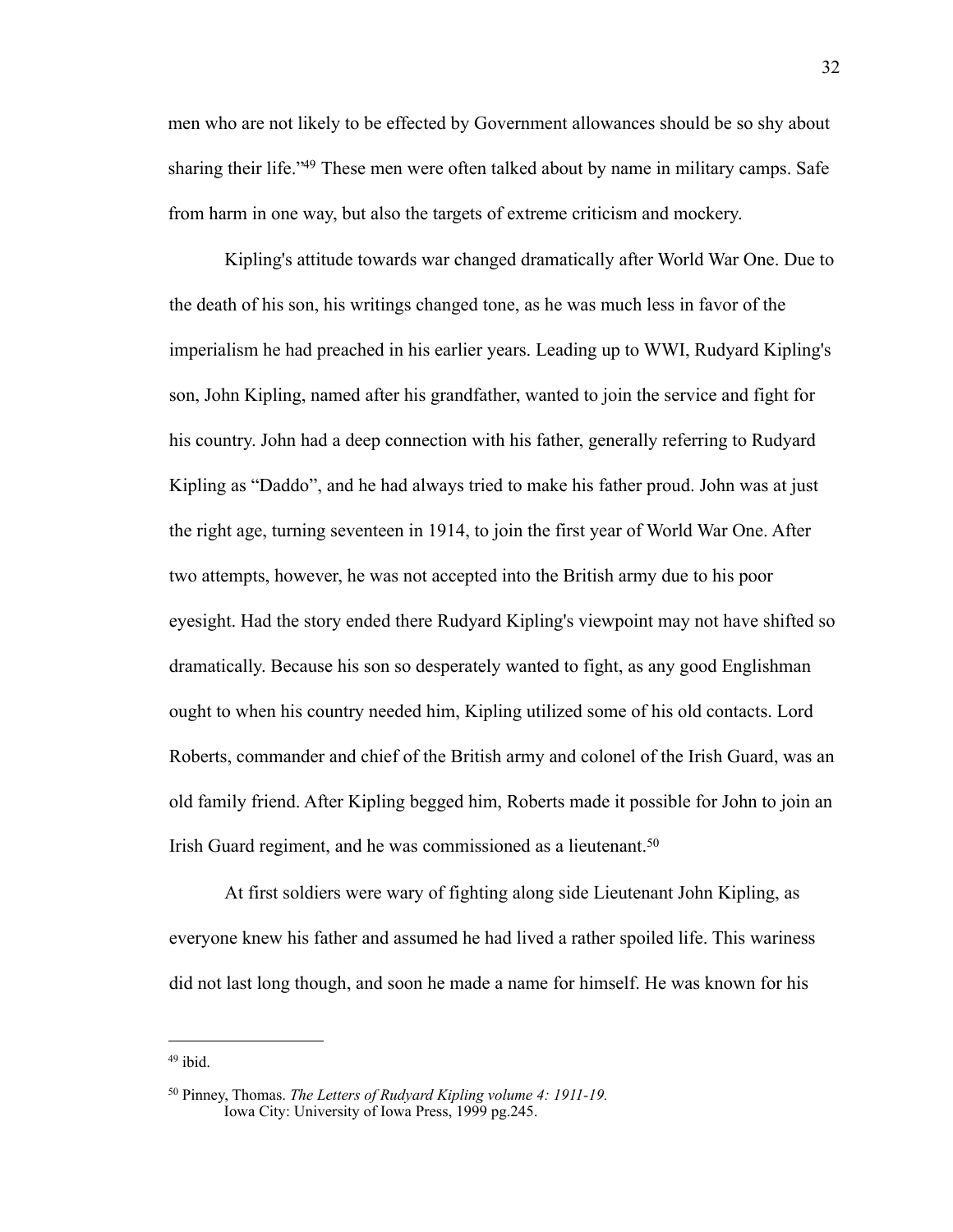sharpness of dress and his cunning wit, in addition to his natural bravery. One fellow soldier, Sergeant Kinnelly, noted; "Mr. Kipling was about 50 yards in front of his platoon and was shouting 'Come on Boys!' He was the bravest officer I ever saw.["51](#page-36-0) John found genuine brotherhood in the guard, but it was short lived.

After just two days of deployment at the battle of Loos, John Kipling was killed in action. It was reported that he was hit in the head by a great deal of shrapnel. One young guardsman, Bowe, said, "that as they left this wood he saw an officer, who he could swear was Mr Kipling, leaving the wood on his way to the rear and trying to fasten a field dressing round his mouth which was badly shattered by a piece of shell.["52](#page-36-1) Several guardsmen saw this but did not offer assistance for John. He cried with pain, almost hysterically, unable to manipulate his jaw in order to speak, and they did not want to humiliate him by offering assistance. It was clear that the wound was fatal and no amount of bandaging would have helped. John's death devastated Rudyard Kipling. In addition to a parent's grief, he also felt responsible for the death of his son. There is only one mention made of his son in his autobiography as he recorded his birth; "my son John arrived on a warm August night of '97, under what seemed every good omen.["53](#page-36-2) Sometimes what is left out of a work can be just as important as what is within. The strain he felt must have been immense. Kipling avoided the darker events of his life throughout his autobiography. Instead, he focused more on his life as a writer than his life as a man.

<span id="page-36-0"></span><sup>51</sup> Ricketts, pg.327

<span id="page-36-1"></span><sup>52</sup> ibid.

<span id="page-36-2"></span><sup>53</sup> Kipling, *Something.*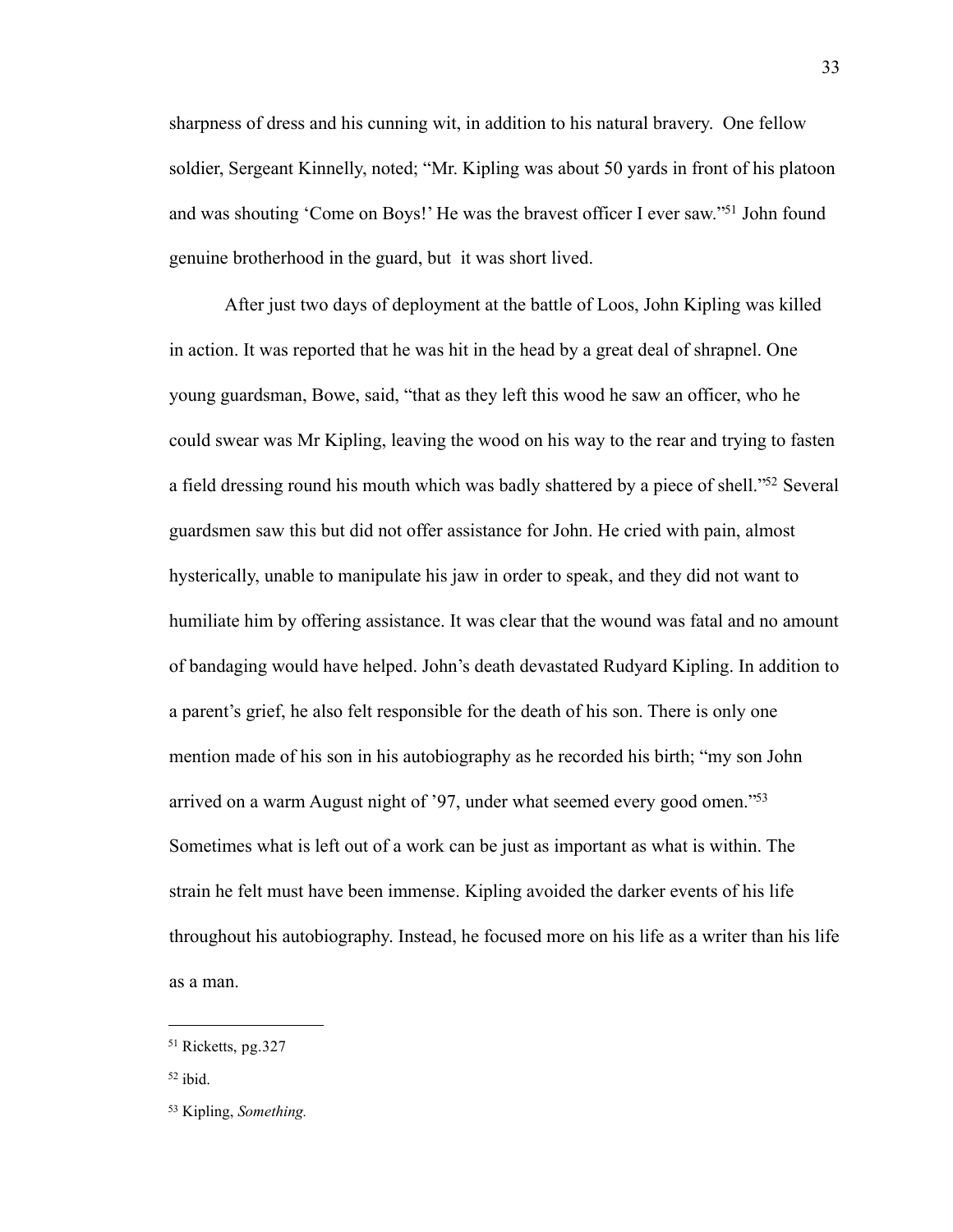As terrible as this occurrence was, the strain was multiplied by the fact that his body was never identified. At first, Rudyard Kipling and his wife were hopeful that perhaps their son had been kidnapped or taken as a prisoner. They even used a plane to drop pamphlets all over the front line asking for information on John's whereabouts. Eventually they gave up hope that he was alive. Kipling and his wife spent many years searching for the anonymous grave that was their son's, but to no avail. It was not till the 1992 that John Kipling's remains were located, and his body moved to a new cemetery with a marked headstone.<sup>[54](#page-37-0)</sup> The death of his son shook Kipling's support of Britain and its policies. Although he did not become an anti-imperialist, he certainly gave up his role of the "prophet of imperialism." One short poem within his larger work *Epitaphs of War*  shows Kipling's change in attitude. "If any question why we died, Tell them, because our fathers lied."[55](#page-37-1) Kipling no longer held unwavering trust in the leaders of the country. Although he was a patriotic Englishman till his death, he saw the folly of his ways. Who knows how many men joined the war on account of Kipling and his works.

Kipling never moved past the death of his son. He coped with his depression by delving deep into his work. Shortly after the war Kipling wrote a collection of poetry called *The Epitaphs of War.* They were not aimed against the military by any means, Kipling remained a supporter of the military his entire life, but they did point out the horrors of war. Some of the poems went as far as attacking the leadership, the politicians. The passion of the work most assuredly came from John's death. One poem, "The

<span id="page-37-0"></span><sup>54</sup> Ricketts.

<span id="page-37-1"></span><sup>55</sup> Kipling, Rudyard. *The Years Between* "Epitaphs of the War" 1919.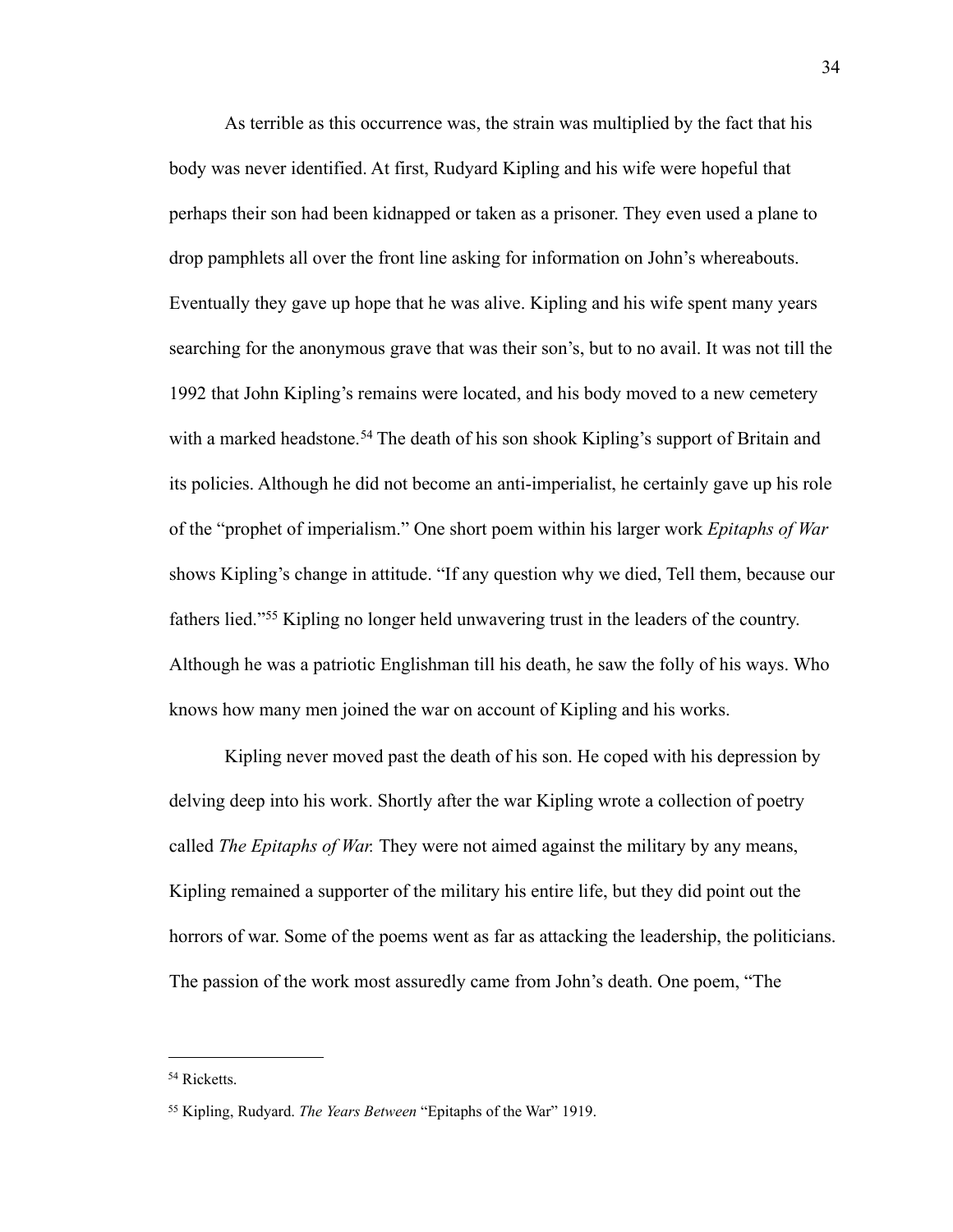Beginner", described soldiers like John who joined the war to fight for their country, but were slain before they had a chance to show their bravery.

On the first hour of my first day In the front trench I fell. (Children in boxes at play Stand up to watch it well.)<sup>[56](#page-38-0)</sup>

Kipling was often not able to write directly about his son. There are many poems that were likely inspired by him, but even the poem "My Boy Jack" which many thought was a nickname for his son, was instead about one particular naval battle in the beginning of World War One. His grief permeated his works, and sometimes that grief transitioned into anger. The best example of Kiplings anger can be found in another poem within the *Epitaphs of War,* "A Dead Statesman." It attacked the politicians. First it accused politicians of being unable to work a reasonable job, but without the heart to steal directly for their sustenance. They lie to please the crowds, and make grand speeches that promise success and splendor. It is not till the end of the war that their lies were proven untrue and 'they had to face the men they slew.['57](#page-38-1) These scornful words would not likely have come from the Rudyard Kipling before World War One, but his mind had shifted. The *Epitaphs* 

<span id="page-38-0"></span>56 ibid.

*A Dead Statesman:*

*I could not dig: I dared not rob: Therefore I lied to please the mob. Now all my lies are proved untrue And I must face the men I slew. What tale shall serve me here among Mine angry and defrauded young?*

<span id="page-38-1"></span><sup>57</sup> Kipling, *Epitaphs of War,* "A Dead Statesman".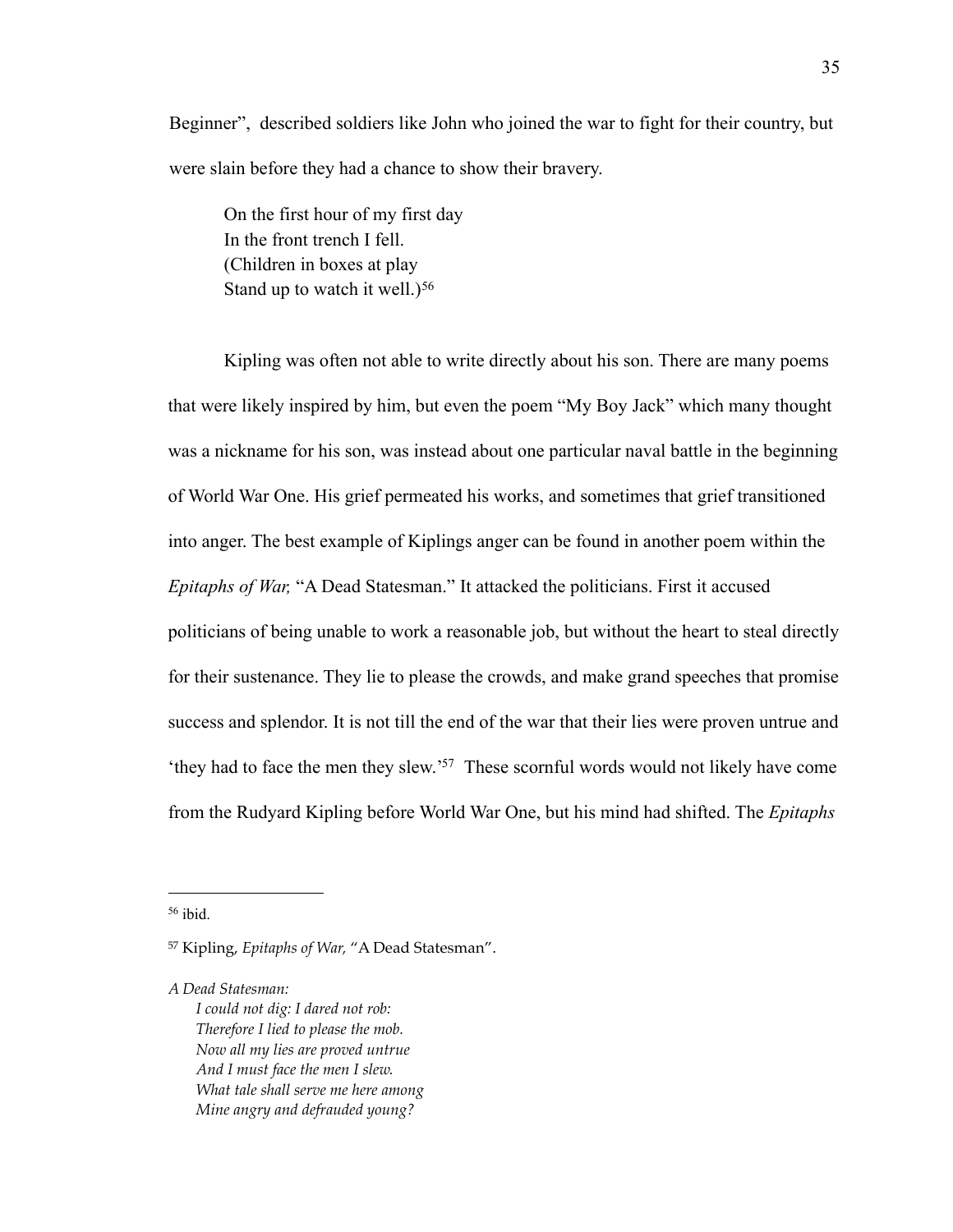*of War* would not have been written without John's death. England won the war, and the champion of imperialism (Kipling) would have been empowered rather than defeated.

After World War One Rudyard Kipling's writing pace slowed considerably. He published only about half as much as he had in the first part of his life. One of his largest works post World War One was a two volume history of the Irish Guard. It has been considered one of the greatest military histories ever written.<sup>58</sup> Kipling spent nearly three years interviewing soldiers, collecting letters and journals and revising his work. To his secretary he once remarked "This will be my great work."<sup>59</sup> He knew he had to write it for his son, as agonizing as it was to meet all those who survived where his son had not, he was determined. By April sixteenth, 1923, *The Irish Guards in the Great War* was published and in the shops. All royalties Kipling earned from it went to the widows of those who served in the regiment. Within the text Kipling told the story of his son. This is the only time that John shows up directly in Kipling's writings. It was a work of blood, sweat and tears for the aging writer.

Kipling's change in character was not just in his writings but also the way he conducted himself in public and the ideas he shared. A close friend and fellow writer, Sir Henry Rider Haggard<sup>60</sup> noted the following in his daily journal after spending some time with Kipling.

I happened to remark that I thought that this world was one of the hells. He [Kipling] replied that he did not *think* he was *certain* of it. He went on to show

<span id="page-39-0"></span><sup>58</sup> Ricketts, pg.341

<span id="page-39-1"></span><sup>59</sup> ibid.

<span id="page-39-2"></span><sup>60</sup> Sir Henry Rider Haggard (1856-1925) was an English writer who, like Kipling wrote several children's books and had a passion for adventure stories.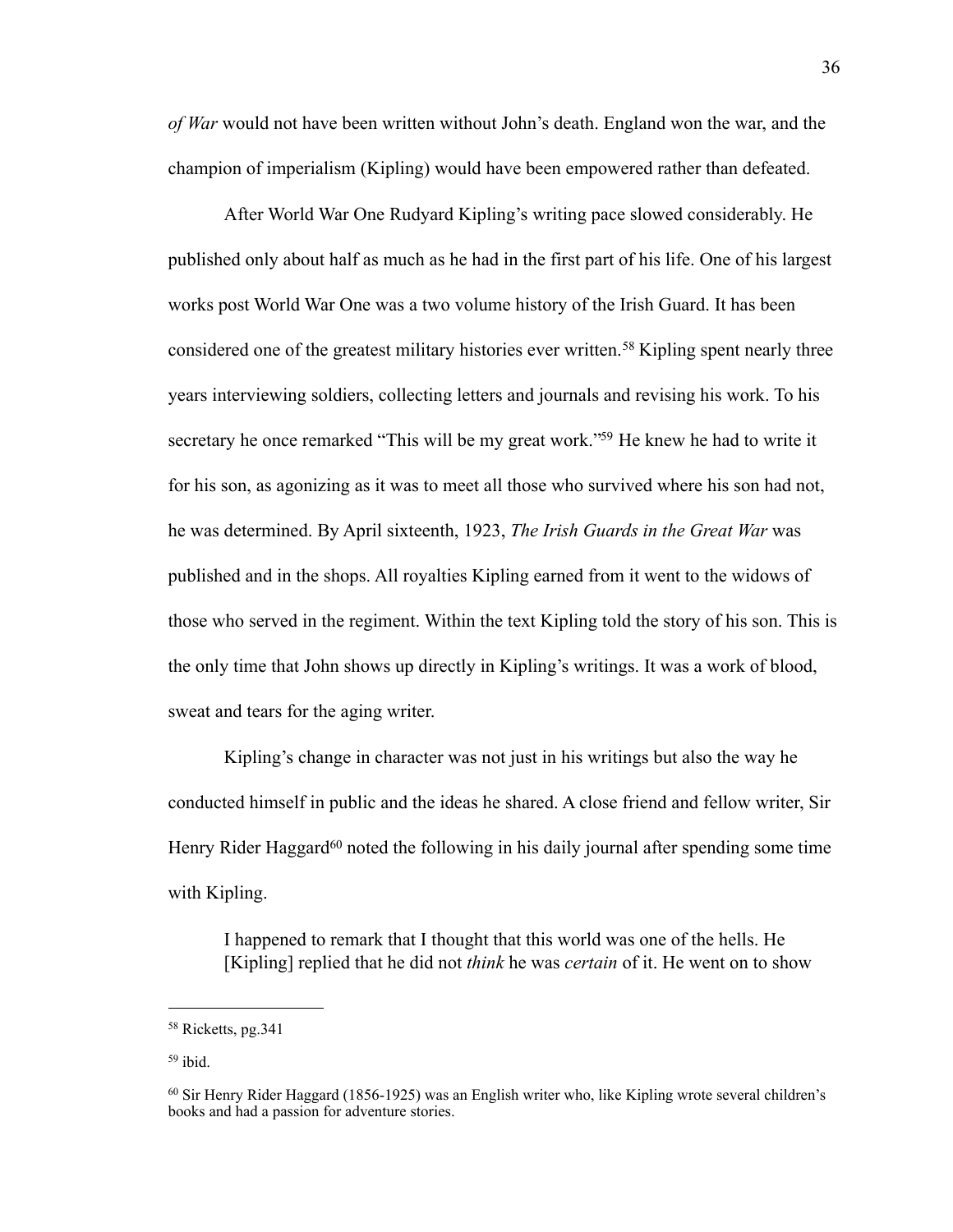that it had every attribute of a hell, doubt, fear, pain, struggle, bereavement, almost irresistible temptations spring from the nature with which we are clothed, physical and mental suffering, etc., etc., ending in the worst fate that a man can devise for man, Execution!<sup>[61](#page-40-0)</sup>

The darkness of Kipling's words were undoubtably representative of his life. Although he was a great success and still revered by many to this day, his life was filled with hardships. At first the empire was Kipling's only comfort, it treated him well when he was young, and servants waited on him hand and foot. The Empire even allowed him to travel the world as a journalist, free to follow his muse. However, in the end the empire took what was most dear to him, his one and only son.

In *Narratives of Empire,* published in 1993, Zohreh T. Sullivan, looked at the changes that occurred in Kipling's works over his writing career. She attempted to expand the readers' sense of colonialism and understanding of Kipling's cultural context in his early works. Sullivan examined him and reported fears and desires that came about in his later work. No doubt, feelings brought about by the loss of his son. She worked in the narrative form to tell the story of Kipling and his relationship with imperialism from his residence in India, his studies in England, all the way to his residence in America.<sup>62</sup>

In addition to *Irish Guards in the Great War,* Kipling also involved himself with the War Graves Commission, set up to honor the fallen soldiers and construct cemeteries. After consultation with all ranks and races of the armies, including Britain's native armies, he chose the Biblical phrase "Their name liveth for evermore."[63](#page-40-2) This phrase was

<span id="page-40-0"></span><sup>61</sup> Ricketts, pg.338

<span id="page-40-1"></span><sup>62</sup> Sullivan.

<span id="page-40-2"></span><sup>63</sup> Pinney, *pg.521*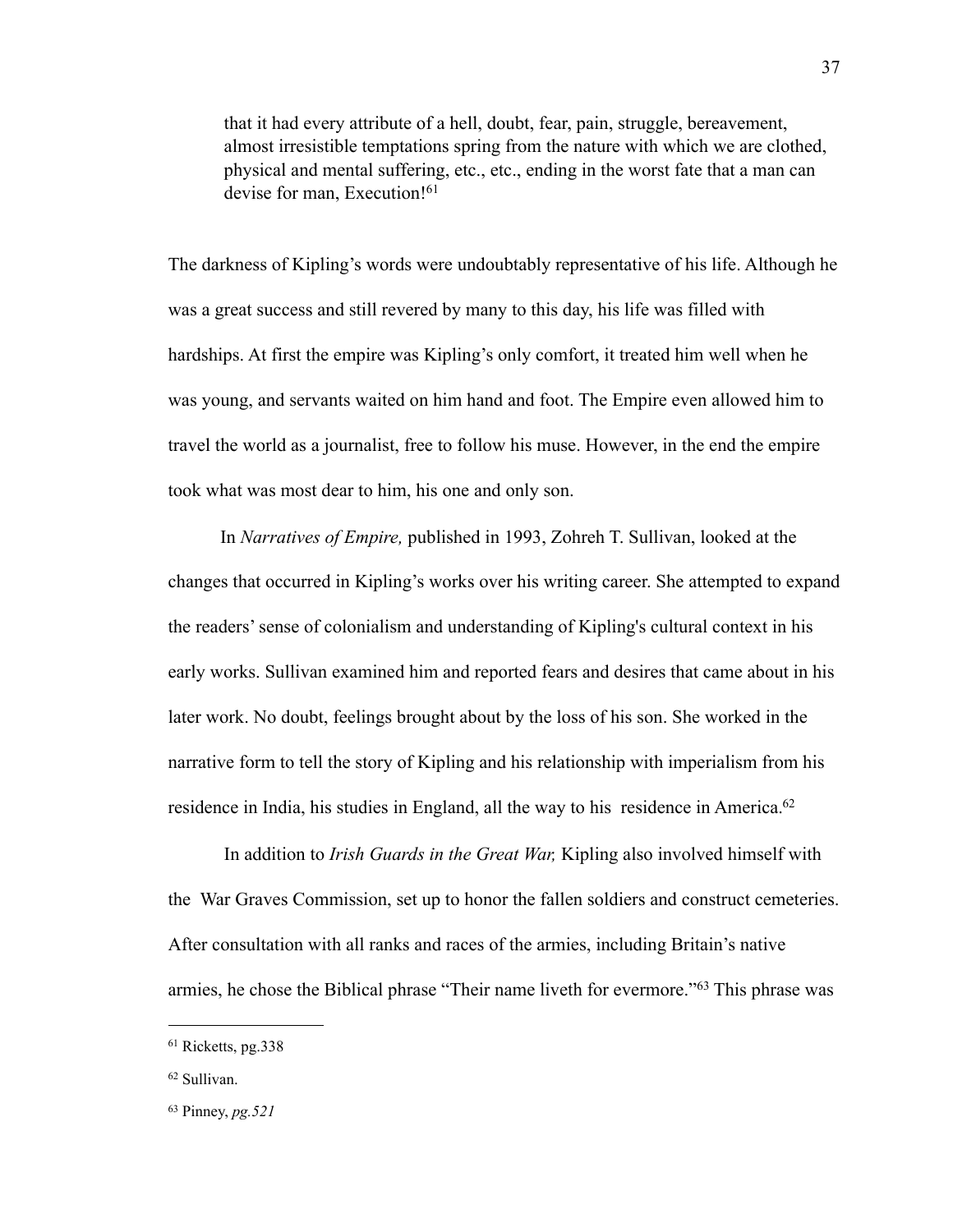both simple and profound, and Kipling deemed it the right fit. As part of the War Graves Commission, he toured many of the cemeteries and accompanied the King on his pilgrimage. In fact he also served as King George V's speech writer for a time after the war. Being one of the most revered writers in England it made sense that the King would choose him. They had been acquaintances for some time.<sup>64</sup> Kipling was also involved in other memorial commissions around the world. He consulted with several organizations, assisting them in choosing the best quotes.

In 1919 - 1920, Kipling worked on an anti-Bolshevism campaign with his friend Sir Henry Haggard. They were determined to keep the Bolsheviks out of England, and set about forming the "Liberty League." Its mission was to "combat the advance of Bolshevism in the United Kingdom and throughout the Empire."<sup>65</sup> It was an organization that did not rely on the government or the church but was backed by *The Times.* A Bolshevik conspiracy made its way throughout England. The Liberty League was shortlived and the leadership crumbled. As it did, other newspapers sought to discredit both Haggard and Kipling. Kipling's involvement in the Liberty League shattered his credibility and made him look like a fool. One article in particular, published two years later detailed a conversation between Kipling and a man he thought was a family friend. Kipling unleashed a tirade against America's late involvement in the war and warned that the peace that was achieved was not adequate. He believed that Germany was not

<span id="page-41-0"></span><sup>&</sup>lt;sup>64</sup> Rudyard Kipling and King George V had known each other for some time, in fact they used the same mechanic/artisan in 1911 while Kipling was waiting to have the body of his Rolls-Royce rebuilt the King was having his 200 year old coronation carriage regilt. However, a fire consumed the shop and destroyed both the carriage and Kipling's automobile. Kipling joked in a letter to a friend that George was so put out by this occurrence that he had not as yet taken the time to send condolence about the loss of his body (the body of his automobile). Pinney, *The Letters of Rudyard Kipling volume 4: 1911-19. pg.21*

<span id="page-41-1"></span><sup>65</sup> Ricketts, pg.352.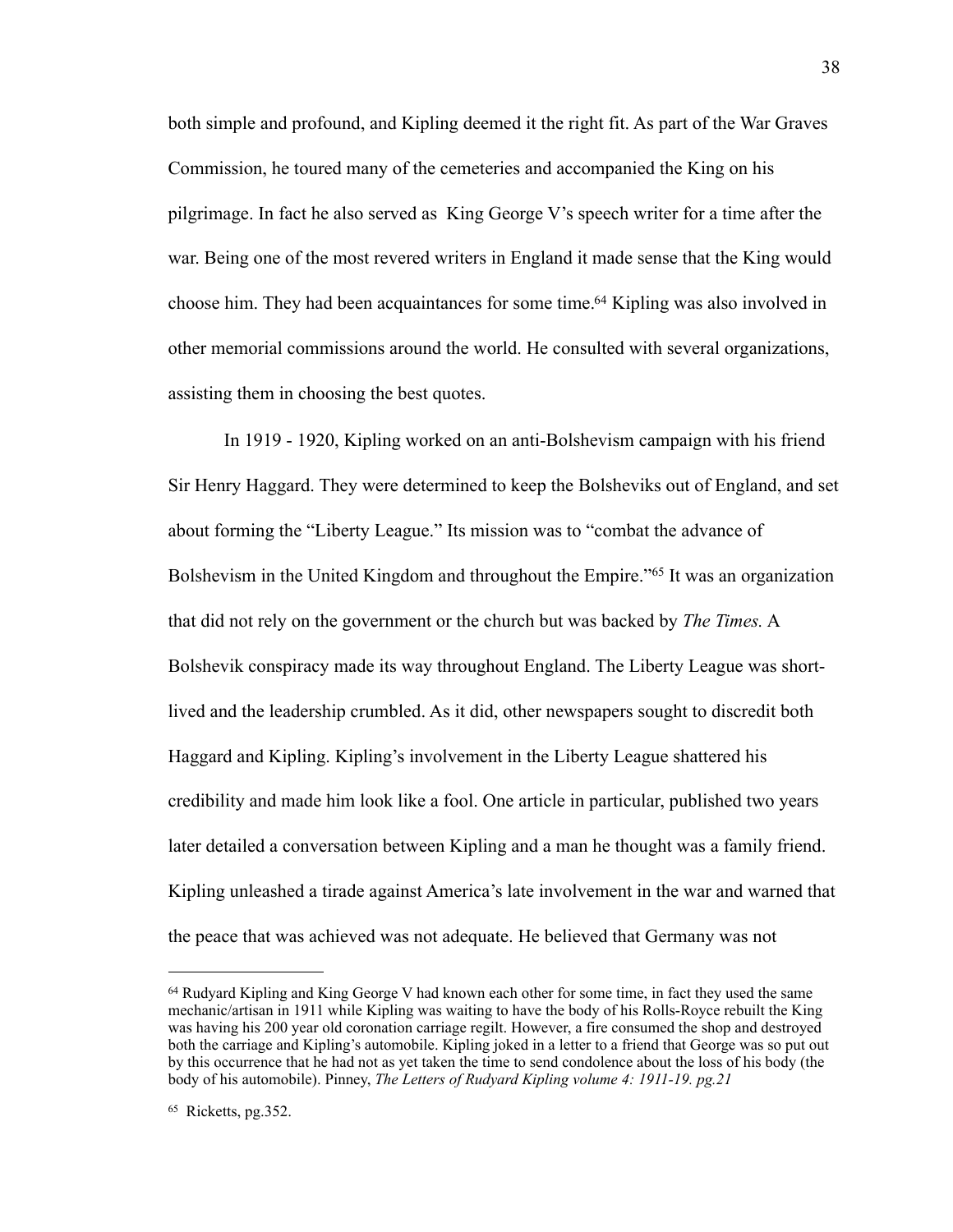punished harshly enough and a second war would not be surprising. He did not realize that the family relation was really an undercover journalist and was taken aback when this conversation was published. It was not the sort of thing he wanted publicized.<sup>[66](#page-42-0)</sup>

The last of Rudyard Kipling's works was his autobiography *Something of Myself*. He died before the book was published. Although he was an excellent writer, this autobiography was not what one would expect. It was generally vague and distorted, over-emphasizing some parts of his life while entirely ignoring others. This certainly made it a much more unique work, though not very helpful when trying to piece together his life. The last lines written in *Something of Myself* were; "Left and right of the table were two big globes, on one of which a great airman had once outlined in white paint those air-routes to the East and Australia which were well in use before my death.["67](#page-42-1) Kipling was a traveler, visiting nearly every corner of the British Empire, but just as he saw his impending death he also saw the empire fading.

Two days after he died in January 1936, Kipling's long time acquaintance King George V also passed away. This marked the end of an era. Rudyard Kipling was a controversial writer in his own time as well as in more modern times. He preached imperialism in his early years but after the death of his only son the old man was surely subdued.

With the passing of King George V and Rudyard Kipling, the once fervent prophet of empire, the days of imperialism were numbered. Many British citizens already

<span id="page-42-0"></span><sup>66</sup> Ricketts, pg.354.

<span id="page-42-1"></span><sup>67</sup> Kipling, *Something.*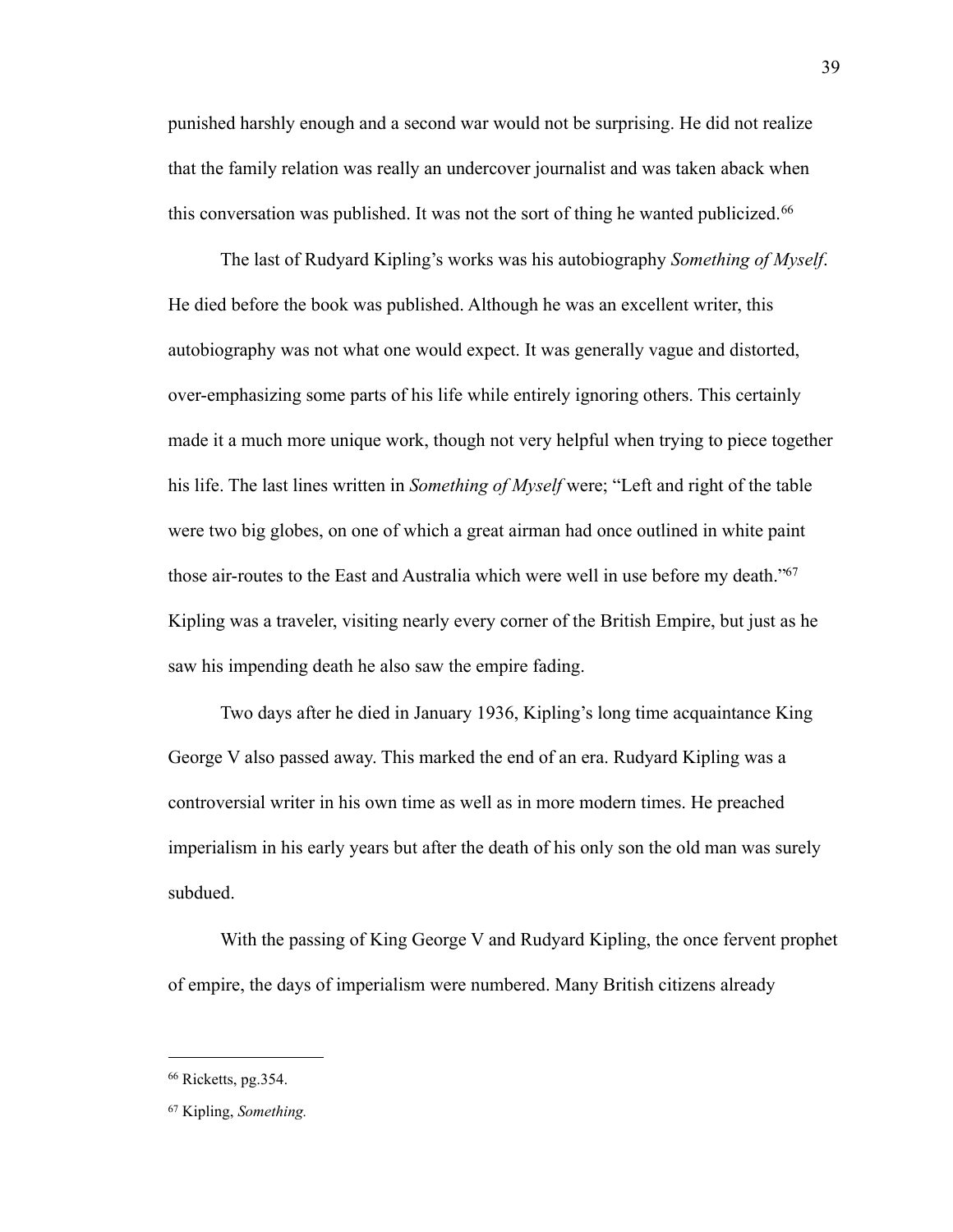considered it the country's dirty habit.[68](#page-43-0) George V was the Emperor of India, a title that the crown would only hold for roughly another twenty years.<sup>69</sup> In 1947 King George VI gave up the position of Emperor of India. Although several years later he became the first Head of the Commonwealth when India wanted to become a republic, but did not want to leave the Commonwealth of Nations.

Kipling was proven correct in his suspicion that peace would not hold in Germany as war broke out again in 1939 starting World War Two. Whether Kipling's claim that the Germans were not punished enough is true or not, the armistice failed. World War Two marked the end of en era as the entire world began to change. After the war the last Imperialist prime minister, Winston Churchill, was voted out of office. In a speech Churchill gave in 1943 to Harvard University he spoke of America and Britain's role in the future of foreign affairs. He said; "the empires of the future are the empires of mind."<sup>70</sup> By observing the present it seems Churchill might have been right, the spread of ideology, political systems, and culture. has been immense in recent years.

It was not long before "crown jewel" of the British Empire was lost to home rule. Kipling's birth place, and once proper British soil, India claimed its independence in 1947. In his earlier years, Kipling made it clear that he did not think India could ever be an independent nation. The native people would not be able to maintain a stable and peaceful government. This was proved untrue just ten years after his death. Britain maintained some of their dominions throughout their empire's decline, for instance the

<span id="page-43-0"></span><sup>68</sup> Orwell.

<span id="page-43-1"></span><sup>69</sup> Wolpert, Stanley. *A New History of India*. eighth edition. (New York: Oxford University Press), 2009.

<span id="page-43-2"></span><sup>70</sup> Richards, *Empires of the Mind*, Pg. 187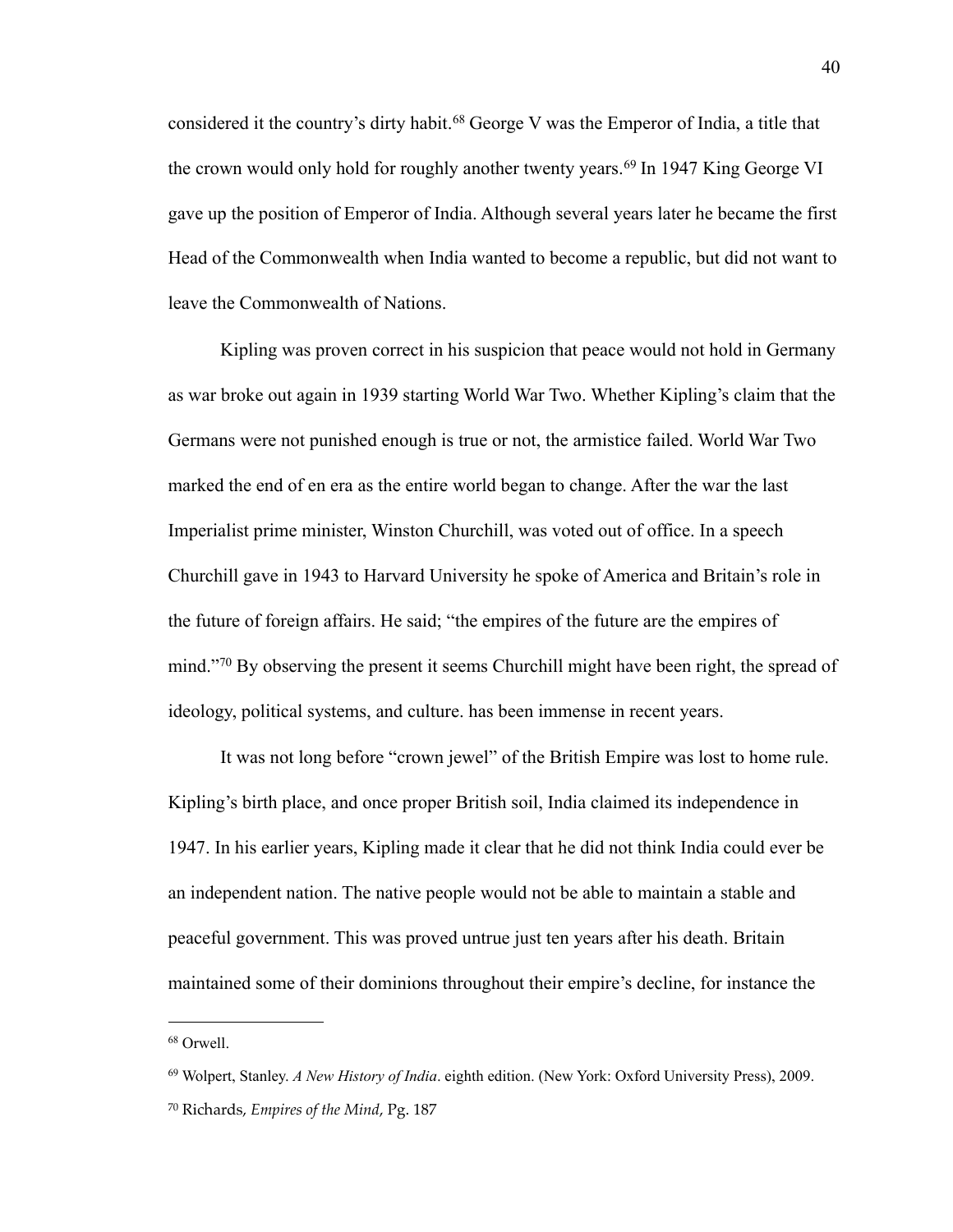Falklands, but the rest were set free. The most extensive empire the world had ever known is now almost a distant memory.<sup>[71](#page-44-0)</sup>

Race and race relations continued yo be a major issue in Britain. For a long time the average British citizen believed nonwhite populations were primitive and warlike. They were portrayed in Kipling's works and others as less intelligent and less than human. However, an increase of nonwhite immigrants came to England, and England adapted. "The first generation of black immigrants came to experience considerable racial hostility due to a lingering public doubt that they all came from primitive jungle societies or had tails or were cannibals...["72](#page-44-1) These stereotypes were often promoted by cartoonists, and the popular press. Over time Britain was forced to change its perceptions and strive to treat those of color with respect. A variety of organizations aided in this transition, such as the "Racial Relations Group" and "Racial Unity" which were active in the 1950s.[73](#page-44-2)

Looking back at Kipling, a great deal changed after his death. Some things that he had predicted came true, for instance World War Two, while other things did not, like the continued dominion of India. Imperialism declined in Britain in the sense of direct colonial rule by the mother country, but the case could be made that America has in fact lived up to Rudyard Kipling's plea in "The White Man's Burden". The power of American capitalism can be seen all over the world through fast food industries, clothing

<span id="page-44-0"></span><sup>71</sup> Wolpert.

<span id="page-44-1"></span><sup>72</sup> Rich, *Race and Empire in British Politics, Pg.175-177.*

<span id="page-44-2"></span> $73$  ibid.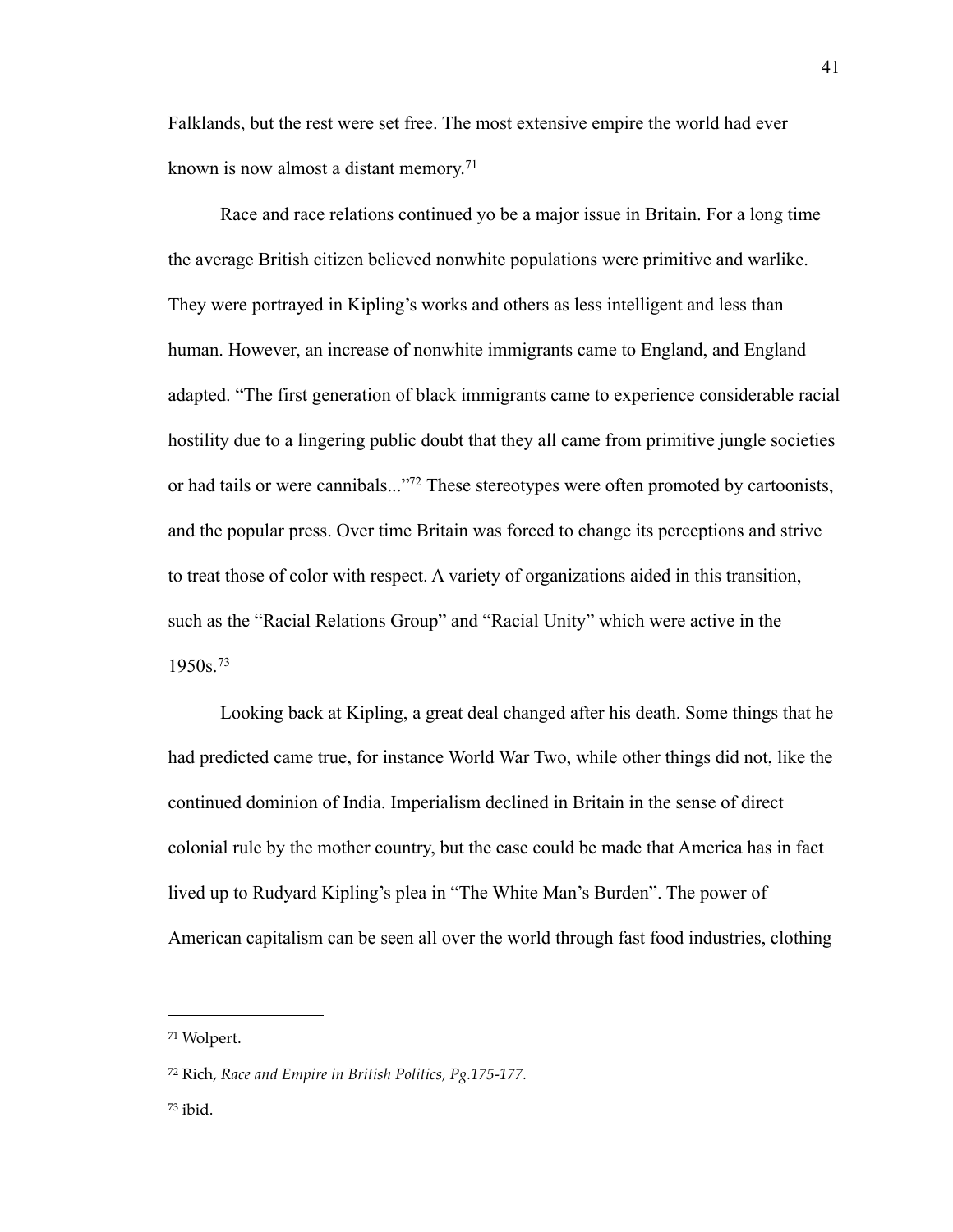trends, entertainment etc. America's military dominance and political power can also be seen in most countries.<sup>[74](#page-45-0)</sup>

Rudyard Kipling's story is relatively unknown as many see him as a caricature of the racist and elitist imperialist. He was those things in his lifetime but he was also much more. He was a troubled man with a troubled childhood, who experienced fierce beatings by his foster family. His childhood was marred by darkness, that could be detected in his early works. India was a liberating place for Kipling both in his early childhood and later when he worked for the newspaper the *Civil and Military Gazette.* The popularity he derived came from the beauty of his writing and the stories that he told. He wrote in a time where the average military man was not often portrayed positively, particularly those who served in India and Africa.

Through his poetry and stories he taught the morals of empire, and the nature of contrast. He preached that the white man knew the way. For instant, Kotic the White Seal, was a character who brought the darker seals to safety. Everyone had a part to play whether war horse, pack mule, camel or elephant. He taught obedience and respect towards your keeper, as well as the importance of order and law. *The Jungle Book* is still a beloved classic although some of the lessons are no longer acceptable, it is possible to look at the stories in different lights. Being respectful and knowing one's preordained role in society is good, but knowing when to act on your own instinct is also important. Mowgli had to make his own life, he did not have the comfort of a society that understood him, he was in between two worlds while not fitting in either of them.

<span id="page-45-0"></span> $74$  The question of whether America has or has not lived up to the tenants of The White Man's Burden is a good topic, but is to immersive to be discussed within this essay.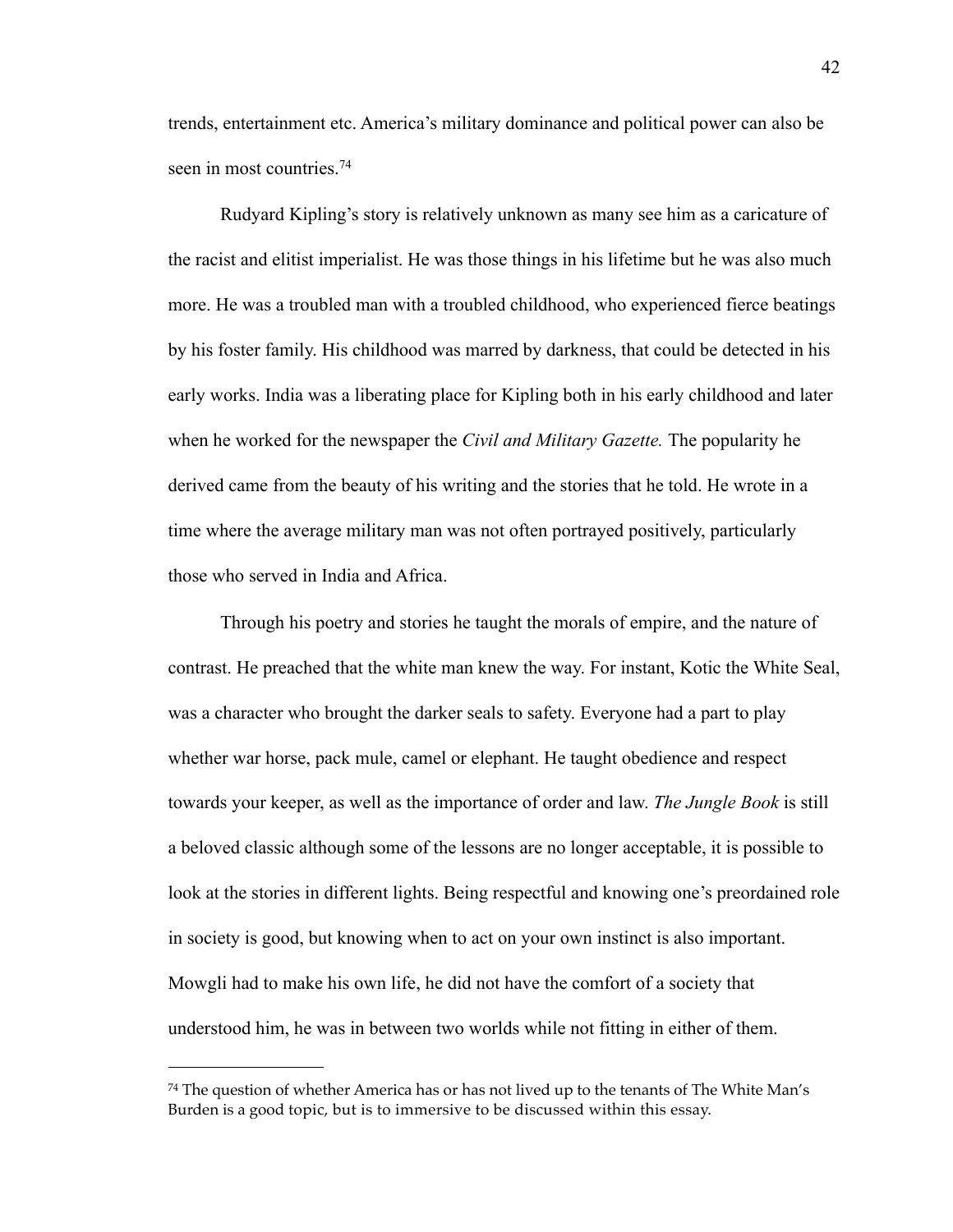The bravery Rudyard Kipling inspired even if for imperialistic means strengthened the spirit of the British people. Sadly, he had to learn first hand the horrors of war. In his post World War One collection *Epitaphs of War* one poem speaks to the loss of a son.

A SON: My son was killed while laughing at some jest. I would I knew What it was, and it might serve me in a time when jests are few.**[75](#page-46-0)**

It is unknown exactly what John Kipling was doing in the moments leading up to his death, but it is a reasonable hope of a father to think that perhaps he was laughing at a joke, enjoying his last few minutes before the fatal wound. This event changed Kipling, it forced him to rethink his motives. Although he died an imperialist, many years later his works reflected a change in attitude. A newfound distrust of government permeated his works. It is important not to judge a book by its cover or a man by his dogma. Everyone has a life filled with significant events and to understand a person one must take time to look at the person's past. The same can be said for imperialism. To judge the ideology from a modern perspective does not allow the entire truth to be told.

<span id="page-46-0"></span><sup>75</sup> Kipling, *Epitaphs.*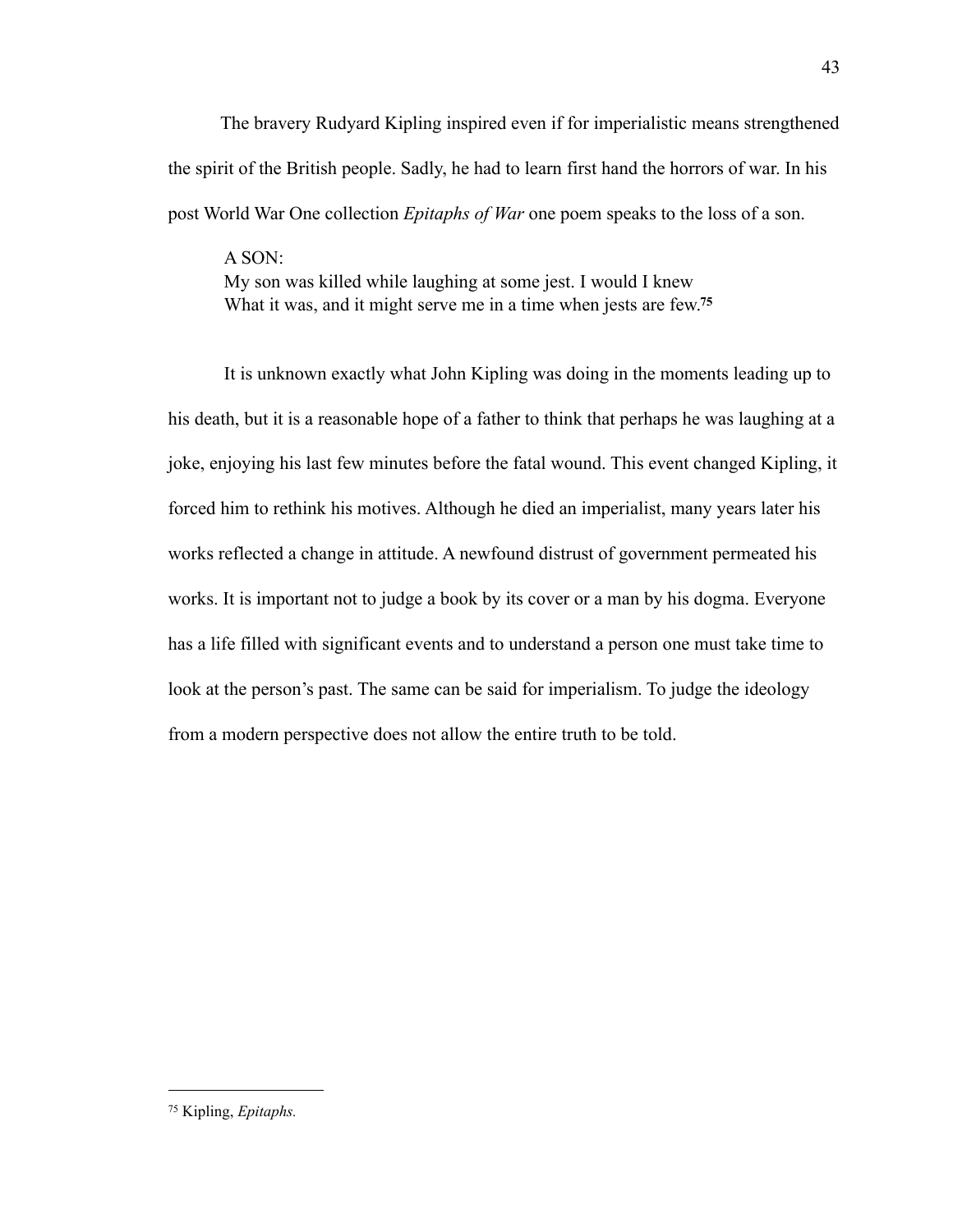#### Bibliography:

Bush, Barbara. *Imperialism and Postcolonialism.* London: Pearson Longman. 2006.

- Crosby, Ernest. *The Real White Man's Burden*. Swords and Ploughshares. New York: Funk and Wagnalls Company, 1902.
- McNeill, George. "The Poor Man's Burden." In *Standing at Armageddon*. Painter, Nell Irvin. New York: W.W. Norton & Company, 1987 Originally published in American Federationist (March 1899)
- Harrington, Fred. *Literary Aspects of American Anti-Imperialism*. New England Quarterly, inc. 1937
- Hobson, J.A., *Imperialism: A Study.* New York: James Pott and Co. 1902
- Johnston H.T.. "The Black Man's Burden." In *Standing at Armageddon*. Painter, Nell Irvin. New York: W.W. Norton & Company, 1987 Originally published in Voice of Missions VII Atlanta: 1899
- Kipling, Rudyard. *The Years Between* "Epitaphs of the War" 1919 [http://www.kipling.org.uk/poems\\_epitaphs.htm.](http://www.kipling.org.uk/poems_epitaphs.htm) (Accessed December, 2012)
- Kipling, Rudyard. *An Interview with Mark Twain*. Literary Classics of the US , 2010. <http://storyoftheweek.loa.org/2010/04/interview-with-mark-twain.html> (accessed October 10, 2012).
- Kipling, Rudyard. *Something of Myself*. 1937. <http://www.di2.nu/files/kipling/SomethingOfMyself.html>(accessed October 10, 2012).
- Kipling, Rudyard. *Stalky and Co*. Gutenberg Project, 1899. <http://www.gutenberg.org/files/3006/3006-h/3006-h.htm> (accessed October 10, 2012).
- Kipling, Rudyard. *The Jungle Book*. Gutenberg Project. 1894 <http://www.gutenberg.org/files/236/236-h/236-h.htm> (accessed October 31, 2012)
- Kipling, Rudyard. *The New Army in Training. London:* Macmillan and Co., Limited, 1915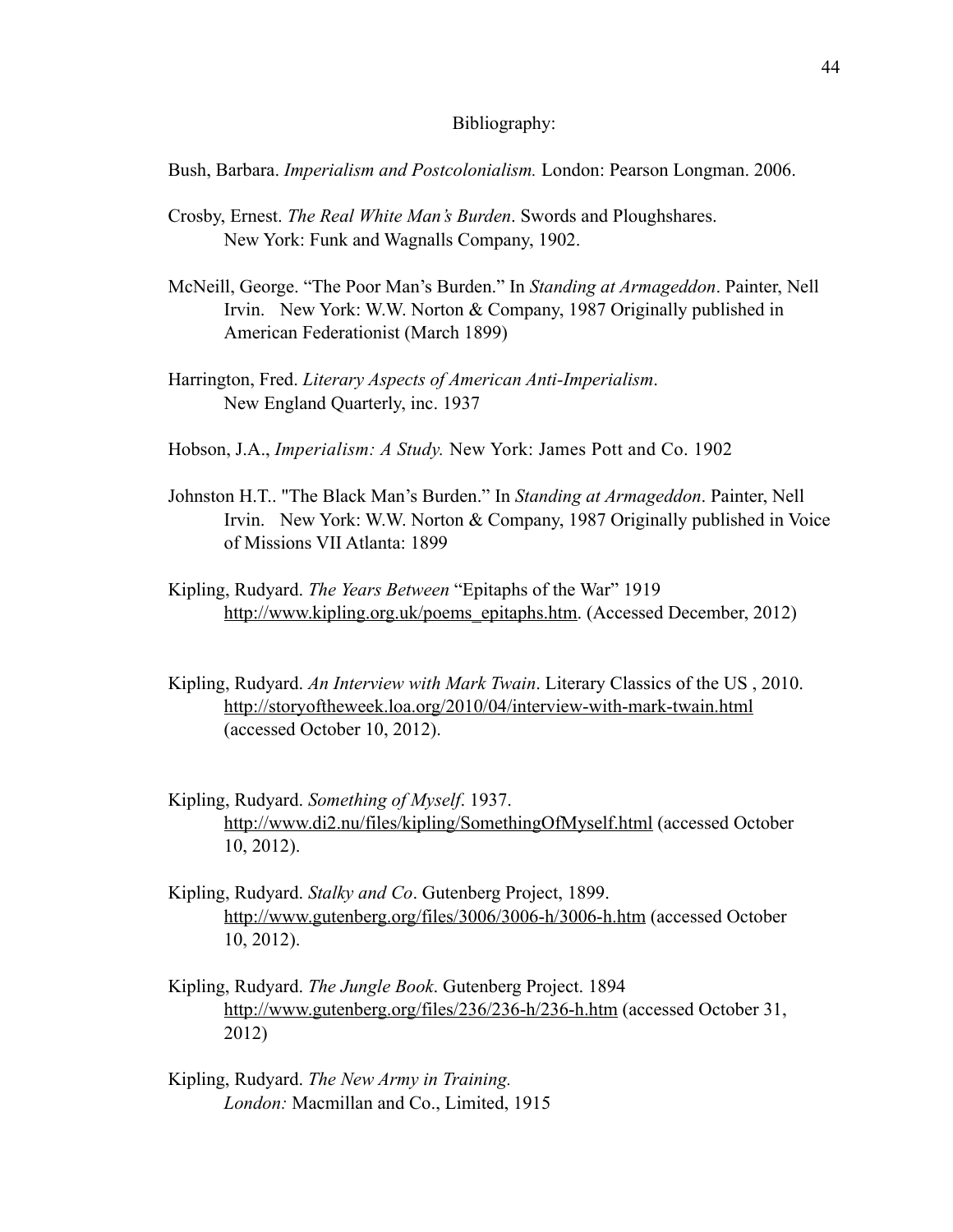- Kipling, Rudyard . "The White Man's Burden: The United States and The Philippine Islands.".*McClure's Magazine*, February 1889.
- Kipling, Rudyard. "The Queens Uniform" aka "Tommy"."*Scots Observer*, 1 March 1890. [http://www.kipling.org.uk/rg\\_tommy1.htm](http://www.kipling.org.uk/rg_tommy1.htm) (accessed October 31, 2012).
- McBratney, John. *Imperial Subjects, Imperial Space: Rudyard Kipling's Fiction of the Native-Born. Columbus: The Ohio State University Press, 2002*
- Moss, Robert. *Rudyard Kipling and the Fiction of Adolescence.* New York: St. Martin's Press, 1982.
- Orwell, George. "Rudyard Kipling." *Horizon*. GB, London. February 1942. [http://orwell.ru/library/reviews/kipling/english/e\\_rkip](http://orwell.ru/library/reviews/kipling/english/e_rkip) (accessed October 31, 2012).
- Painter, Nell Irvin. *Standing at Armageddon, A Grassroots History of the Progressive Era*. *New York: W.W. Norton & Company, 1987*
- Pinney, Thomas. *The Letters of Rudyard Kipling volume 4: 1911-19.*  Iowa City: University of Iowa Press, 1999
- Porter, Bernard. *The Absent-Minded Imperialists: Empire, Society, and Culture in Britain.* New York: Oxford University Press Inc. 2004
- Raskin, Jonah. *The Mythology of Imperialism: Rudyard Kipling, Joseph Conrad, E. M. Forster, D. H. Lawrence, and Joyce Cary. New York: Random House , 1971.*
- Rich, Paul B., *Race and Empire in British Politics.* Cambridge: Cambridge University Press, 1985
- Ricketts, Harry. *Rudyard Kipling, a Life.* New York: Carroll & Graf Publishers, Inc, 1999
- Seeley, Robert *The Expansion of England* 1883
- Sullivan, Zohreh. *Narratives of Empire : the fictions of Rudyard Kipling*. New York:Cambridge University Press, 1993.
- "The Nobel Prize in Literature 1907". Nobelprize.org. 24 Mar 2013 [http://www.nobelprize.org/nobel\\_prizes/literature/laureates/1907/](http://www.nobelprize.org/nobel_prizes/literature/laureates/1907/)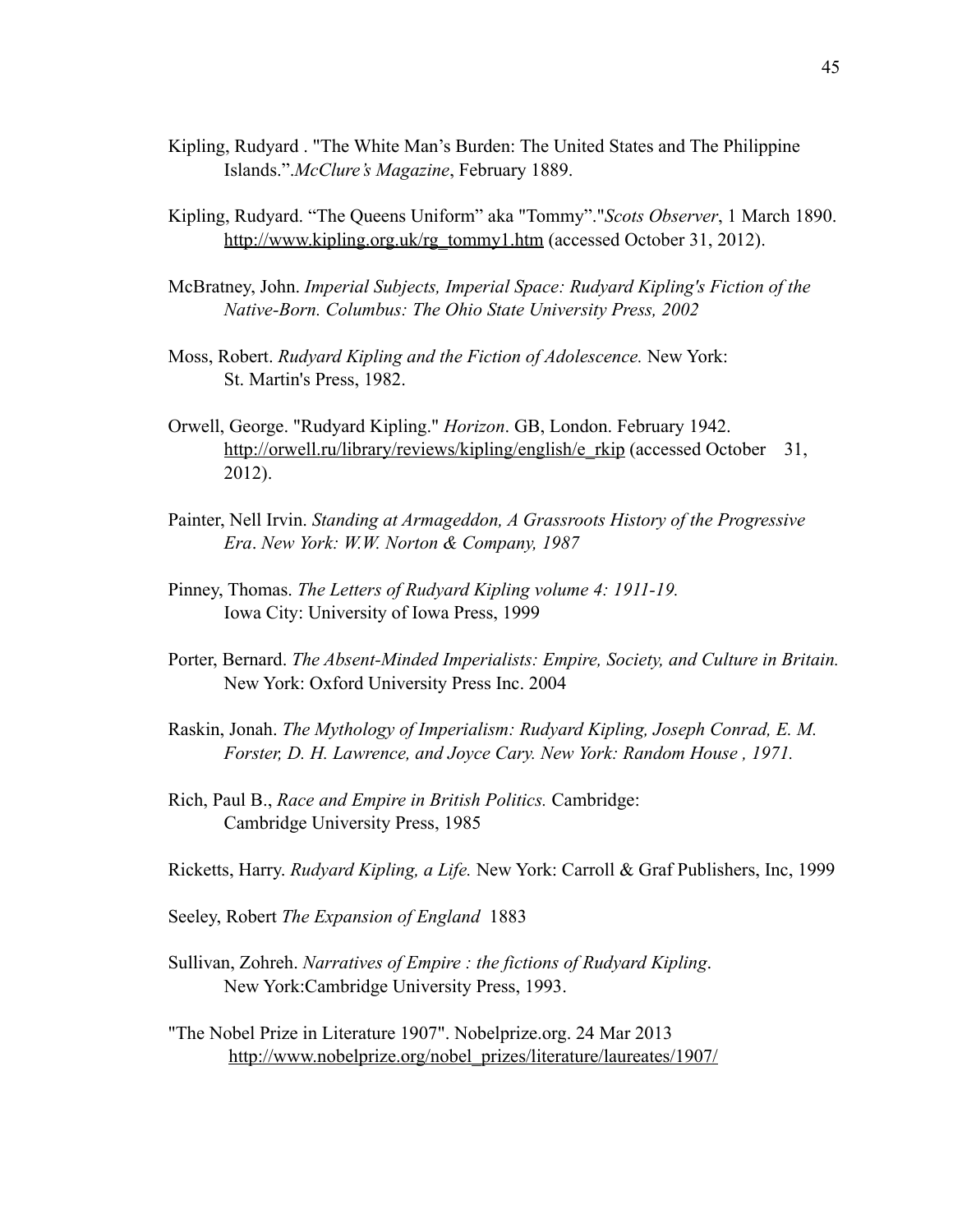- Wolpert, Stanley. *A New History of India*. eighth edition. New York: Oxford University Press, 2009.
- Wright, Harrison M., editor, *The "New" Imperialism: Analysis of Late Nineteenth- Century Expansion.* D. C. Heath and Company, 1961